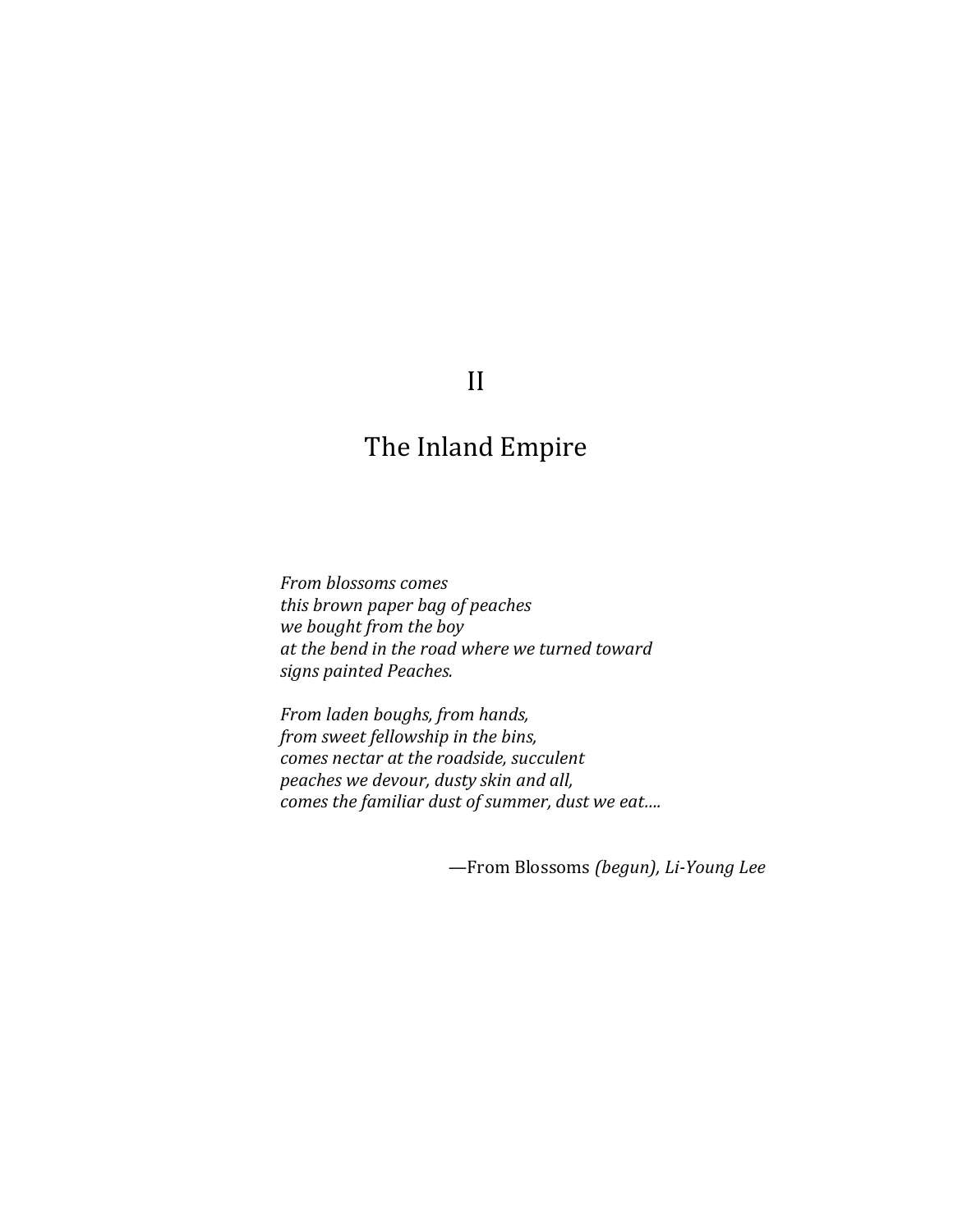My mother died soon after I was born, at the turn of the twentieth century. She'd been left to shift for herself, and I've always supposed she ventured west to California the way unfettered young people did at the time, with as much as she could carry in a carpet bag and the earnest expectation of something better just over the horizon. I don't know if she found it. She got as far as the groves and farmland between Riverside and San Bernardino, took a job as a schoolteacher, and met my father at a barn dance. After a decent interval of courtship, they settled down together on his family's stake, with the edge of the Pacific just out of sight beyond the hills to the west. I had a shelf of her old books above my bed—*The Scarlet Letter* and *The Last of the Mohicans*, *Moby Dick, Huckleberry Finn* and *The Red Badge of Courage,* and a book called *American Tales* which started with Ponce de León and progressed through Johnny Appleseed and Daniel Boone to Paul Bunyan and John Henry, and ended with Davy Crockett and Pecos Bill*.* I'd read all of them through at least twice before I was twelve—all but *Moby Dick*, and I've only ever heard one man brag he'd read that book to the end, but I got the story from a newspaper serial that I cut out and kept folded inside the cover. There were also a few old classroom references—an almanac, Webster's *American Dictionary of the English Language*, and the *New Updated Continental Atlas of the United States*, copyright 1892, that plotted out Indian Territory in the space where Oklahoma had since come to be—and a Bible we never much troubled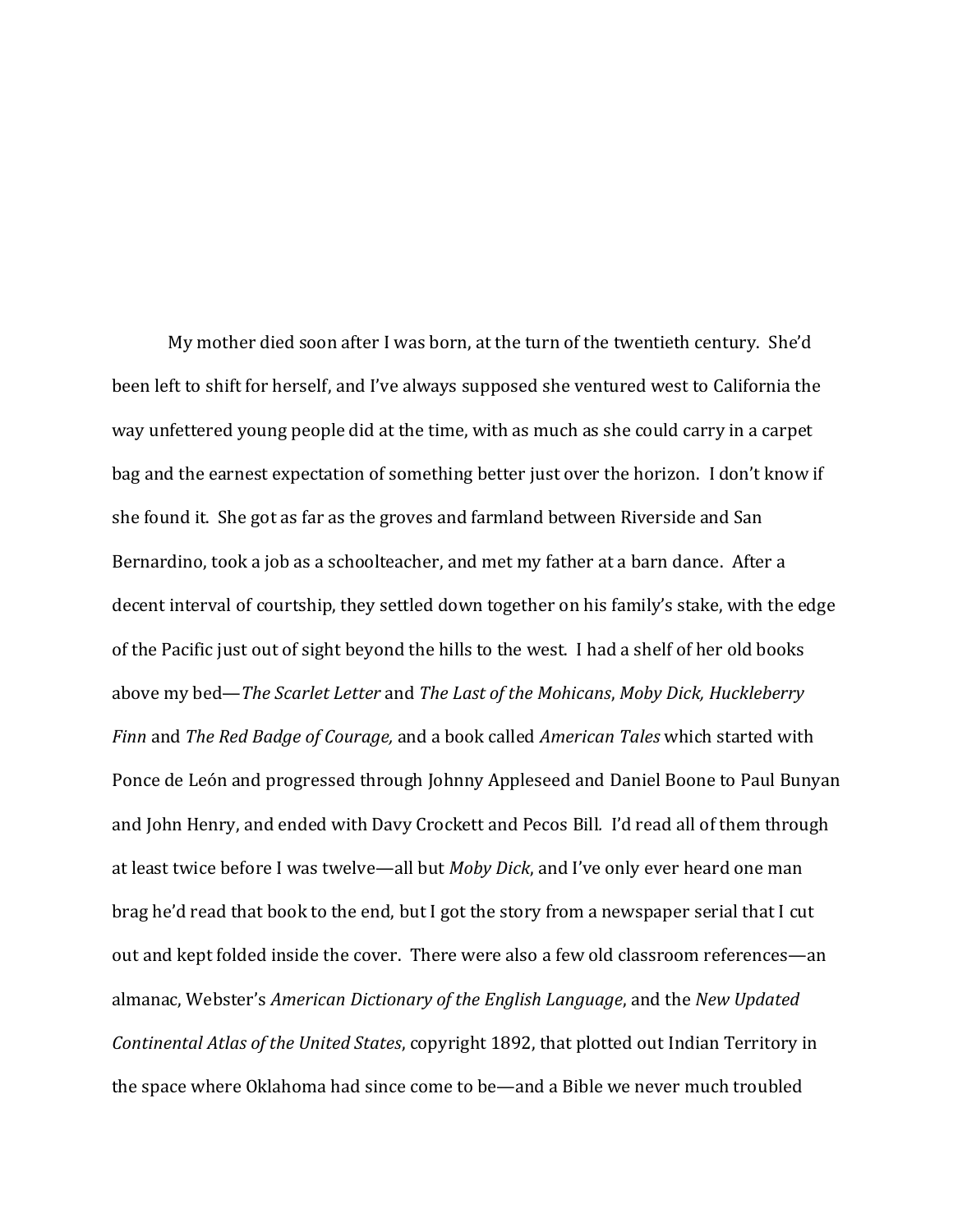ourselves with, though we were churchgoers out of habit. And that was how I knew her, from her books and her careful signature in black ink fading into brown on the flyleaves. She was buried in the fallow bit of field behind the house, where a row of headstones marked my father's parents and an uncle I never met, and my mother's started a new row just beyond a rail fence at the edge of the yard. We cleared away the tall grass often enough to keep it all respectable, but we didn't think much more about them otherwise.

My father didn't wait long to marry my stepmother. He was a practical man with a newborn in the care of a neighbor woman and a farm to run—peaches and almonds on a spread that reached deep past the orchards into dusty scrub, to the foothills of the blue Santa Anas lifting the horizon in a crooked line—a farm with an overseer and a half-dozen migrant hands from spring through harvest time, playing cards and telling lies around the stove in the bunkhouse. She was also on her own and they had grown up as nodding acquaintances, so after another decent interval of courtship, when she proved level-headed and agreeable, he proposed and she accepted. It was a sensible match, and the prospect must have looked good for a local girl: a young husband and a farm with chickens and a few cows and horses and a passable plot of untapped ranchland beyond. If she undertook to raise a child who wasn't hers, others would surely come in time, and she bore him three more children—but I was the only one to live past the cradle, so soon enough there were three new memorials in the field beside the house, my infant siblings in a single plot beside my mother. You could see them from the window over the kitchen sink, where a group of rough stones hauled in from the fields marked the grave, one for each but uninscribed since none had lived to christening. I think it was that circumstance, and that view—from morning as she went out to feed the chickens through sundown when beans were soaking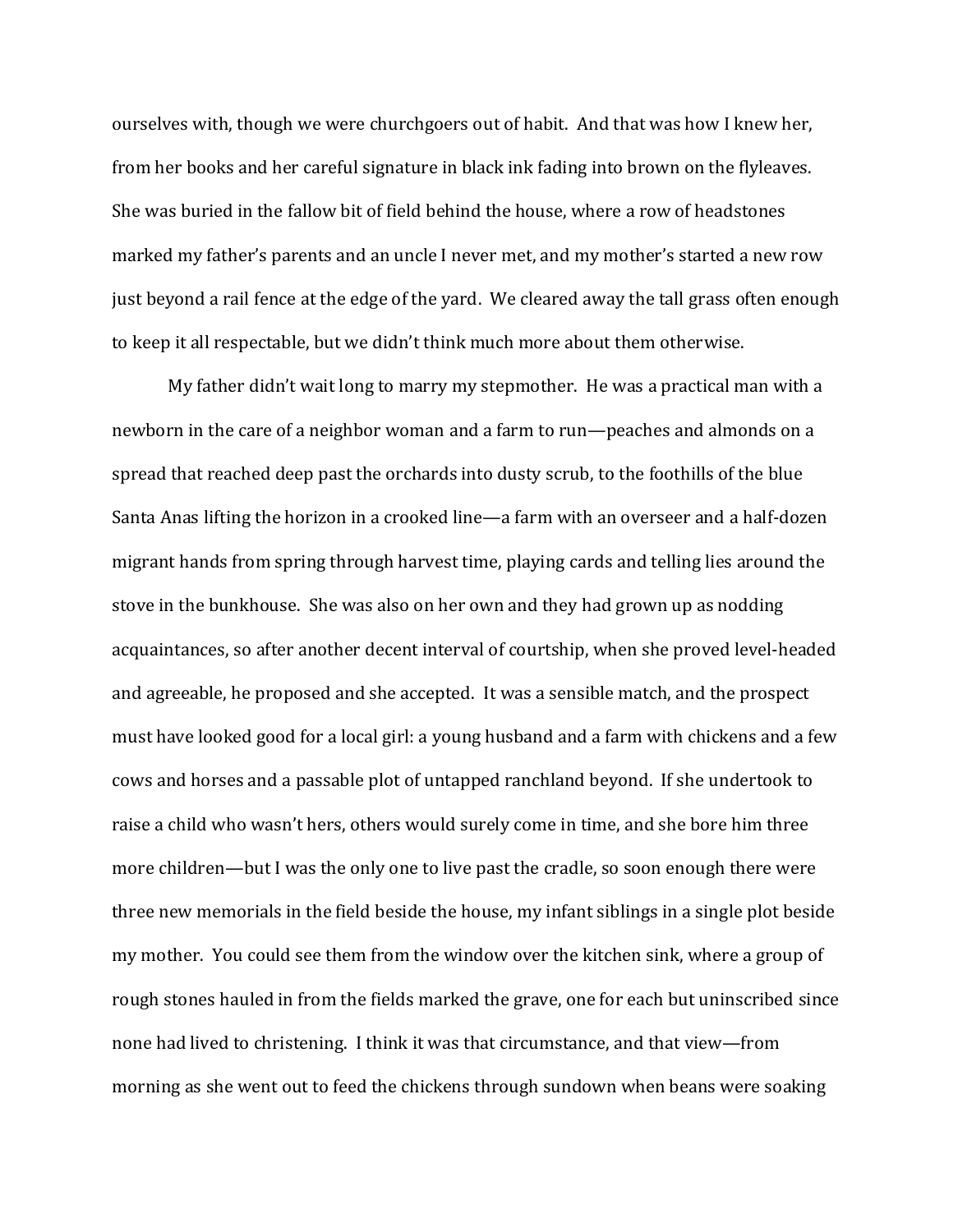and dough had been set aside to rise in a covered bowl—that soured her. At least I can't picture her as a girl with her future ahead of her, the way I imagine my mother. In fact, I can't recall a genuinely happy word from that woman all the time she raised me. She had the feeling about her as if she had long since determined to make the best of a disappointment. Her given name was Marietta, though I never called her anything but ma'am.

But I was cared for well enough. She kept me clean and fed, and she wasn't unkind—she even took in mending for the hands when she noticed they needed it, and she kept a tidy home, which was a lot of work in those days. And while she didn't go out of her way to be critical, she didn't need to. She was efficient, without affection, and I grew up with the suspicion that I was a reminder of what was to blame for the silence at the table. "Get over here," she'd order, and plunge a cloth into the bucket under the kitchen spigot only places closer to town had indoor plumbing in those days—and I'd get my face and hands scrubbed as she frowned down at me the way she'd scrub down a dog who'd rolled in fertilizer. She'd rinse out the cloth and hand it back to me, dripping. "Now wet down your hair and go comb it into place. And use the brush under your nails. How you get so *smudged* a day after a bath is a solemn mystery to me." My father was quiet and preoccupied, a man who measured things out in his mind, announced decisions and gave orders, but didn't much discuss his thoughts. He wasn't given to conversation. He expected not to be disturbed as he totaled up accounts or read the paper in the evening, and I learned to make myself inconspicuous around him. I suppose I could have had them all wrong, but I didn't get the chance—not with either of them—to learn better.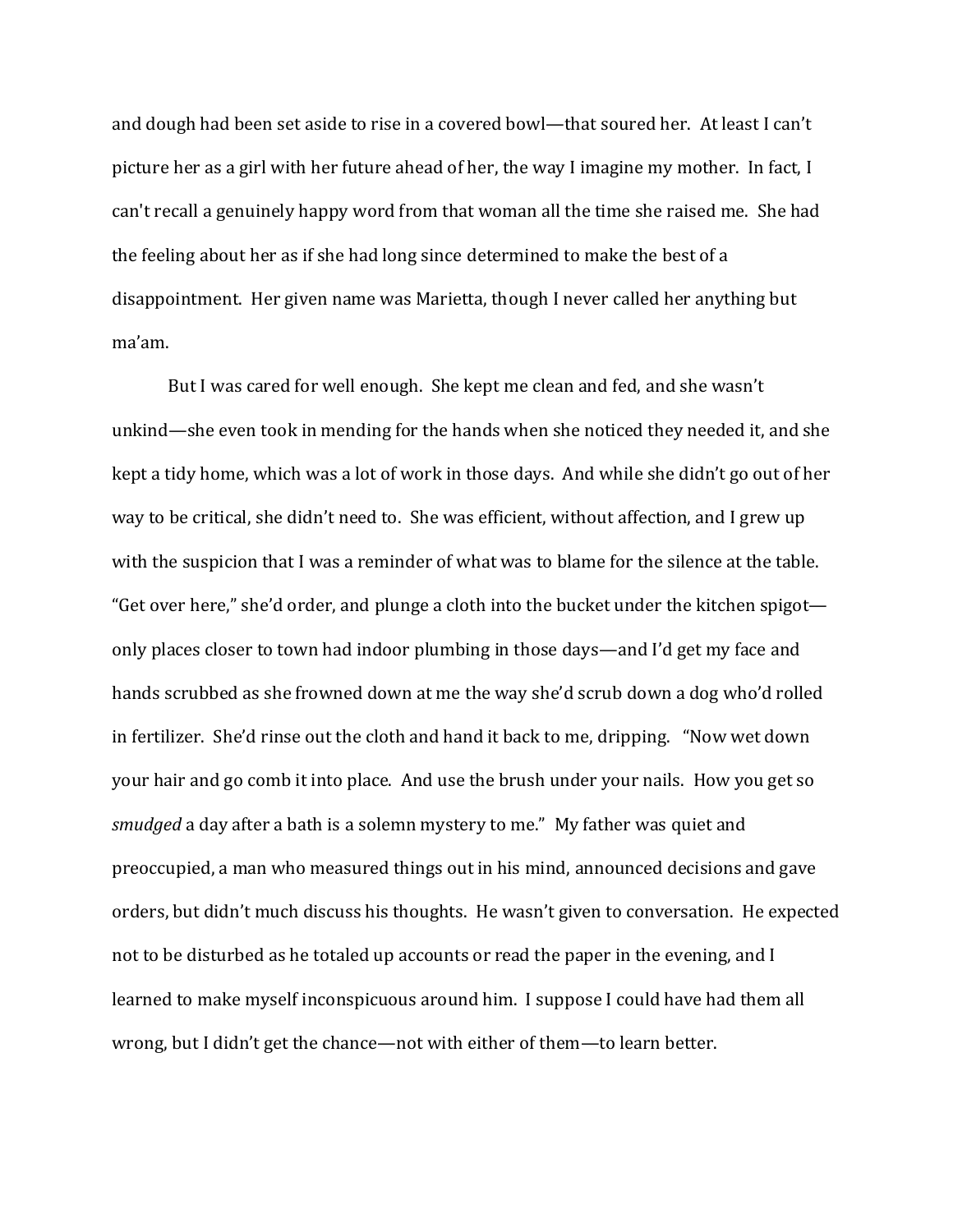So I was tended to and not doted on, but that suited me well enough. Most afternoons I passed in reading, or hiding out in the hayloft. I had a favorite toy, a *kinetoscope* it was called: you held it up to your eye with a light behind you, squinting through an opening as a pasteboard strip tacked into a circle rotated through a series of still pictures. They seemed to melt into a single image that moved and changed, though if you stopped it from spinning you saw they weren't moving at all—only each one was slightly different from the one on either side. Sometimes I'd slip off to the back of the property, over a ridge where a stream cut through a line of tall grass and scrub trees and an ancient willow rooted where the current swelled into a pond before pinching off again, and I'd amuse myself with a magnifying glass, chasing tadpoles through the water with the hot point of focused light. I loved the sparkle of the water and the lens, and the way the dark blobs curved into view and back out of view as they darted across the circle. I was always on the lookout for a second, smaller lens to make a telescope like the one León had in the picture in my book, but I never got one. Still the far reach of the hills and the mountains above turned upside down when seen at arm's length through the polished glass, and I learned early that the edges of a lens could frame a prospect complete in itself if you knew where to focus it. I never got into much trouble, I suppose, but I was a solitary child and never much trouble to begin with.

That was in spring, when the migrants who followed field work up the coast came north, the farm would get noisier and it was easy to get away unnoticed. The almond trees would stir themselves in February and come into bud, and I was warned out of the orchards as the hands set up beehives among the rows. By the time the leaves were dark and the green husks had peeled back from the shells, summer was nearly over and honey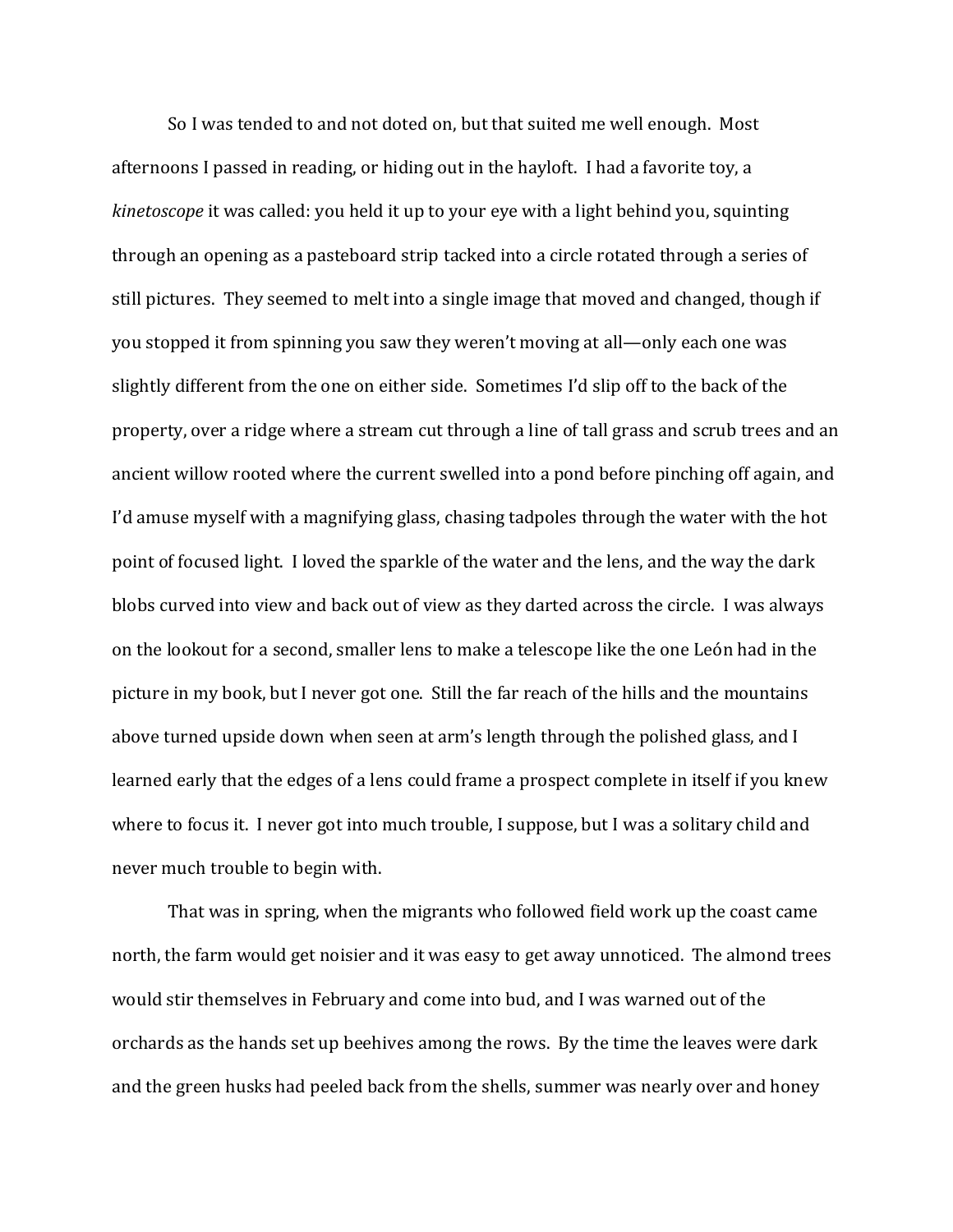dripped from the boxed combs. By then the winds had begun to blow down from the mountains, trailing a veil of red dust from the Mojave and jostling the nuts from the trees. The peaches came in a step behind, their bitter smell hanging in the air until the wind could blow it away and the deep hot nights swelled and ripened the fruit. By the time the bees swarmed and clustered on the windfalls the fruit would be ready for harvest. The rest of the year I was in school for the first part of the day, and for as little formal education as I had, my parents were serious about study. I was turned out of bed and marched down the road to the schoolhouse every morning, then was sat down at the dinner table for homework weekday evenings as my father read or did the farm accounts and my stepmother readied the kitchen for the day after. "You're not cut out for farming," my father said to me once, less in judgement than as a simple point of fact. "But farmer or no, you'd best be able to read and figure as good as the next man."

"And God knows what'll happen to this place," my stepmother murmured from the kitchen, wiping a dinner plate and stacking it with the others on a shelf.

"We'll sell it and move," he said without looking up from his paper. "Retire, the way people in town do. My folks died working this farm, and I can certainly think of better ways to go." Did I look up and see her glance through the window as he said this? Maybe I'm making that up, but still—maybe she did. I was fourteen at the time, and that was the one ambition he'd ever voiced in my hearing, the only time I ever heard him talk about a life away from the farm. I kept my head down and listened like a scout. "You know Harlan asked me yesterday if I'd ever thought of selling. He wanted to know how much I thought the place would bring. I took it he was making a suggestion."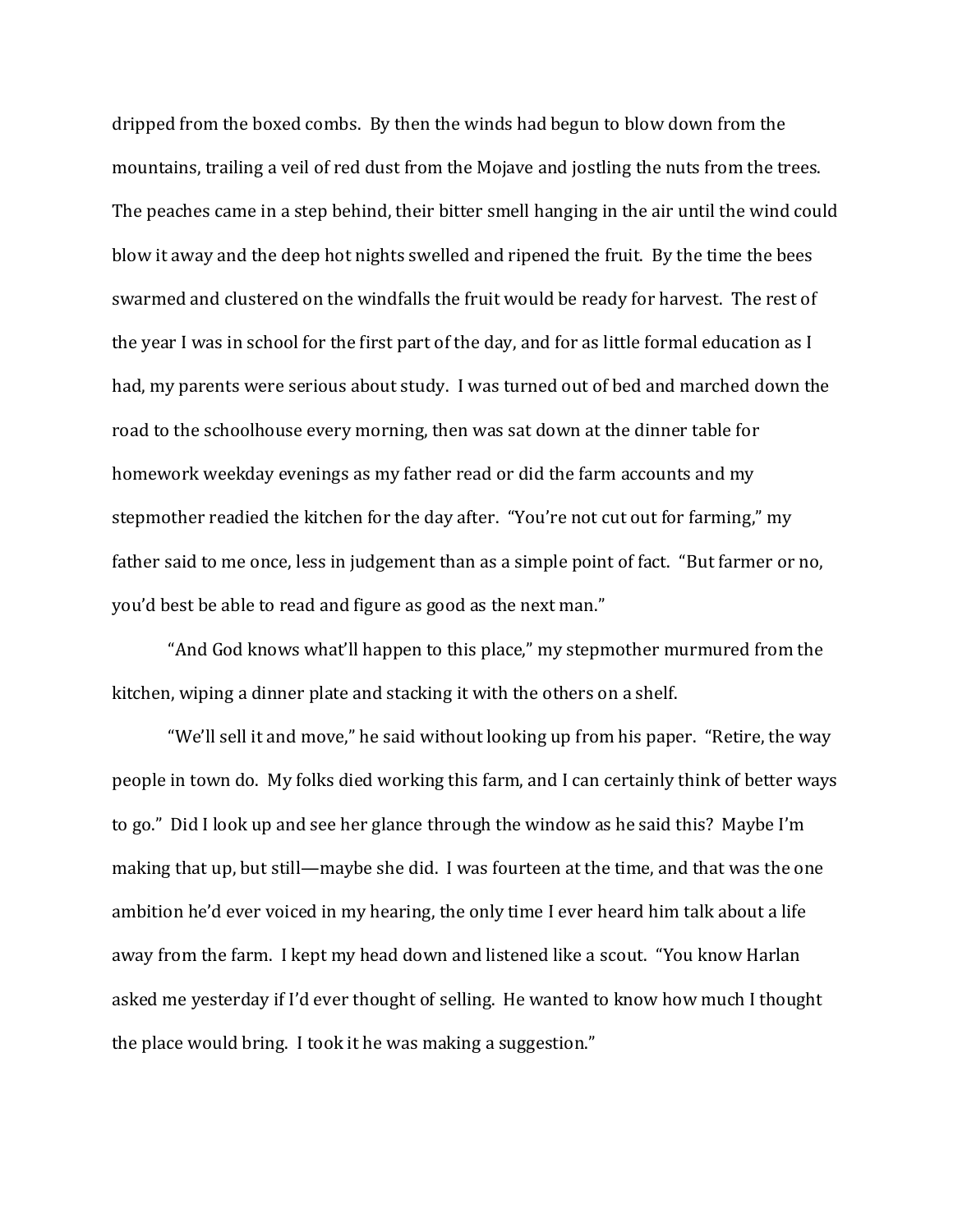Harlan—Harlan Walter—was the overseer, and he lived in a room of his own at the end of the bunkhouse with a bed and a table and chair, and a pistol in a holster that he used now and again to scare away coyotes and turkey buzzards. He sometimes took it down from its hook and made a show of cleaning it in the evenings. He had a chest of drawers and a hearth with a grate, and even though he lived on the place and ate at the table with us for Sunday suppers and Wednesday evening dinners, he gave the impression he was restless with his lot. He poked into corners and pried under things around the farm, always looking out for a problem, which must have made him a good overseer in my father's eyes, and maybe that was also an advantage, but he had a mean sense of humor and the hands kept their distance. Now and again he'd try to get a rise out of me, and I learned not to take the bait. "That boy's a scholar," he'd say, pointing me out to one of them. "He's got a *fine* gentleman's hands," and he'd chuckle. This was true enough by his standards, since I was never much called on for heavy labor, but it wasn't a compliment. I didn't talk to him much.

My stepmother put down the towel. "What'd you tell him?' The question hung in the air for a moment and finally I couldn't help but look up.

My father let the paper fall forward onto his chest and they exchanged a look that said nothing at all to a fourteen-year-old with a Geometry book open in front of him. "I told him I'd never considered it," he said levelly. He shook the paper out again and went back to his reading.

She made a low sound deep in her throat. "Harlan Walter—buy this place." She picked up the cloth and turned back to sink. "With what money, I'd like to know." I looked back at him. Where we lived people traded things—swapped help or loaned out a piece of equipment or a pair of draft horses and a wagon. Wives came back from town with a sack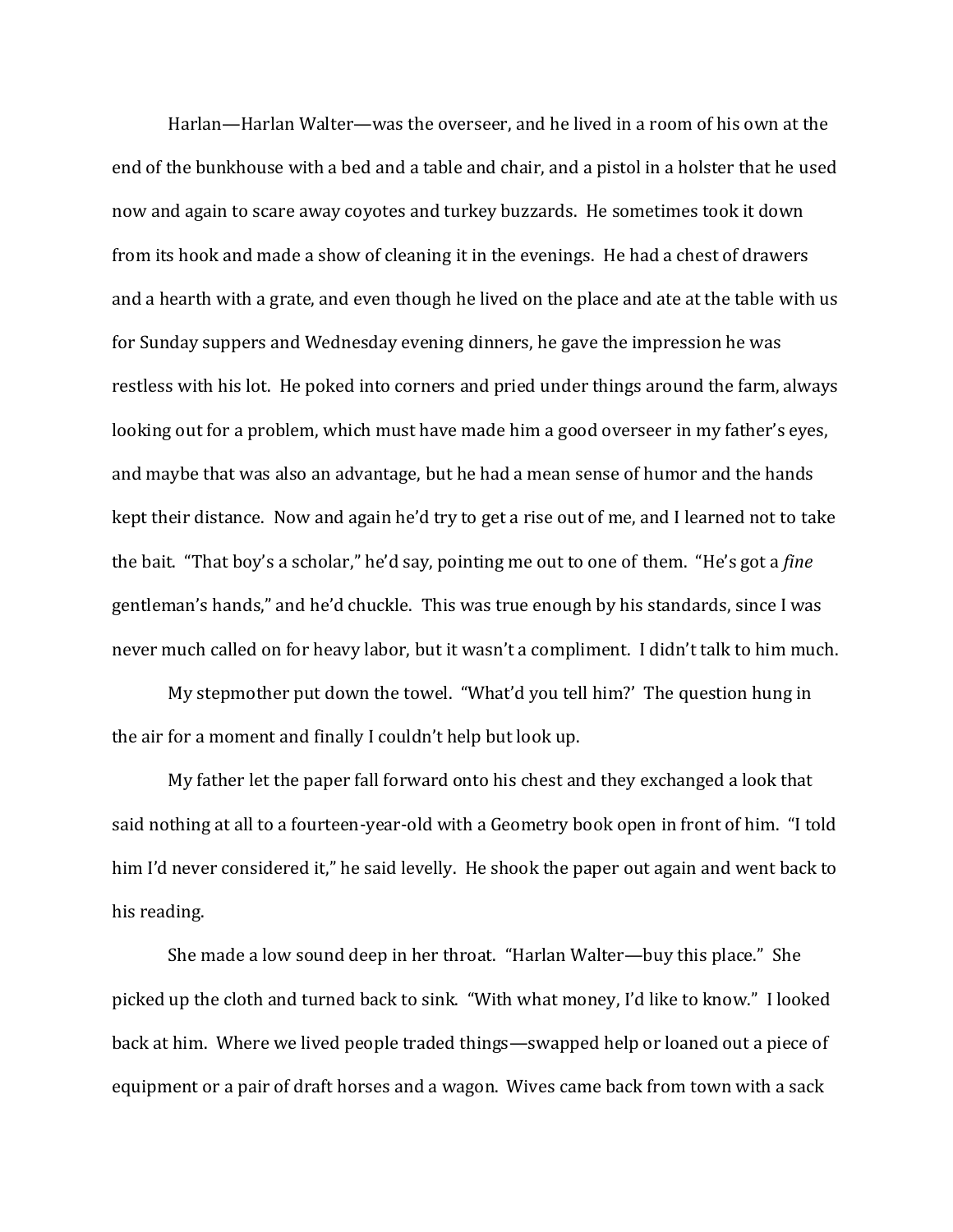of sugar in August and the neighborly expectation that, during the fall canning, they'd loan out a measure of it and get it back as they needed to ask for eggs or buckwheat flour or spices. There wasn't much in anybody's house that everyone else didn't already have, more or less, so you never questioned when someone asked. The hands were paid in coin at the end of the season when the harvest had been sold and a whole day spent going from the bank to the stores in town to settle accounts, but paper currency was still a rare commodity. Money was something formal, something you gave to strangers or got from them according to the etiquette of a business transaction, and it wasn't often discussed between a husband and wife on a quiet evening after dinner.

"I don't know that I'd question it," my father mused. "Harlan's careful. He saves it up. Anyway, you can't blame a man for looking out ahead," and his eyes strayed over to me where I was sitting. "And Frank's not a farmer."

That much had always been plain. I just didn't take to it the way some of my schoolmates did. It wasn't that I didn't work around the place—we all did, morning into evening and not infrequently into darkness when the season demanded. But every passing year felt to me like a walk uphill, where the ground ahead was always level with my eyes and the crest never arrived—and I suppose that showed. Sometimes I'd climb the ridge that cut across the back of our property just above the stream and sit looking back at it all: the curving rows of the trees and the house and barn and bunkhouse, the paddock where the cows and horses stood around, and the plot behind the house. Then the long road that cut through it all, trailing off up the valley past other farms and out into the haze of the hills to the west. There wasn't—not then—a single palm tree in sight. It was a good view every tree a separate sphere in its row, and every orchard plot bounded by a two-rut track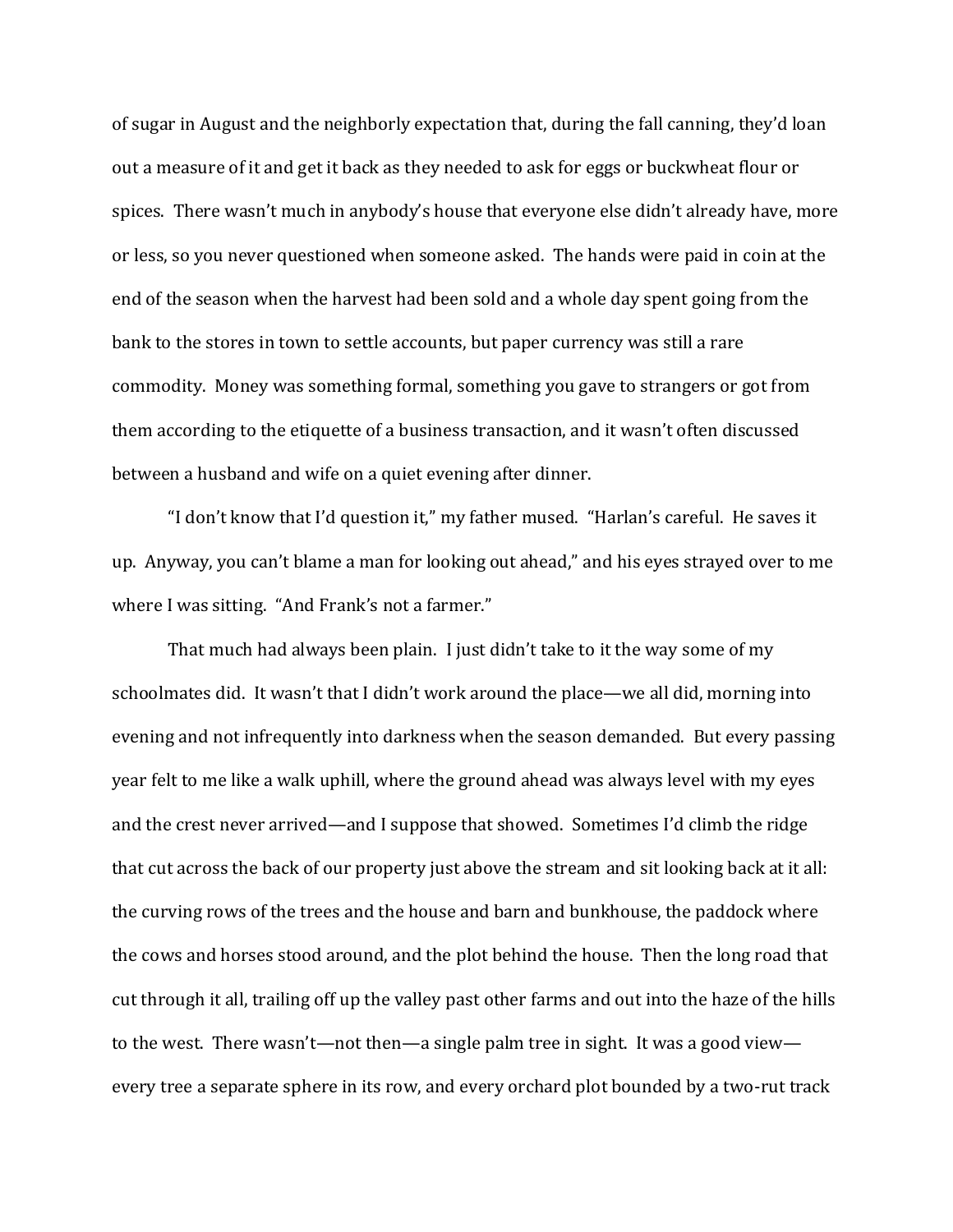as the lines of trees curved and furrowed away like rumpled corduroy—ordered and purposeful, and if it gave me the feeling that I was at the heart of something grand and intentional (and I've thought of that often when I think back to the farm), it was still the uniform certainty of it all—the neat groves with every stationary tree, every squared plot, every farm the same, more or less, across the flat stretch we called the Inland Empire, all the way to the hills—well, I also had the growing impression that something new and different was waiting to be seen beyond those hills.

The world east of the mountains was at war—the Great War, as we were calling it even then—which was fought in places with foreign names the newspaper measured out in miles from ancient cities—but that wasn't much our concern. If a few local boys had lit out and enlisted, and if they wrote letters home that were carried around like charms and read aloud when people met, they were still in the States and we were all half the wide world away. Our real focus—my focus—was always to the west. Over the hills ahead was the coast where strangers were like us in most ways—but not so much alike that a single one of them, we told ourselves, was right then raking up windfall almonds or picking a peach from out of the leaves of a growing tree. They lived in cities bigger than Riverside or San Bernardino, in apartment blocks and rows of new-built bungalows with yards but no real land, and they worked in factories and offices. "Just imagine getting your food—all of it from a *store*," my stepmother was fond of saying. "Not just dry goods, but eggs—and onions. Once I met a woman in Riverside who'd never learned you had to dig for onions she thought they grew on a tree! How did she even know what to *do* with them?" These strangers didn't see an unpaved road unless they wanted to, and frankly that had some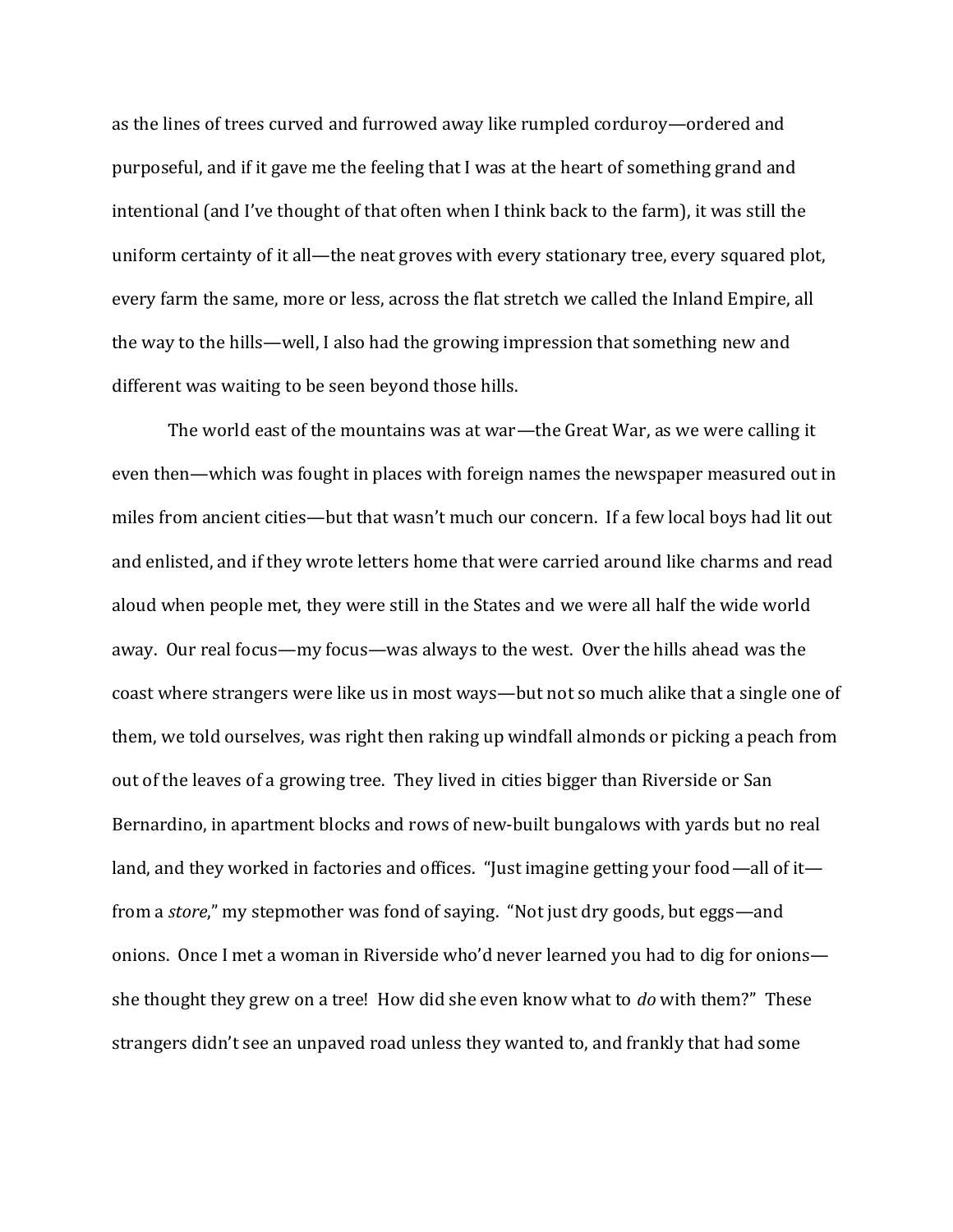appeal in it. They were where, for all the comfort of the view from the ridge, I had an idea I was eventually headed, and I found the prospect as daunting as it was inviting.

At the root of it was that line of books above my bed. Once I learned to read, I took to schooling as only a few of us ever did. The schoolhouse itself was an old church, with tall clear windows of wavy glass that came to a point at the top—what I later learned was called *gothic*—and two big rooms. In one, a few serious-minded local girls kept themselves busy before marriage with tending to the younger children at the direction of the teacher. That was called the Lower School, which went up to about the sixth grade, judging by its graduated readers and the headings on the title pages of our mathematics books. The other room was smaller, behind a wall that divided up the building near its middle, judged from the outside. It was the Upper School, for us older ones who'd stayed on to finish. There was a desk at the head of us beside a podium, and a slate board on a stand, with the Periodic Table on the wall and maps and a globe and a few cases of books. We could hear the Lower School throughout the day: they read their grammar aloud until they memorized as much of it as would stick, just as we had done, and sometimes they sang songs and played number games. Or they gave recitations about foreign countries or great figures from history. But it was quieter and more solemn in the second room where the air still smelled of beeswax candles in the winter when the windows were closed. Our teacher was a serious, straw-haired man who wore a suit coat and a tie every day, though he had once been a farm boy himself. Now he had a limp from a harvester accident that had kept him out of the War, and that was enough to explain his general circumstances to my stepmother's satisfaction. "A woman wants a *whole* man," she pronounced, "so it's just as well he went off and got himself an education." He wore eyeglasses, we all surmised, from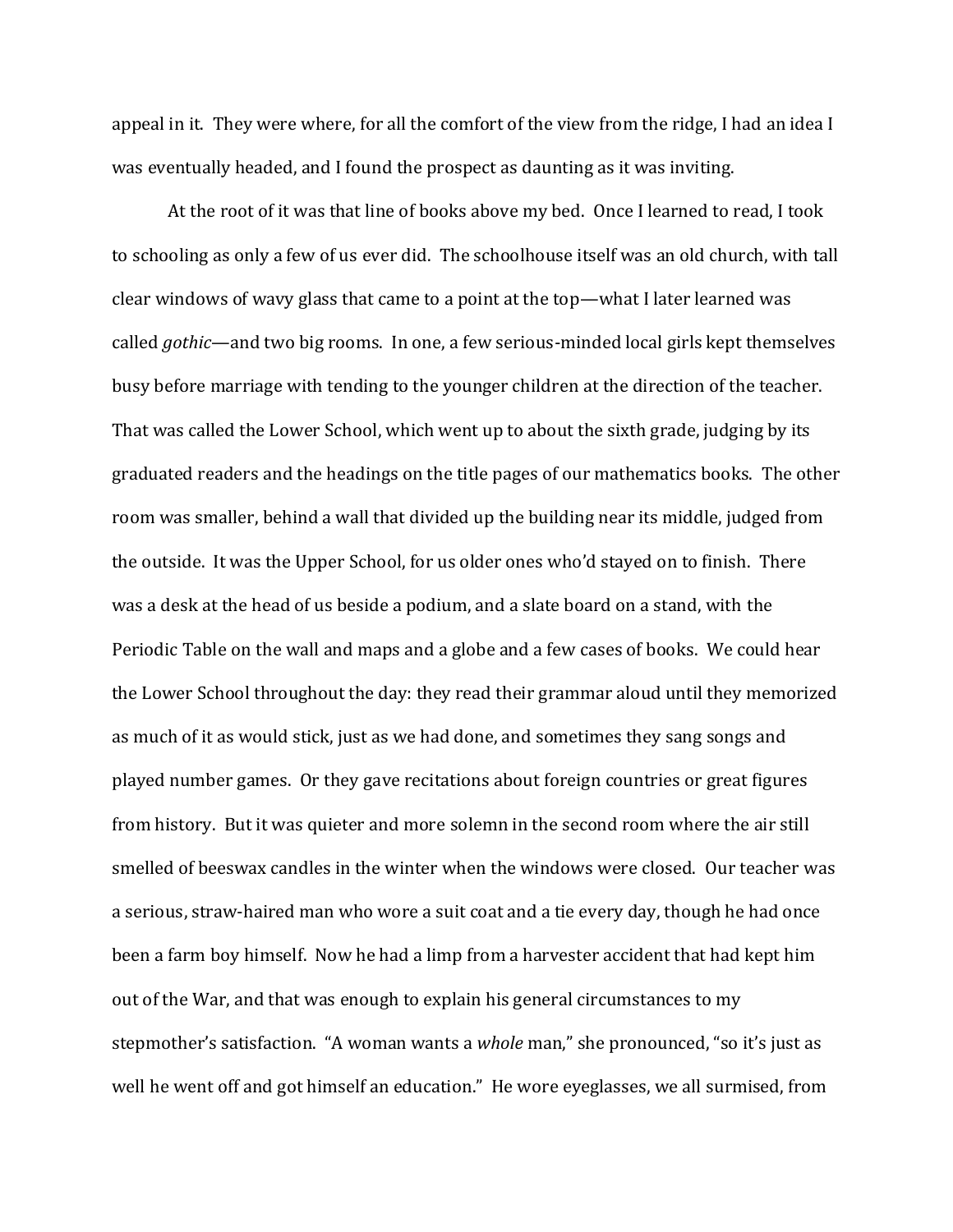too much reading. He'd teach us and look in on the younger students every so often to oversee the progress of the operation, and once in a while he'd lecture them himself. At the end of the school day he would meet with the older girls in quiet conspiracy around his desk, and he'd collect papers to check and make a list of things for them to do the next day—lessons with page numbers from their books written out—while we were left to read on our own for a while and the young ones had been sent out to the yard to mill about and wait for older siblings to walk them home. Our teacher had two rooms of his own at the back of the building where the pulpit used to be, behind a door that was always closed. His hands were soft like mine, but I can't for the life of me recall his name now.

It was nothing fancy, but for me—and here I was as different from my fellows as an almond from a peach—it was a place to enjoy, not to get away from, and year by year I let it catch me up until I found it had set me apart. Now and then, if I'd worked ahead, I got asked to help out with the younger children, especially when the boys in the Lower School (some of them had been held back a year or two), gave the girls a hard time, and I certainly caught fun about that. "Someone's gotta be the schoolmarm," Charlie Cotton teased me. He was my age and had no qualms about farming for a living. The group of us laughed—and I'd laughed with them, but they could laugh and I could take a joke. I was still the fellow to ask if chores had kept you out past sundown and a chapter went unread. I'd even read to some of them too, to the ones who never got the trick of it, and sometimes I spent the walk to school telling over again what I'd parsed out the night before. I learned early to be careful not to add things as I retold them, since that could get us all in a tangle if we had a composition to write and I'd imagined things my way and not exactly what the book said.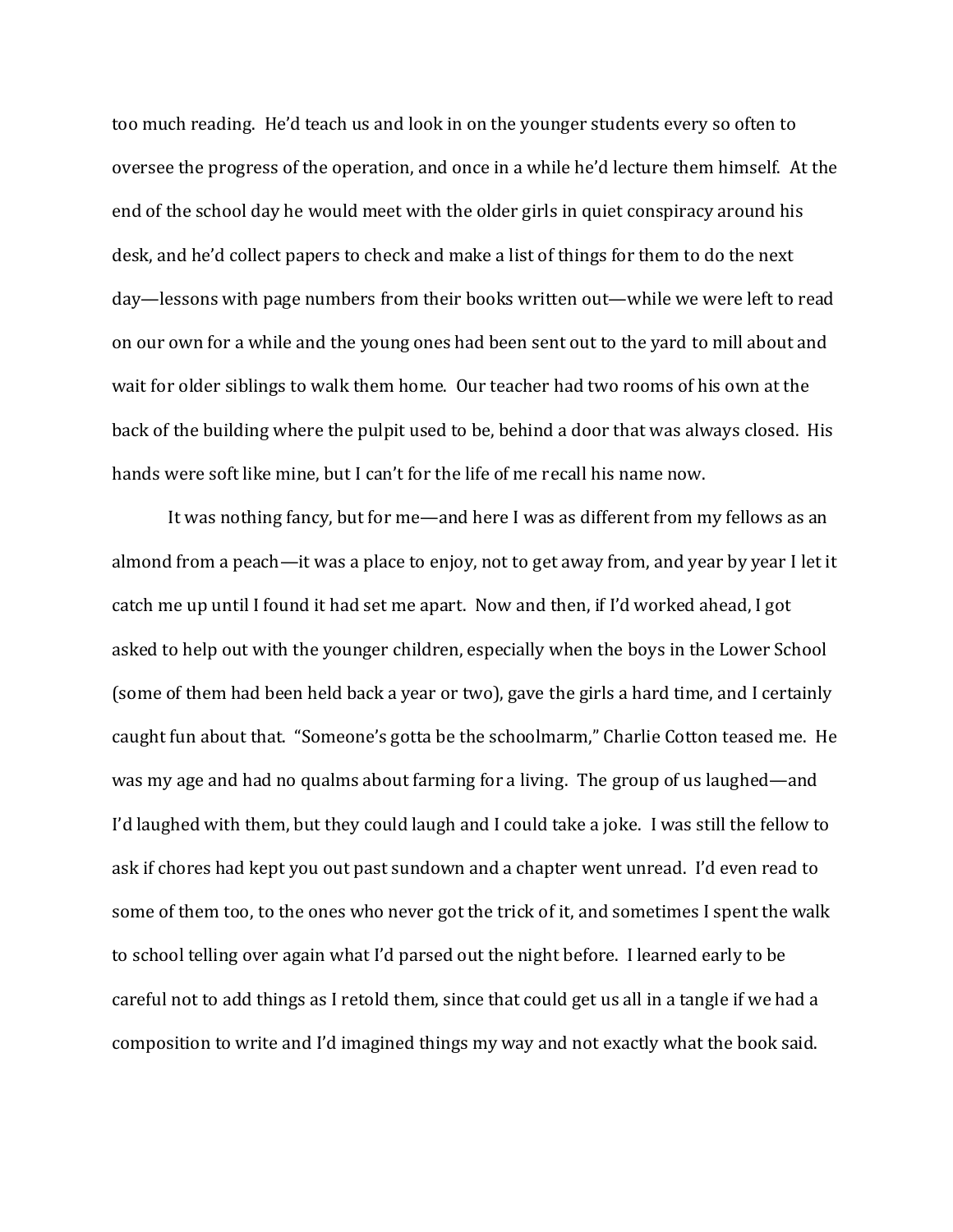But I loved to be the one to frame it in my mind and see it all laid out as I told it. The trick was to picture it all as if it was shown through a lens, and not to stray outside that.

Most of it was the same education our parents had and no one much expected it to be otherwise, though we heard often enough that the world beyond the horizon was changing. One day as a Geography lesson ended—about the War and the differences it was making in the map of Europe—our teacher ducked into his room and didn't reappear until we'd put our books away on a shelf and were back in our seats. He held a book under one arm, and it was big enough to make an effort of closing the door behind him. He hoisted it up and laid it out on the podium where it hung over the edges by a few inches on either side. He then turned it around with a shove to face us. "I want to show you something," he said.

Standing behind it, he opened to a page with chromolithographs pasted in like ones you'd frame and hang on the parlor wall. "These are paintings by a Dutch painter, Vincent van Gogh," he said earnestly, "who lived in France and died about a quarter-century ago. See if you don't see something familiar in them." We stared in silence from our seats. He cleared his throat and corrected himself. "You can come up and see, but be sure your hands are clean. This is on special loan from the library in Riverside."

Riverside had a regular library, complete with a children's room donated by Andrew Carnegie himself, and a few families around had special library cards and went there when the mothers, particularly, were in town. They came back with novels for ladies and storybooks for children, and now and then a work of history for the men who liked to read over what they already knew. We older students sometimes ventured in, if a trip into town was in the offing and a composition demanded it, to consult the *Encyclopedia Brittanica* in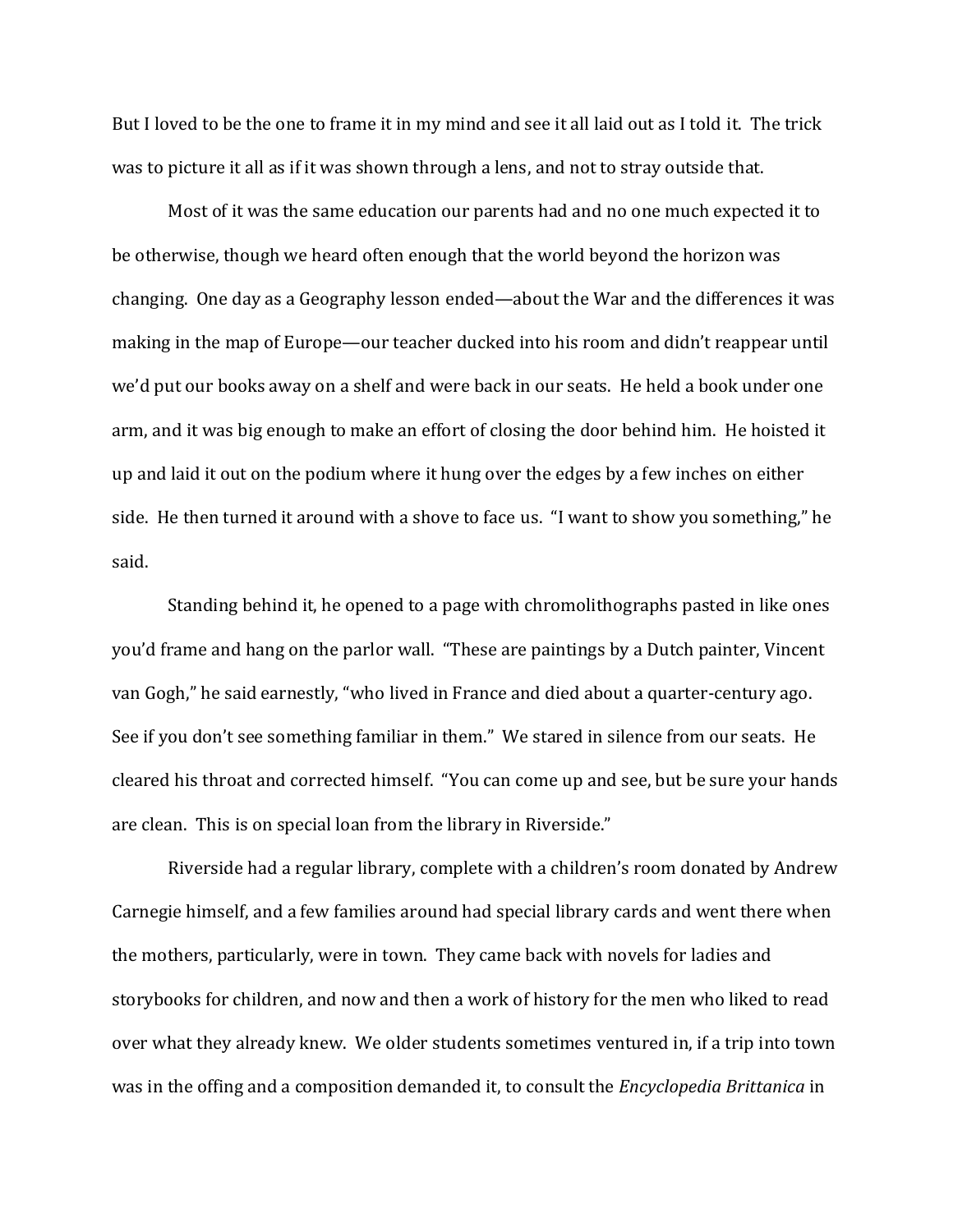the cool and sour-smelling Reference Room where we were forbidden to speak above a whisper—and from which we were usually removed after a few minutes by a soft-spoken, unsmiling woman whose whole job, it seemed, was to watch over us. Like every official building we knew, the library was constructed on the outside to look like an old Spanish mission, and we were told it had twenty thousand books, which was hard to imagine even when you saw it, and that made it something to talk about. That day it had one less. We crowded around the podium and stared at the pictures on either page as our teacher folded back a sheet of tissue paper that had been laid between them.

We were disappointed. One side had a picture of a blue sky with nothing but a spray of tree branches in flower against it, and the other had a picture of a pink book on a yellow table, with the same sort of branch sticking out of a glass jar set down in front of the book. Neither looked like much. Then Betsy Meyers, whose family lived just down the road from ours, shrugged and stepped away from in front of me, and I got a closer look. "Almonds," I said, puzzled. "Those are almond branches?" A sigh of recognition ran through the class, and Betsy elbowed in to make sure.

"Why'd you want to paint that?" she asked. "It's just a bunch of *almond* branches." The Meyers had a telephone at their place, which was something unusual, and Betsy spent her afternoons, while the rest of us were busy at chores, listening to the party line. Her mother did it, too, dropping knowing comments and passing her personal judgements when others gathered after church. This raised a few eyebrows, but it was generally allowed that there was no point in remarking on it since anyone could pick up a telephone provided she paid to have one in her own home. Kinder consideration held that a widow might be lonely, but all the same it wasn't considered neighborly. In the schoolyard Betsy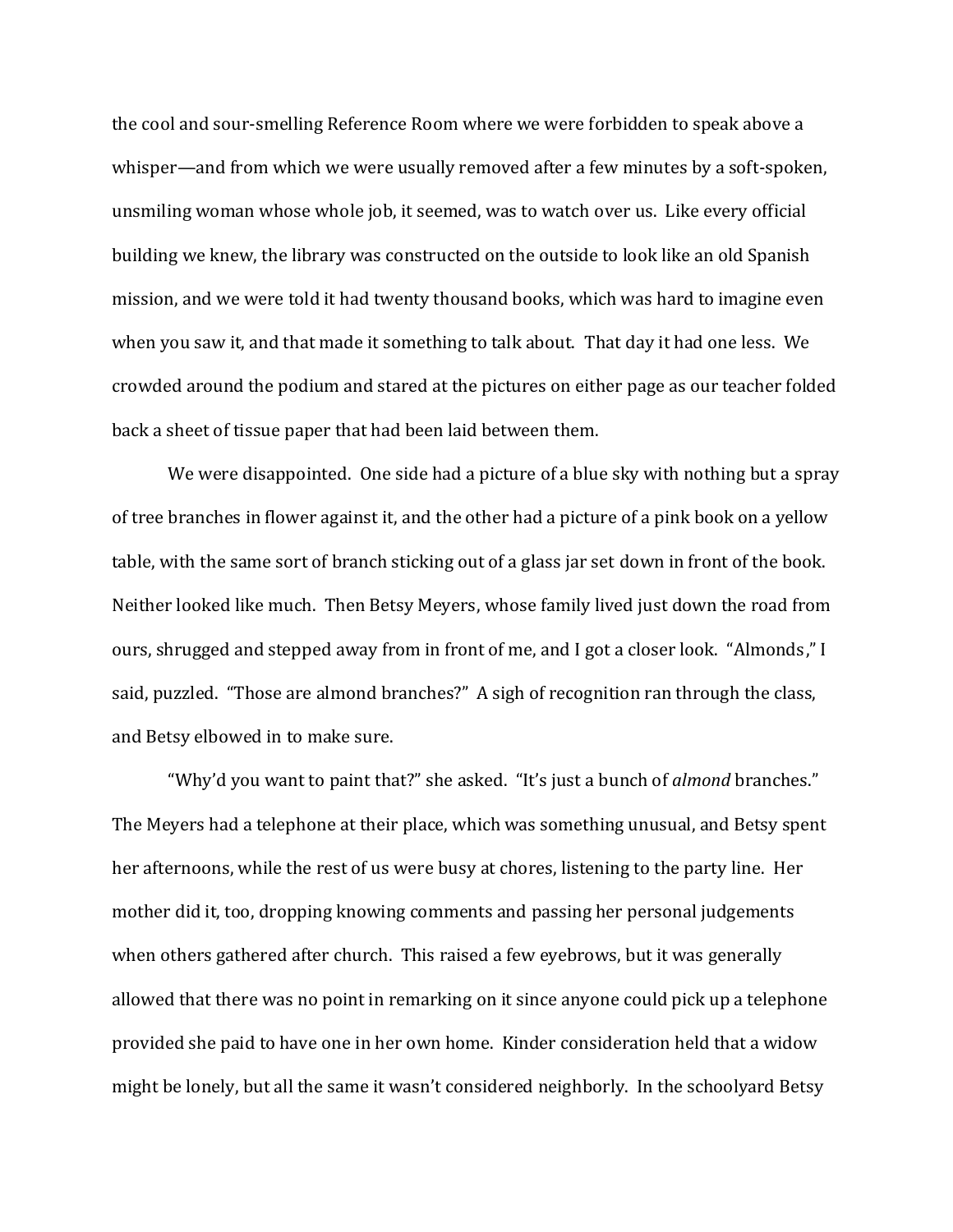herself often held forth, gossiping about what she overheard. She was my age and bragged that she'd be teaching in the Lower School after graduation, but I didn't much believe her. She had to sound out the bigger words when she read aloud, and sometimes just came to a halt, waiting for our teacher to supply a particularly difficult term. She was a stocky redheaded girl, bossy like her mother, and had her own opinions. She was proud of that.

"Look," the teacher said, and he replaced the tissue paper and turned the page. It showed the same picture—the one of the branches alone, or very nearly like it—but this time against a background of bright red. Some of us gasped and a few others let out a laugh of surprise.

"But the sky's not red!"

"It's not pink, either!" one of the others yelped, poking a finger at the opposite page, under its tissue. Then someone ventured, "It is at sundown—or it can be—and sunrise."

"Think about it, and look closely," the teacher said seriously. "It doesn't have to be the sky at all. Artists make choices. What difference does that color make?"

Betsy turned away and went back to her seat. "What does it *make*? It's just a color, it doesn't make nothing." Another laugh from the group.

"Anything."

"It doesn't make *anything*." She tossed the words over her shoulder. "It makes *no difference*. That's all it *makes.*" No one laughed at that. She was sassing him now, and we all recognized it, but he let it go.

"Are you sure?"

Then I spoke up. "It changes things. It changes the way you see the branches. And the flowers."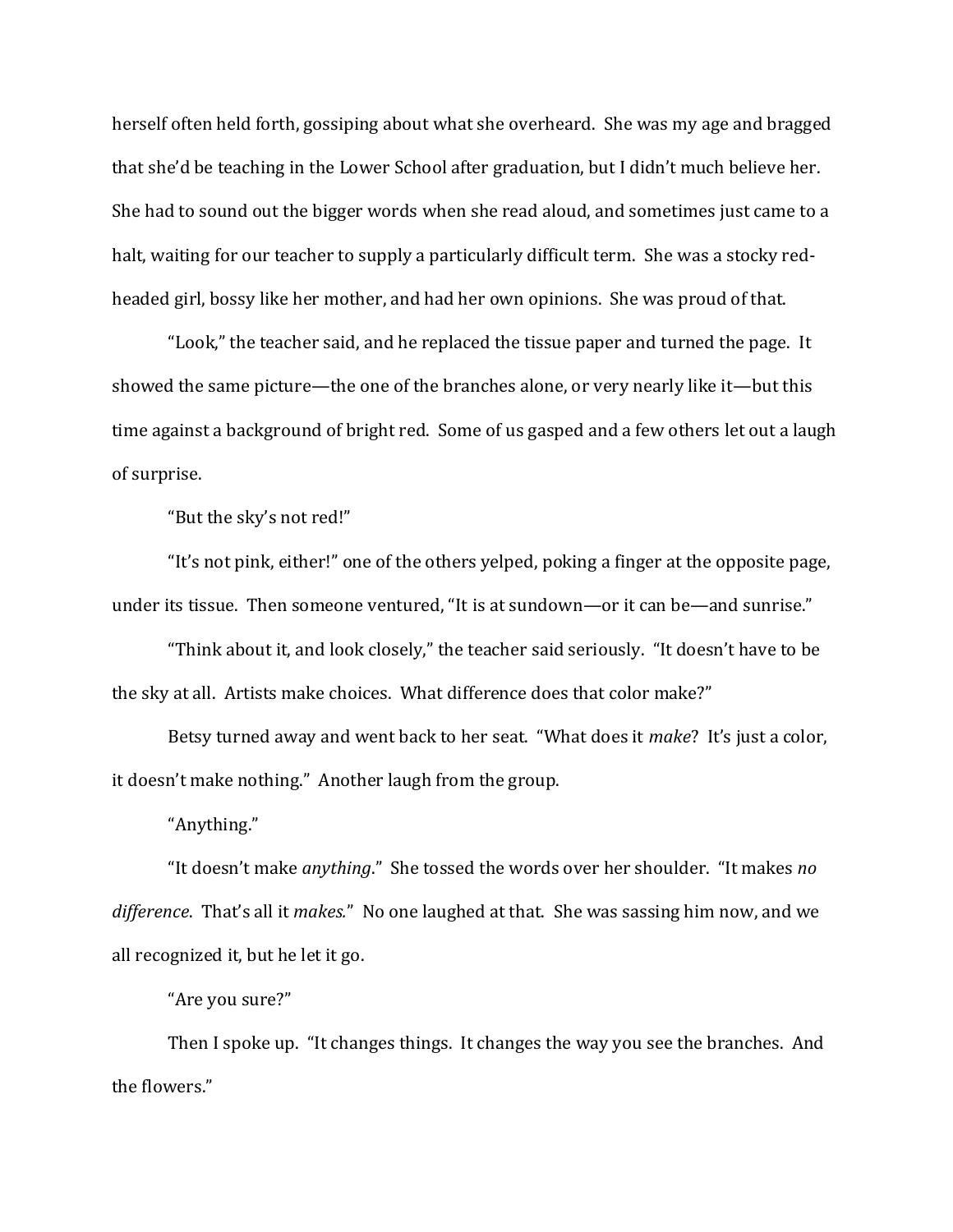He smiled. "There. Do you see it? There's a whole series of paintings here, one after another, all of almond branches in flower—something we all see every year—but the artist is trying out different ways of looking at them."

Charlie Cotton's interest was piqued. "Why'd he do that?"

Our teacher spread out his hands above the pictures in the book. "What do artists always do? They *see* things for us. Then they paint them so that we can see things differently."

"What's the point of that?" Charlie asked. "You either see it or you don't." The class was quiet now. There was something at stake here, something we knew we didn't understand. In the Lower School, the younger children were leaving, tumbling down the front steps and into the yard. A child's face appeared at a window.

"Is it really the same thing if you see it differently? Or is it something else *because* of the difference?"

"Does it make the almonds taste any different?" Betsy drawled from her seat and the class broke up in laughter. Our teacher was beat for the moment and he knew that, though he took it well enough. He smiled as he closed the book and we went back to our seats.

"And the Mona Lisa is only a rectangle of painted wood," he sighed as he set the book on the corner of his desk. "I suppose you've got a point, or else it wouldn't be funny. But just think about it, won't you? I'll have this here all week if you want to look at it." Then he dismissed us for the day.

I stayed behind and waited for the others to leave. "I see what you mean," I said as I tapped the cover of the book. "The way we see them. The colors change the other colors, right?"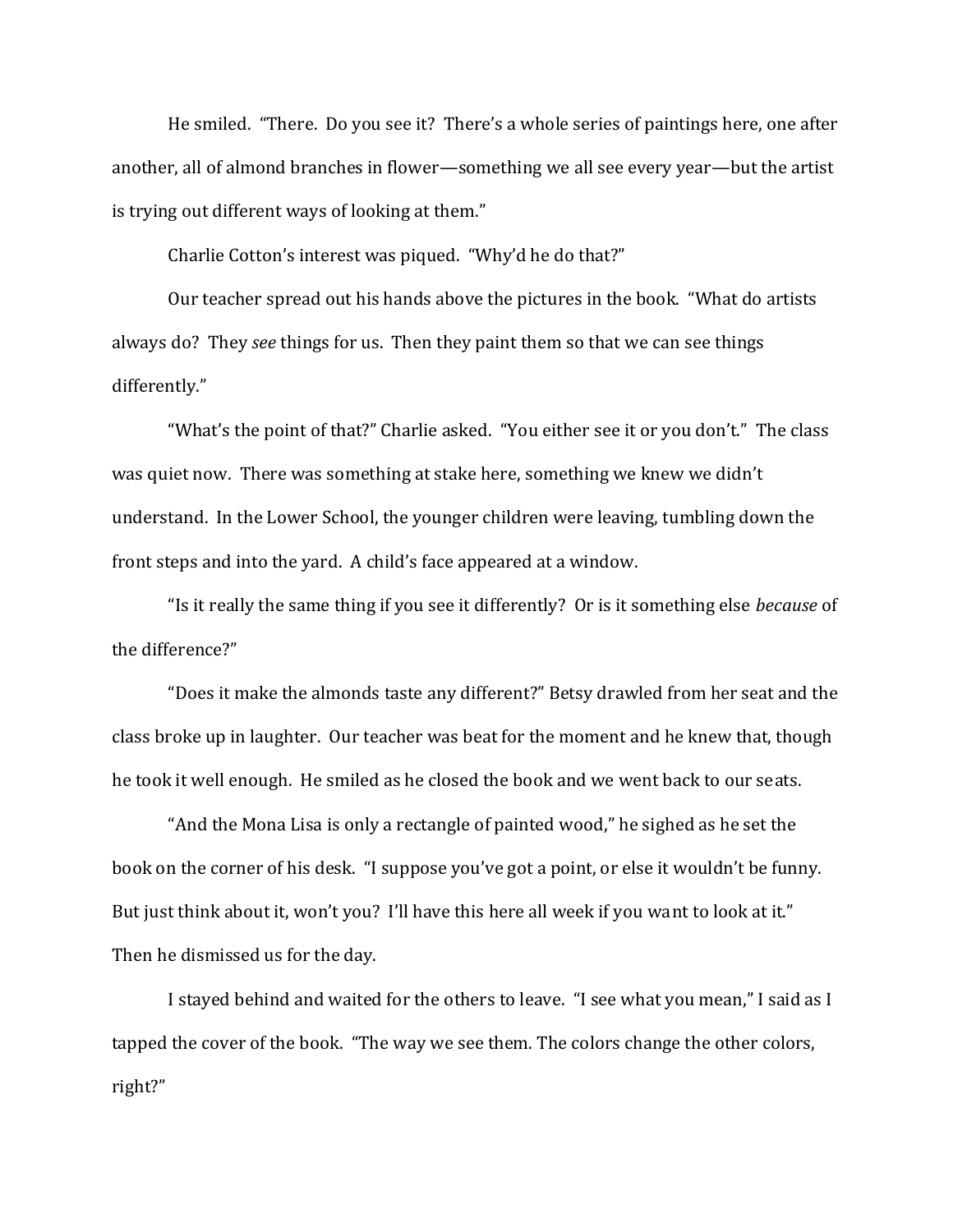He looked up, a spark in his eyes. "That's part of it," he said. "It's never the same thing twice. Nothing ever is."

"So that's why he painted it twice."

"More than twice—" he dragged the book over, opened it and buckled the pages, letting them fan open and then, with a soft snapping sound, letting them fall one by one. Pictures flashed by like the drawings in my kinetoscope. "You see?" he said, pointing to the book. "Every time it's a different thing—a different experience."

I looked at them and I knew what he was getting at—and it was the same pattern of shapes in every picture, though each showed them differently and none of them were the same once you noticed. I thought of the kinetoscope, and the nickelodeons in the arcade in town that showed photographic scenes on cards that flipped by, one by one, and of the artist working over each separate picture, convinced that he was doing something completely new each time. "I get it," I said. "They're all just as different as they are the same."

He let the book close. "Wait a second," he said—and then he did something I'd never expected: he stood and limped over to the back wall and opened the door to his room. "Come here. I want to show you something."

I approached that open doorway as cautiously as a man in the dark, but he was already inside, pulling another book from the top of a chest of drawers and tilting it down against his torso as he opened it. "Look here," he said, balancing the book on the edge of the chest and opening its wide cover. He tried to hold the book and move aside for me at the same time, then gave up. "Better yet," he said as he stepped back and sat on the bed beneath the window. "Pull up a chair." I did as I was told, and he laid the book across our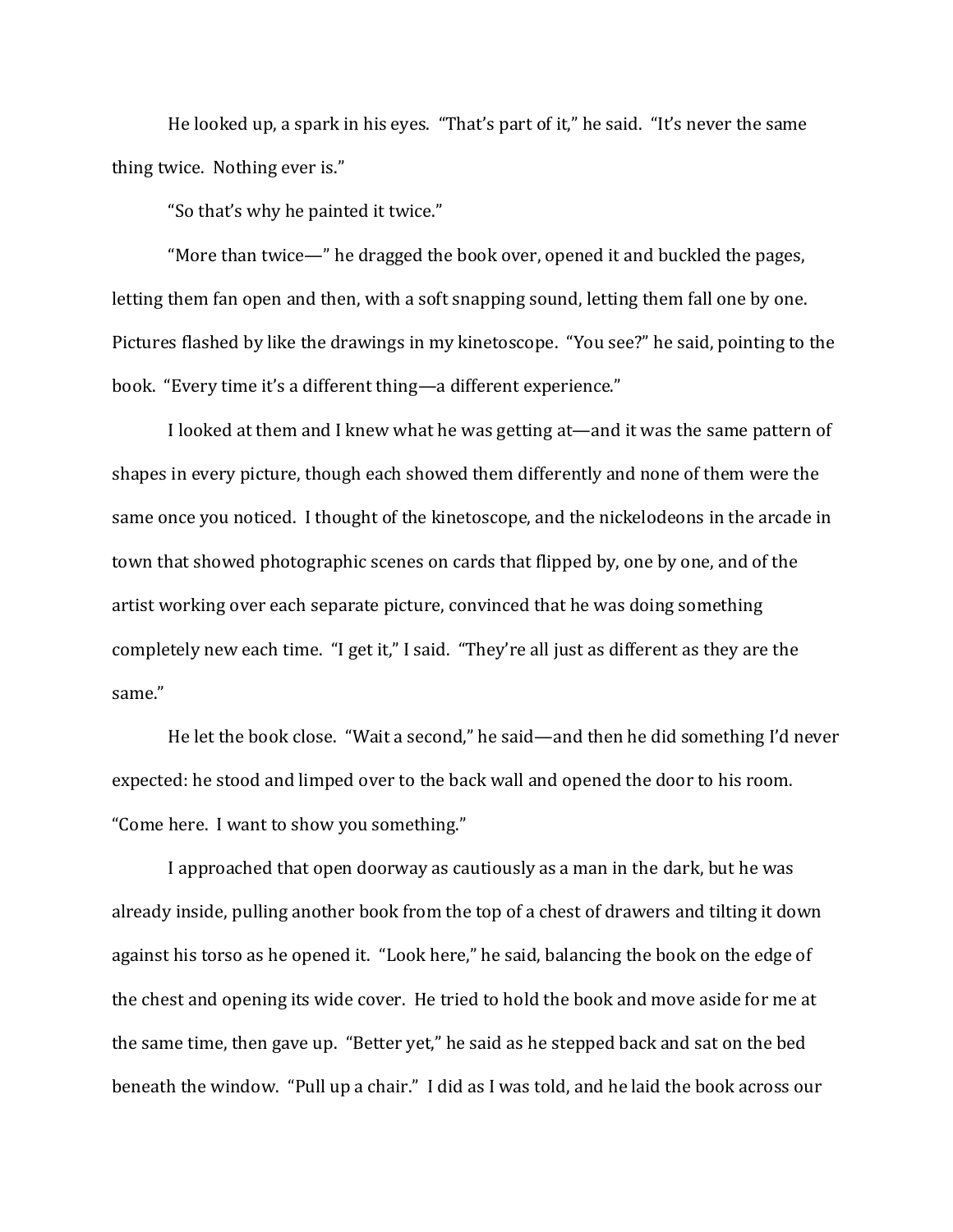knees. I was still a little in awe of my circumstances—that door had always been closed, and no one much imagined what lay beyond it, though it turned out to be a simple room with a sink and a pump in the water closet behind—but he took no notice. "This is another painter, a Frenchman named Claude Monet." He pronounced 'Claude' like *cloud* and left off the letter at the end of the last name. "He's still alive." He pointed out a photograph of a man with a beard like Santa Claus standing in a garden, then turned the pages for both of us, waiting a moment each time, and revealing, over and over, a scene so familiar that I had to say it.

"Haystacks. Just a couple of haystacks." I sounded stupid, I thought, and I didn't want to. Once I caught on, I'd been irritated with Betsy, with the tone she used, since he was sincere, after all, and was excited to show us all something new.

"But at different times of the day, so they're in different light. See?" He turned back a few pages and we went through the first few pictures again. "Here's sunrise. And the middle of the morning. And now noon—see the shadows disappear? The sun's right overhead." And he was right. I knew the time of day like any farmer and was used to knowing where the sun was, overhead: mornings it broke over the Santa Anas and long shadows pooled among the hills as it rose. In the evening, even after we couldn't see it any longer, the mountains opposite lit up orange and yellow against the sky as a few stars came out. At the moment it was clear and bright behind us through the tall window over his bed, and cast light across the book in our laps.

"So he must have set up and painted it all day long," I ventured.

"This and other things—a grove of birches, and even the front of a cathedral, near where they've been fighting, but not then—not at that time."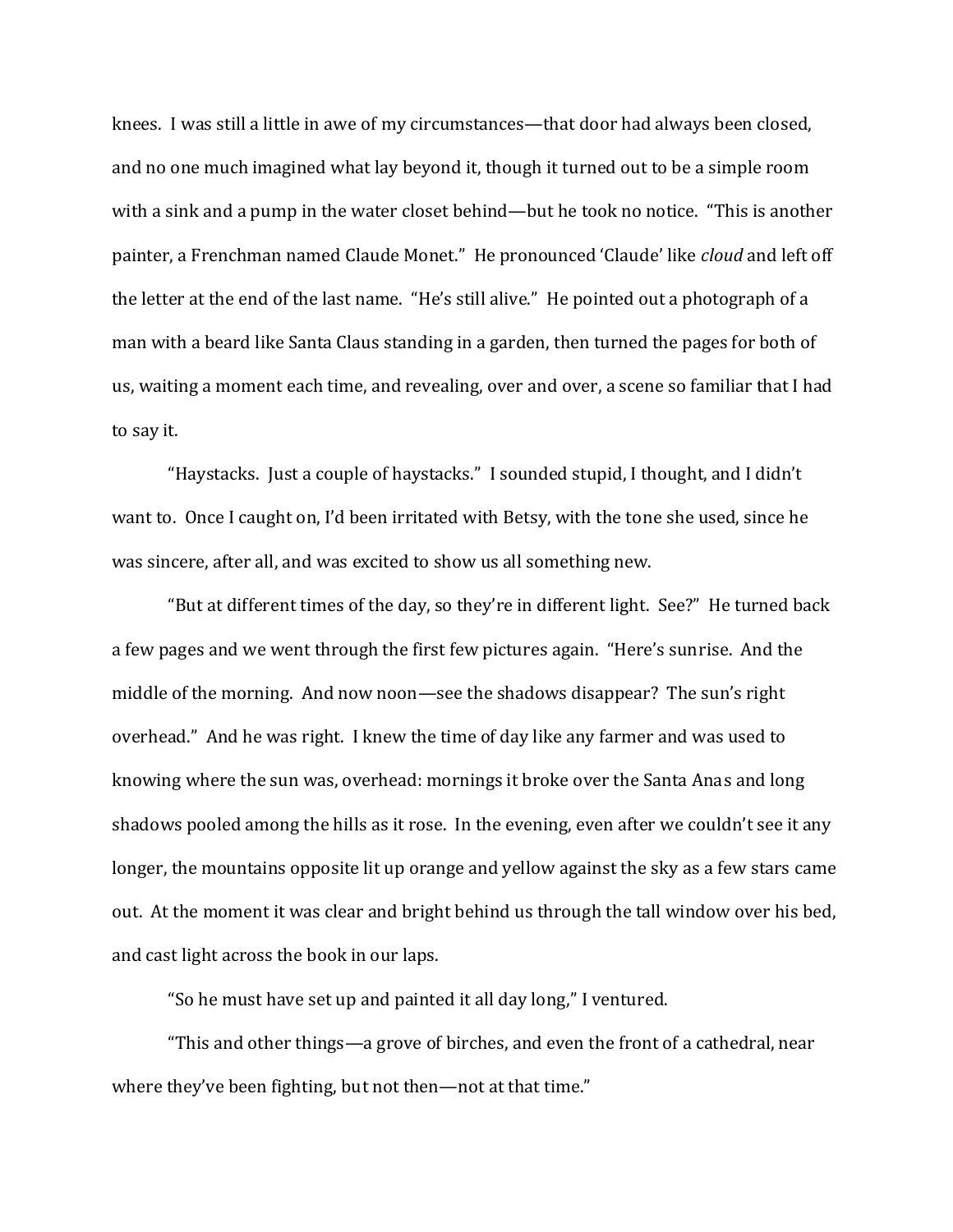Then it struck me, just as before. "And they're all different. Every time." "Every time," he said and smiled.

"So why does the color change? This one," I took a page and pointed to a haystack. "It's a different color from that one." I pointed to another. "Why's that? It's the same color all day long, right?"

He broke into a grin. You know your physics, right? Remember optics?" He sat back and looked at me. "Where do colors come from?"

I combed my memory of our science lessons and remembered him using a glass of water held up to a window to cast a rainbow across a blank page laid out on a desk, though I had only stared at it for a while without understanding. Now I did. "From light? Is that right?"

"Colors come from light—and light *is* color, all of them, all together. Remember? But if you change the light—"

"The color changes." I whispered it, but the thought filled up the room, which was warm and close and smelled of shaving soap and sun on the woolen bedspread. I thought of those mountains in the evening, of their colors against the darkening sky. "And light changes during the day, right, so you can tell this one—" and I pointed to a haystack painted in ashy browns darkening toward its top, but circled around with scarlet, "it's sunset here, and this one—" another, a few fumbled pages earlier, with yellow streaks and an orangey base, and with cold blue shadow reaching out beside it, "is morning."

He sat up and took a hard look at me, squinting through his glasses. Their edges sparkled in rainbows of their own. "You're a bright young man, Frank," he said. "There's no telling what you can do if you use your head." He stood up, taking the book with him.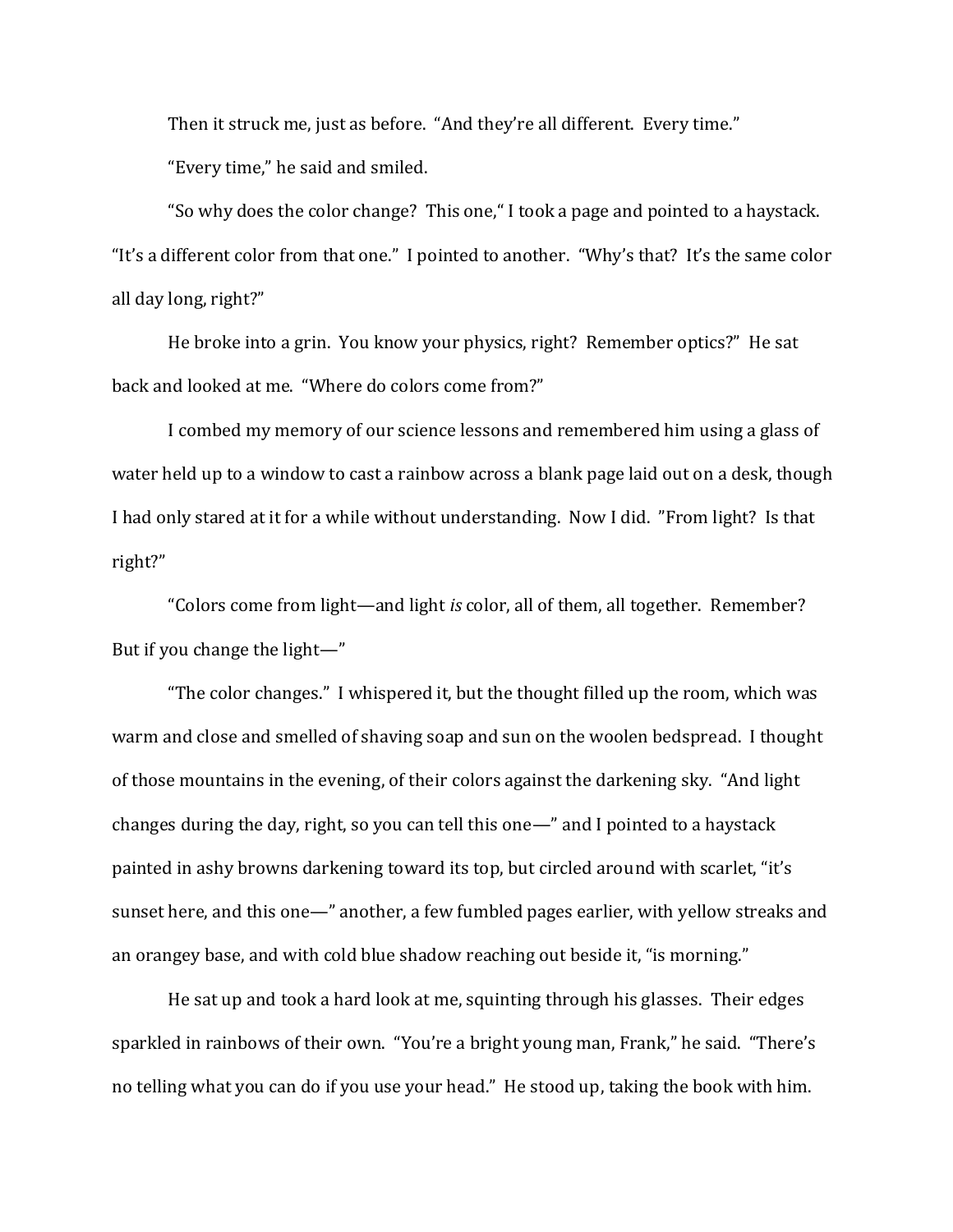"I'll leave this one out, too, if you like. You can look at it when you've got your work done." And he took hold of the back of the chair I was in, and I knew that it was time for me to leave.

So I'd stayed on past eighth grade, when most of my schoolmates had judged themselves learned enough for normal purposes and started working full-time back home. And I was still a student when some of them, in the course things, had even paired off for good. It wasn't unheard of at that time to turn sixteen a month or two before your wedding day and bring your girl back home to live with your parents in bashful silence. We farm kids either grew up fast or not very fast at all, and I stayed in school and stuck it out all the way to the end. I even took on some of the teaching when it was needed, after our teacher left in a year or two and a new one arrived, an uncertain young woman who'd come down from San Francisco—"I suppose there's a story there," my stepmother had tutted to herself—and I sat for the state examinations with six or eight others at the end of twelfth grade and graduated in the spring after I turned eighteen. I was a farmer's only child as my father had been, so I was yoked to the farm in a way I couldn't see a path around. And no one else saw things much differently.

By then I was a marked man: the friends I'd grown up with could talk crops and cattle with a sense of ownership I couldn't command, and now and again Charlie might come by and strike up a conversation with me and my father or with Harlan, and after a few minutes I'd be on the outside, knowing enough to follow but not enough to have an opinion of my own. I worked around the place as I always had, and occupied myself tending the animals, and my father would put me up to directing Harlan and the hands at something, since I was his son and I was old enough. Harlan didn't like that. He'd raise an eyebrow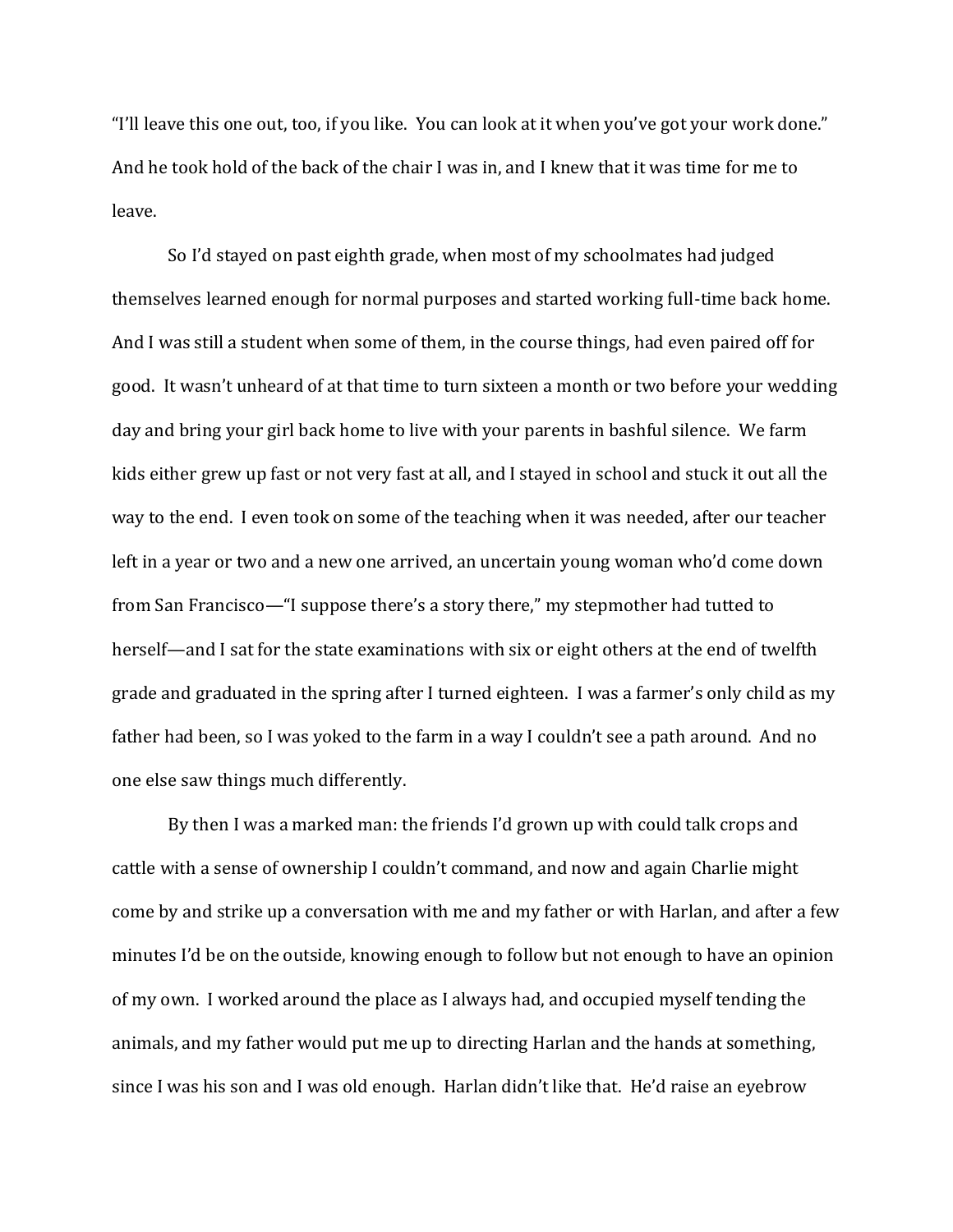when it was announced over Sunday dinner that I'd oversee something particular, and he looked away and shrugged when I told him to do something, never saying yes exactly. He knew more than me, and I knew that, too—but that wasn't our situation. What needed doing got done, but he made it clear who he was working for. And I suppose I could have gone on for years as I was, gradually taking over the place and letting it grind me into bitter dust, or maybe even making a go of it. But the chance of all that came to an end soon enough, when my stepmother took sick with the Spanish Influenza.



Thinking all this over, I don't mean to make us out for a bunch of hayseeds, though that wasn't so far off the mark in in certain ways. We were children, but we knew the territory around and over the hills as far as Hollywoodland—which is what we came to call it once a developer had put that name up on Mount Lee in white letters thirty feet high and we knew Riverside and San Bernardino, with their old baroque stone courthouses and the Old Mission Hotel where no less a celebrity than Mary Miles Minter once came to stay for a weekend, along with her mother and sister and her director, William Desmond Taylor, all kicking up a cloud of excitement around them. People in town sometimes ate dinner at the restaurant there, just to ogle the clientele, sometimes even in the middle of the week. "A restaurant," my stepmother had pronounced, "is where you go when you can't cook your own food for yourself." A few of us went along on trips as far as Los Angeles now and again, and came back with descriptions of escalators and the yellow electric streetcars—things we'd only seen in pictures, though the Union-Pacific line reached Riverside by the time I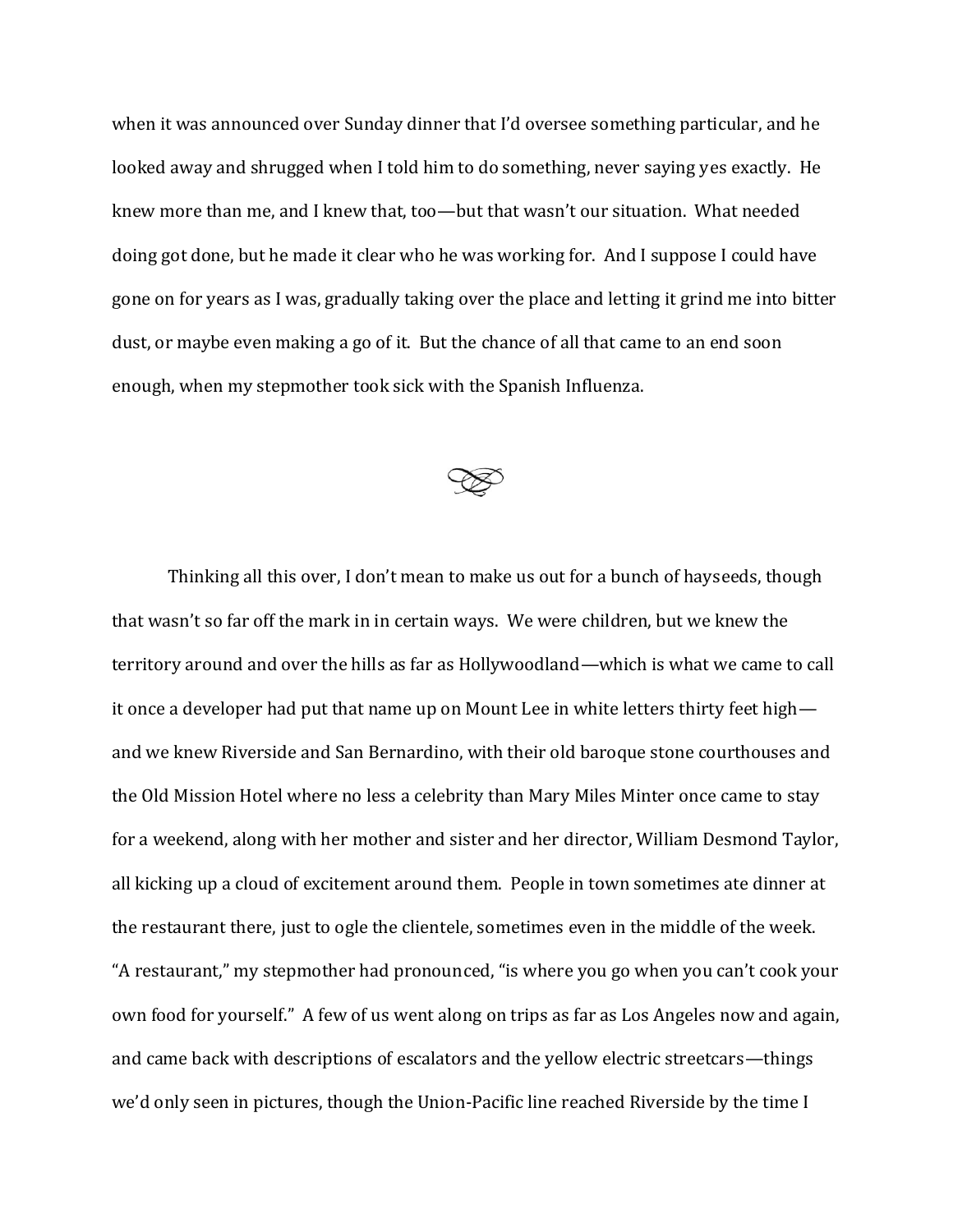turned fourteen—and some of the more advanced young couples had gone to the city for the day, just for the experience. By then there was nothing much new about the arcades in town where you could peer into a nickelodeon for a penny and watch people chase each other and get into fights. (One of them had been rumored to show a woman in her underclothes, but we gave up trying to find which one.) A new theater called the Fox had gone up in Riverside, just to show the flickers, and it was a fine Saturday afternoon, if nothing needed doing at the farm, to give a woman in a glass booth a dime for yourself and a friend and let an usher in a uniform with brass buttons lead you to your seat. You'd spend the next few hours in the cool, vaulted darkness of the place, where a screen stretched out level with the balcony lit up and showed first a newsreel and then a serial, and then a whole feature like a play on a stage. Come to think of it, that's where I first met up with Little Lulu, a child who starred in a serial and got into a lot of trouble when left to her own devices, but always somehow managed to outwit the adults around her and get her way in the end. That's about how it played out for her in real life, too, and she's now got her own room a few doors down the hallway, but that's a long time ago and I'm already getting ahead of myself. After the picture someone would come out and talk, and maybe take up a collection for a charitable cause, or announce a tent revival the following week, which was a way to keep an uneasy truce between the movies and the local churches. We all saw Wilson campaign against Roosevelt and Taft—I liked the look of the old Bull Moose, myself, with his moustache and his horse teeth, his thick fist soundlessly thumping away on the podium—and when Wilson got himself elected we saw that in a newsreel too, as he took his oath of office in a top hat and tailcoat, his hand on the Bible.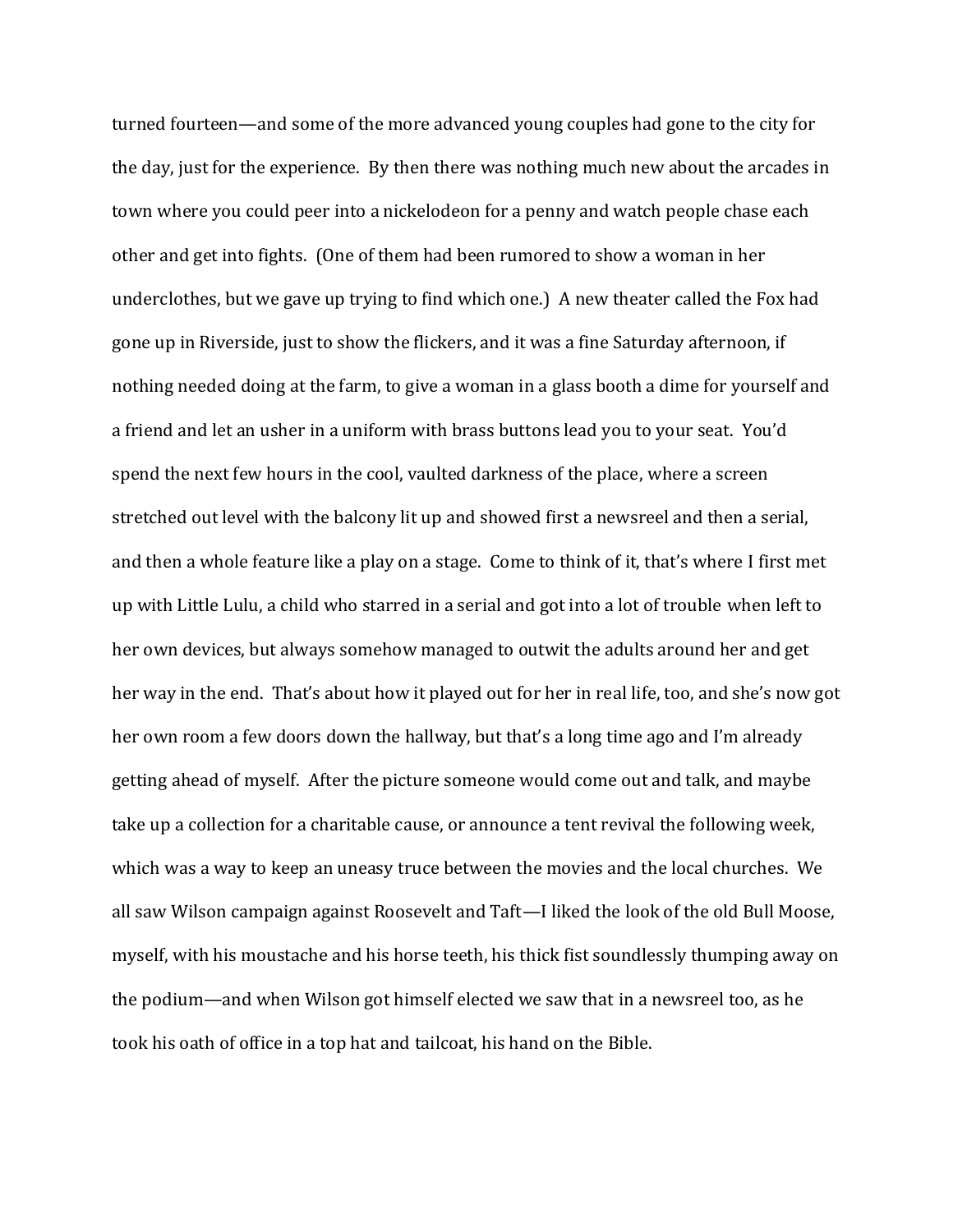But it was the features we talked most about, since they struck us as epic, important things. *Birth of a Nation* came and stayed for a whole couple of weeks, and I ached to go see it, but it had called out such a fuss from the pulpits and the papers, with a lot of talk about the colored problem and a few strong words from the veteran survivors among us, that my parents thought the better of it. "A waste of good money," my stepmother called it. "It isn't as if you can't get it—and get it better—from the book." Sometimes that was true, but often enough it just wasn't. *Birth of a Nation,* directed by a man named D. W. Griffith, who wore riding pants and a wide-brimmed hat like a prosperous rancher, had come from a book called *The Klansman*, and when the local library refused to loan out that book, some thought it wasn't quite right. I felt as if I was missing out, so I asked our teacher if she might have read it. She said no, but she said it in a way that kept me from asking any more. But before too much longer, Mr. Griffith had made another big movie—this one against the War, he let on—and it was ballyhooed all over and about that it was the most expensive movie ever made. Betsy Meyers got it from a magazine that it had cost a whole two million dollars, but we couldn't make out a number that big when a local farm might sell for eight thousand and the farmer walk away feeling like Hearst. The picture was called *Intolerance*, and it sure looked expensive, with Babylon the Great up on the screen in all its sinful pagan glory. (That alone had cost a quarter-million, Betsy told us breathlessly.) Some of it was set in France, both in the present and back in the Renaissance—a word we'd only lately learned in school, along with a lot of talk about Michelangelo and Leonardo da Vinci, who'd drawn a naked man in the middle of a Geometry proof to prove a point about proportion a picture some of the girls looked at dumbstruck while we boys smirked—and it ended in the trenches themselves when a whole choir of angels and saints came down to put a stop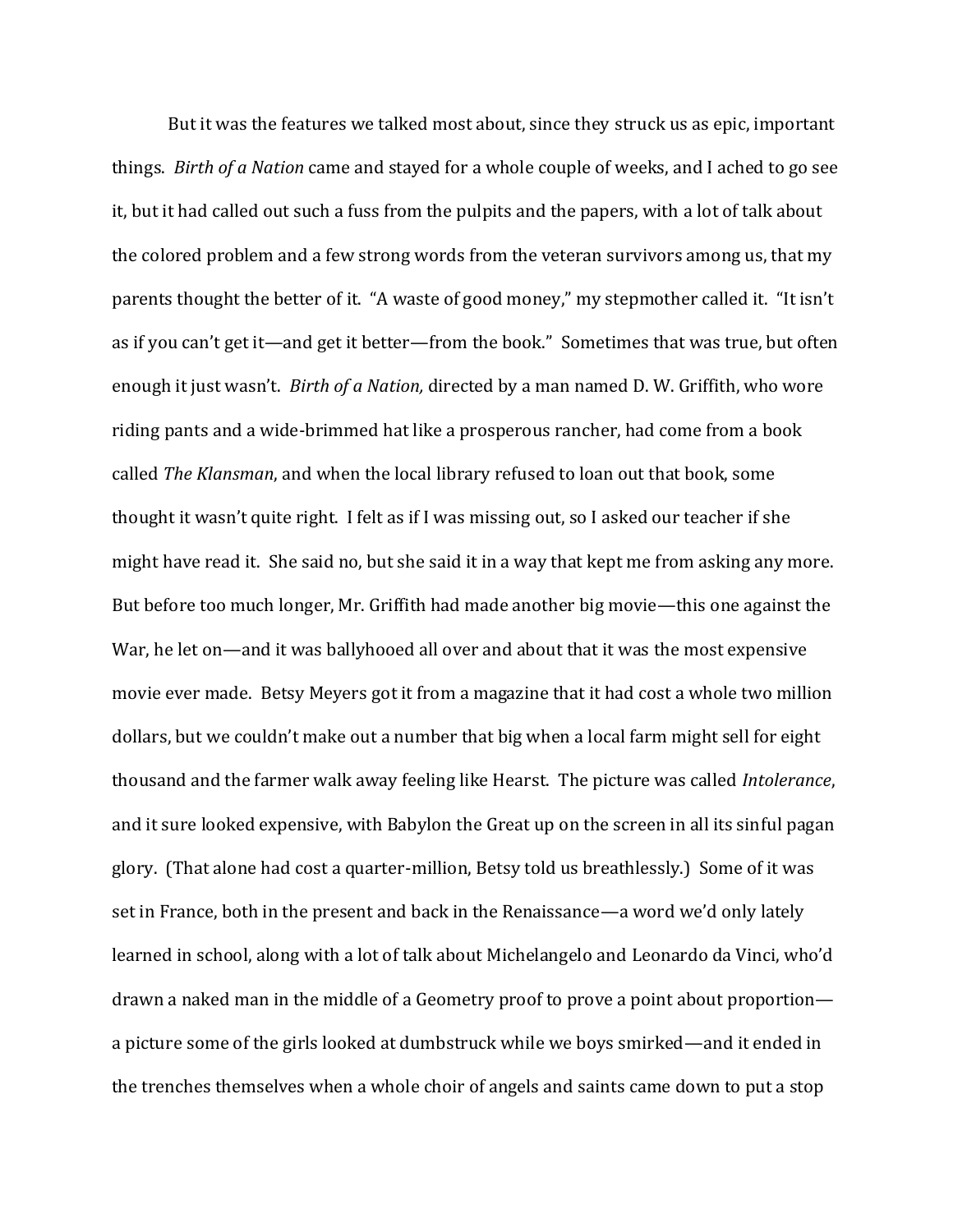to things before they went too far. "Makes you wonder how much *that* cost them," I cracked wise in the dark, and the dark hissed back at me.

But *Intolerance* wasn't to be tolerated much longer, and we were all mustered to stand up at the end of it and sing *The Battle Hymn of the Republic*, with the words printed on sheets the ushers handed out. Afterwards, we watched a newsreel on a whole regiment made up of negro soldiers—something we hadn't even considered at the time, though trains full of volunteers stopped off in Riverside every afternoon on their way east. We came home late for supper and retold over the table the things we'd seen, and not always to general approval.

"I've got a gun if any of them Huns start up something around here," Harlan reminded us that Sunday, after I'd recounted the experience.

"We all know you've got it, Harlan," my father said, unimpressed. "I've got one, too—and what man doesn't? Frank's got one, even if he doesn't find much occasion to use it. They're for shooting coyotes when we need. Or turkey-buzzards when you need the shotgun. And that's about all the ordinance I want to hear around this place." So the order was given, and Harlan went back to pushing his potatoes around with his fork.

My stepmother couldn't resist the chance. "You could just join up yourself, if you feel so strongly about it," she smiled.

Harlan looked across the table at me. "What, and deny Frank his spot in line?"

My father put down his fork. "Frank's seventeen, and he's here with us where I want him. The Karners—now there's a pack of Huns for you, Harlan, and they run a good farm, too—they lost their boy, and you were there at the funeral, so I'd bet you remember it. I won't have that." He went back to eating. The Karner boy had lit out and signed up early.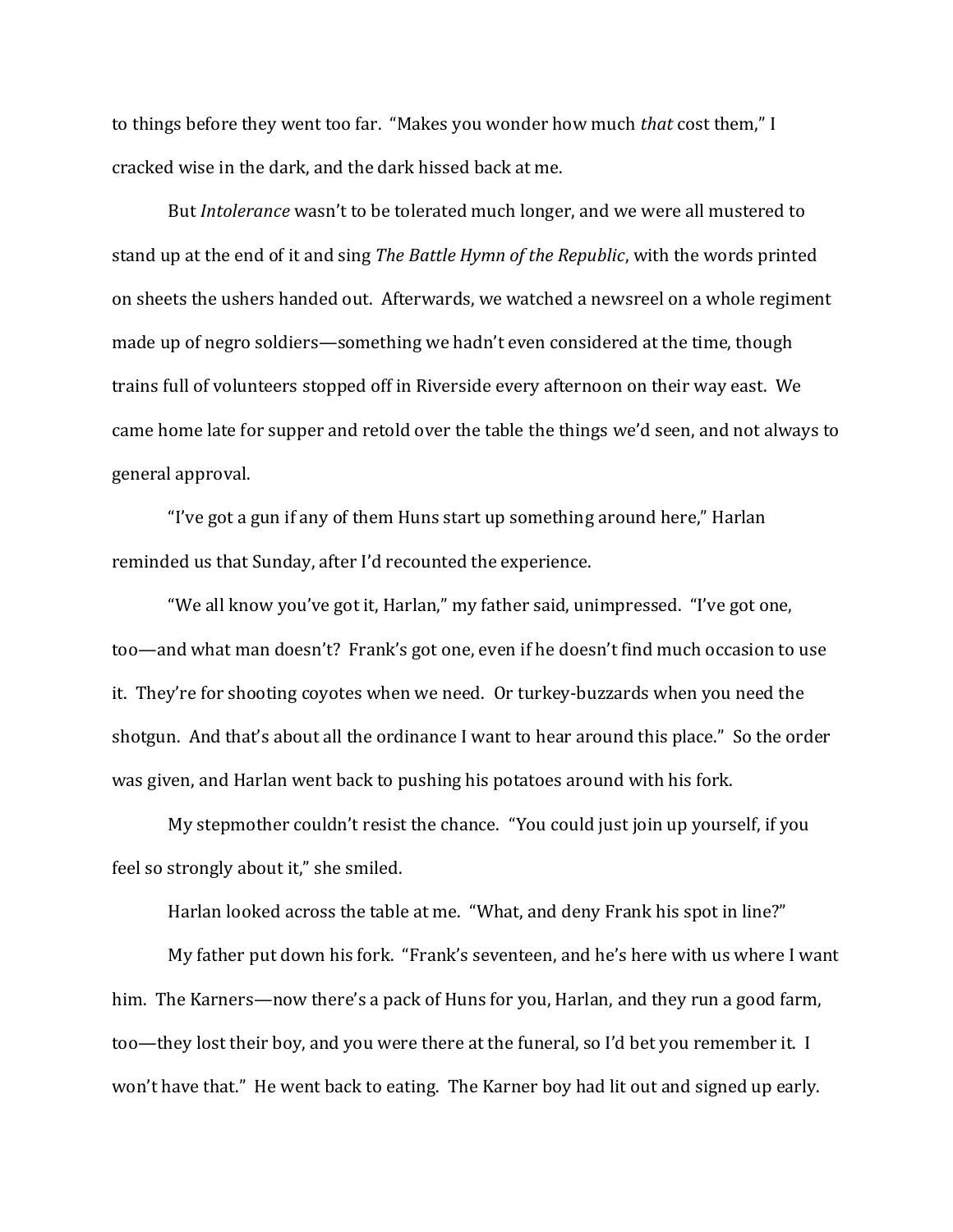He'd been killed in action almost immediately and was shipped home with a package of his belongings that contained a medal pinned belatedly to his uniform jacket. His younger brother was a few years behind me in school, and we'd all gone to the funeral where there'd been a lot of loud comment about noble sacrifice, and some hushed talk of what a waste it was for a fight that wasn't ours to begin with in the first place.

"Well, someone's got to help out—run a good farm." Harlan had sat back and glanced at me. My father met his eye but didn't say anything.

My stepmother made a noise low in her throat. "And you also have ambitions in that direction, if I understand rightly." She said it as if it were something laudable, as if she were complimenting a beau on his future plans. "I suppose you find the prospect encouraging."

Harlan hadn't taken his eyes off my father. "The offer still stands," he said quietly. "It's open as long as—"

"I believe we've already discussed it."

"There," my stepmother said. "Now Frank, tell us about that colored regiment—did they actually give them guns and all, and send them out to fight? I'm not sure that doesn't sound dangerous." And that turned the conversation aside.

Hollywoodland was just over the fills to the west—a place where men were building whole empty neighborhoods of houses (developments they were called, like unexpected adventures in a flicker) and theater people were coming from the east to live there and make movies. They first set up on vacant lots, to take advantage of the sunshine, but soon enough built whole factories called studios, like the places artists worked. The people were called movies, too, after the things they made, and they had a bad reputation in person, but drugstores and newspaper stands—and even the peddler who came by once a month with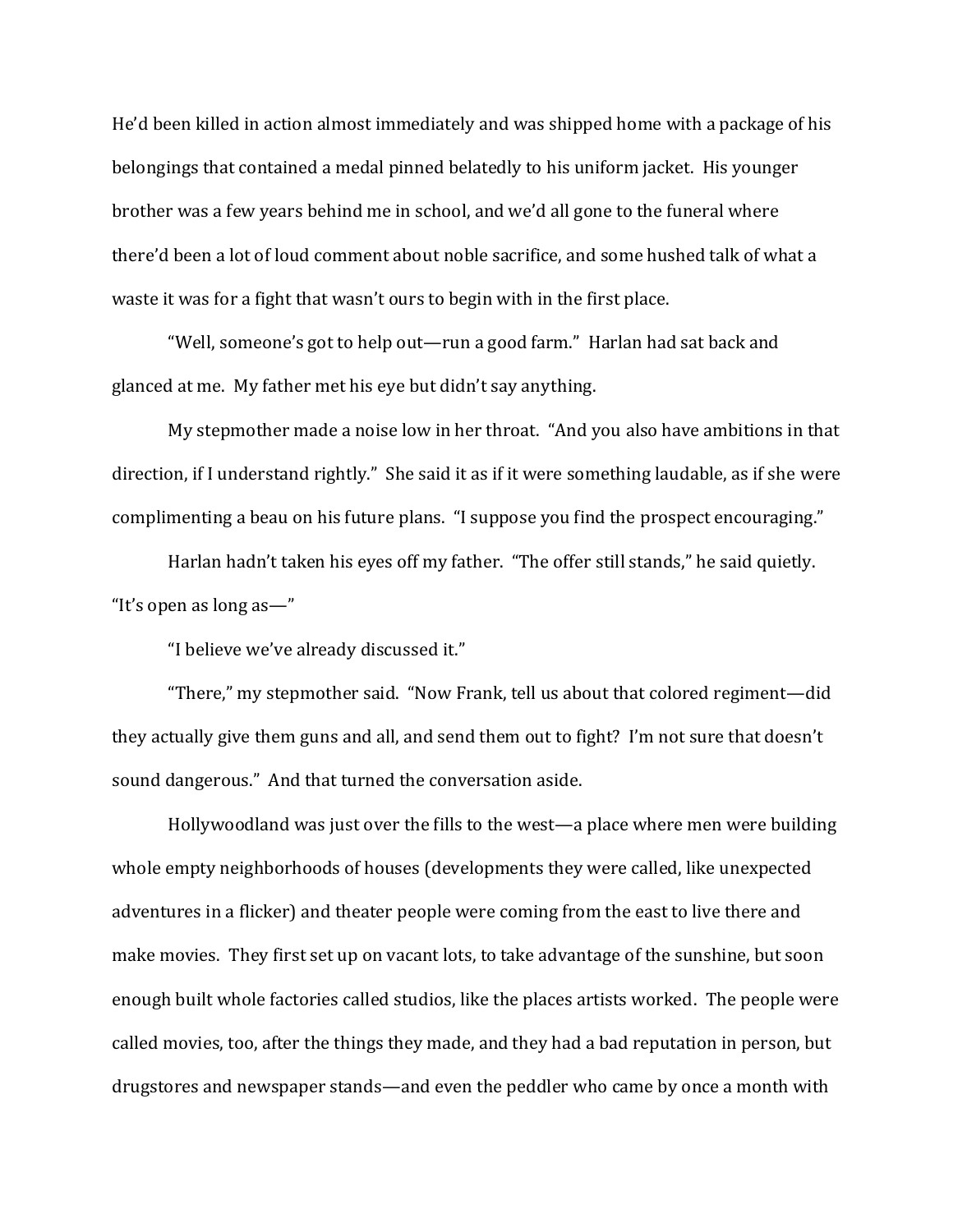magazines on subscription—already carried some of the monthlies devoted to their activities: real periodicals with glossy pictures of women smiling and distractedly fondling a string of pearls in long-fingered, manicured hands, or smooth-cheeked men in starched shirts and broad-brimmed hats. They all looked as if they smelled like *eau de cologne*.

The movie people even came by, now and then. They'd trundle through the farmland in a line of motor cars loaded up with canvas-covered bundles, everyone dressed up like Sunday morning with the women in picture-hats, and sometimes they'd ask for permission to camp out for a few days on a promising patch of ground at the edge of the hills. We'd watch them from a distance when we could get away. They'd have men in snapbrim hats and shirtsleeves diligently cranking cameras they'd set up, while others would dress in costumes out of history books and play out scenes before them. We'd watch until we'd got the gist of what they were up to—they stopped and started a lot, which made it all hard to follow and eventually bored us—then we'd walk back home, debating seriously among ourselves what we'd just seen and what the story was. You could sometimes recognize a famous tale out of a book if you'd read it, but that was only me most of the time, and I learned not to brag about that—there were penalties, after all, for getting too far above yourself. Once at the Fox we were amazed to see a stretch of local farmland we knew from a few trees and a shed beside a creek pop up behind the actors in the serial on a Saturday afternoon, and there was nothing else but to marvel about it for all the following week. The ones who'd seen it made it out to be like something they'd never seen before, and those of us who hadn't seen it on screen nursed a vague sense of deprivation. We could have gone out anytime to stare at that shed and those trees, but that never occurred to us. It was something new and different when we saw it in the pictures.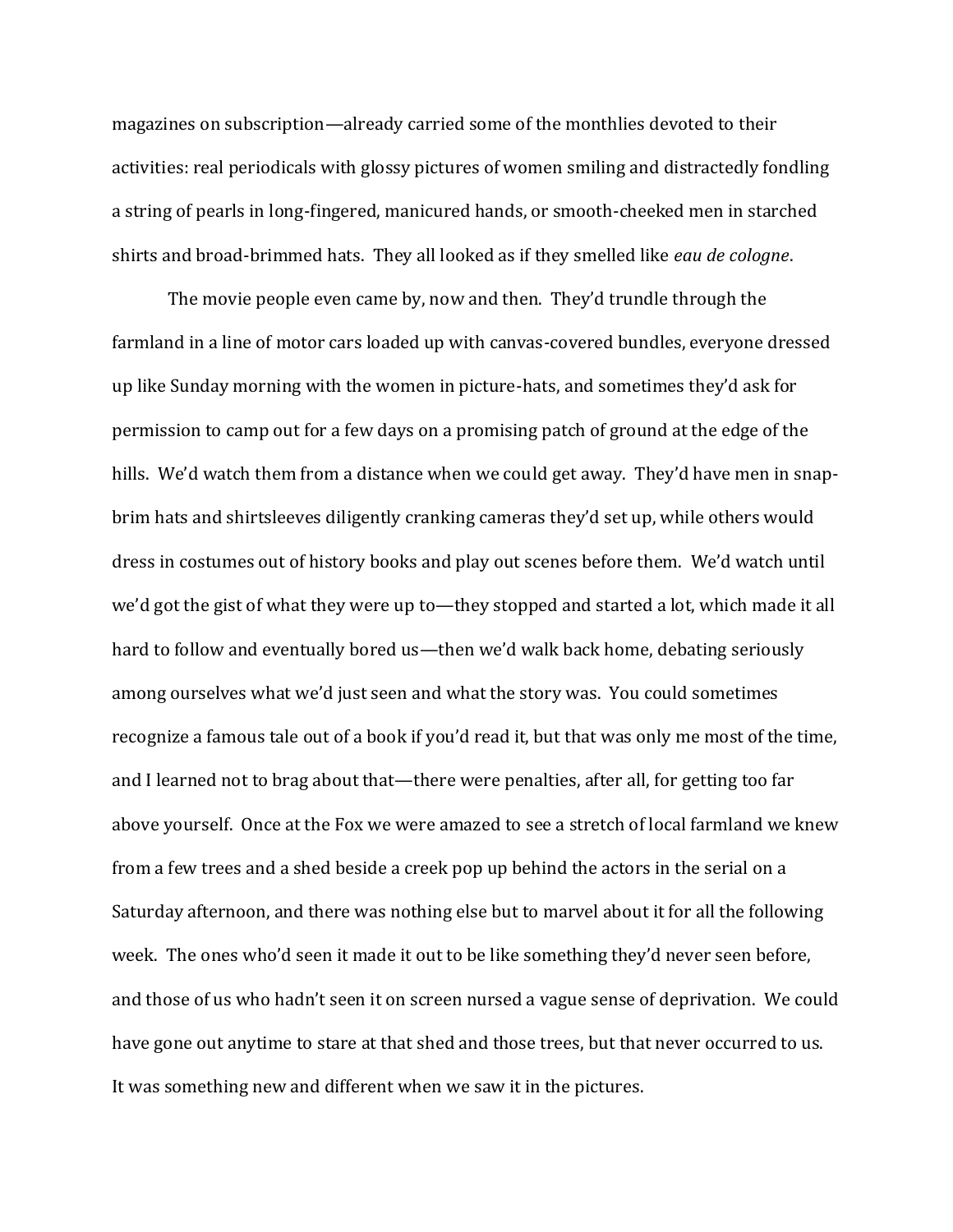The pictures even made their presence known, before too long, in the schoolhouse. Betsy Meyers brought in a few pages of magazine photographs she'd cut out for herself and showed them around. They featured young women who hadn't yet cut their hair short, as we heard talk they were doing—and having it done in real men's barbershops, too—but looked back at us knowingly. They were got up as all sorts of characters, from Marie Antoinette to one girl dressed as a tramp and holding—but not smoking—a cigar, which was something else we'd never seen a woman do. They were real people who ate their breakfast like the rest of us, we understood, but in some more important way. Betsy's clippings got passed around among her friends, and caused a little stir in the shade of a tree in the schoolyard, and all the girls had a remark to make, some shocked, some wise. She tacked them up under the lid of her desk and stared at them dreamily now and again, until the teacher caught her and took them away.

Betsy wasn't all that bright at school, but she was growing up worldly. There was a lot of talk at the time about the New Woman, as if someone had discovered some exotic species of female—a creature who could shift for herself and make her way on her own. Not everyone believed Betsy when she claimed on a Monday to have spent the whole weekend in San Bernardino, that she and her older sister, who worked as a secretary for a real estate broker in town and lived all by herself in a rooming house for teachers and other single women, had gone out for dinner and sat through a double-feature show all by themselves unchaperoned. She told us how her sister, grown up now but still young enough for some of us to remember, had handled ordering and tipping the waiter. "He did everything she told him to—he had to!"—and how the theater usher had winked at her just like he knew her.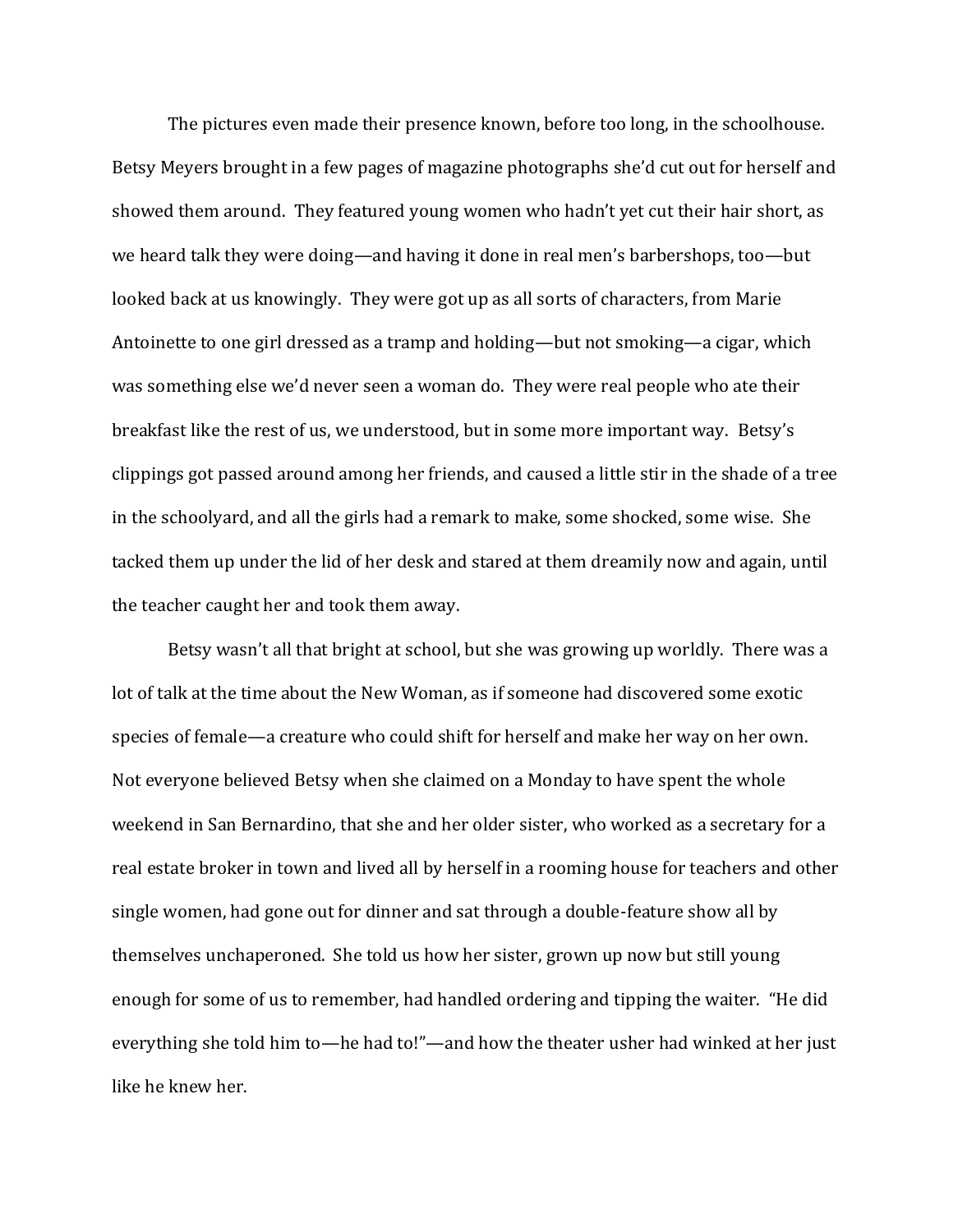"Did he do everything *you* wanted, too?" drawled Charlie Cotton, feigning disinterest, but another joined in before she could answer.

"Hey. Your sister—has she made up her mind who she's voting for?" and we all thought that was a great joke, but Betsy waved him off like a woman of the world. (That wouldn't be a joke for long, though we didn't know that.) A few of the girls leaned in close and asked her what it was like to see the pictures at night. It cost a whole quarter for the two of them to get in, she bragged, and a couple down in front had amused themselves with kissing each other the whole time. Her sister had a regular fellow she called her boyfriend—a word our parents never used—and he had a car and he'd take her out for ice cream and a picture show in the evenings. Sometimes even in the middle of the week. Once, Betsy said, lowering her voice, he'd gone so far as to offer her sister a drink from a flask he carried with him. We hadn't grown up in a dry county and it wouldn't have mattered much if we had—we weren't innocents, and more than a few farms back then operated a still, either out of sight in a toolshed or sometimes right in the barn, and we fairly considered it a property owner's right. My stepmother was occasionally vexed with keeping the hands sober, though and now and again a few would have to be sent off if they'd got too loud or made mischief. But it wasn't the way a gentleman ought to treat a girl, we considered after some deliberation, no matter what you might have seen on the screen at a movie house.

That was in the late summer of 1918, just after the picking was done and the Santa Ana winds had blown themselves out once they'd warmed the nights and ripened the fruit and sprinkled the farm with red dust from the Mojave. The dust got in through the cracks in the windows and showed our fingerprints on the sills and our footprints just inside the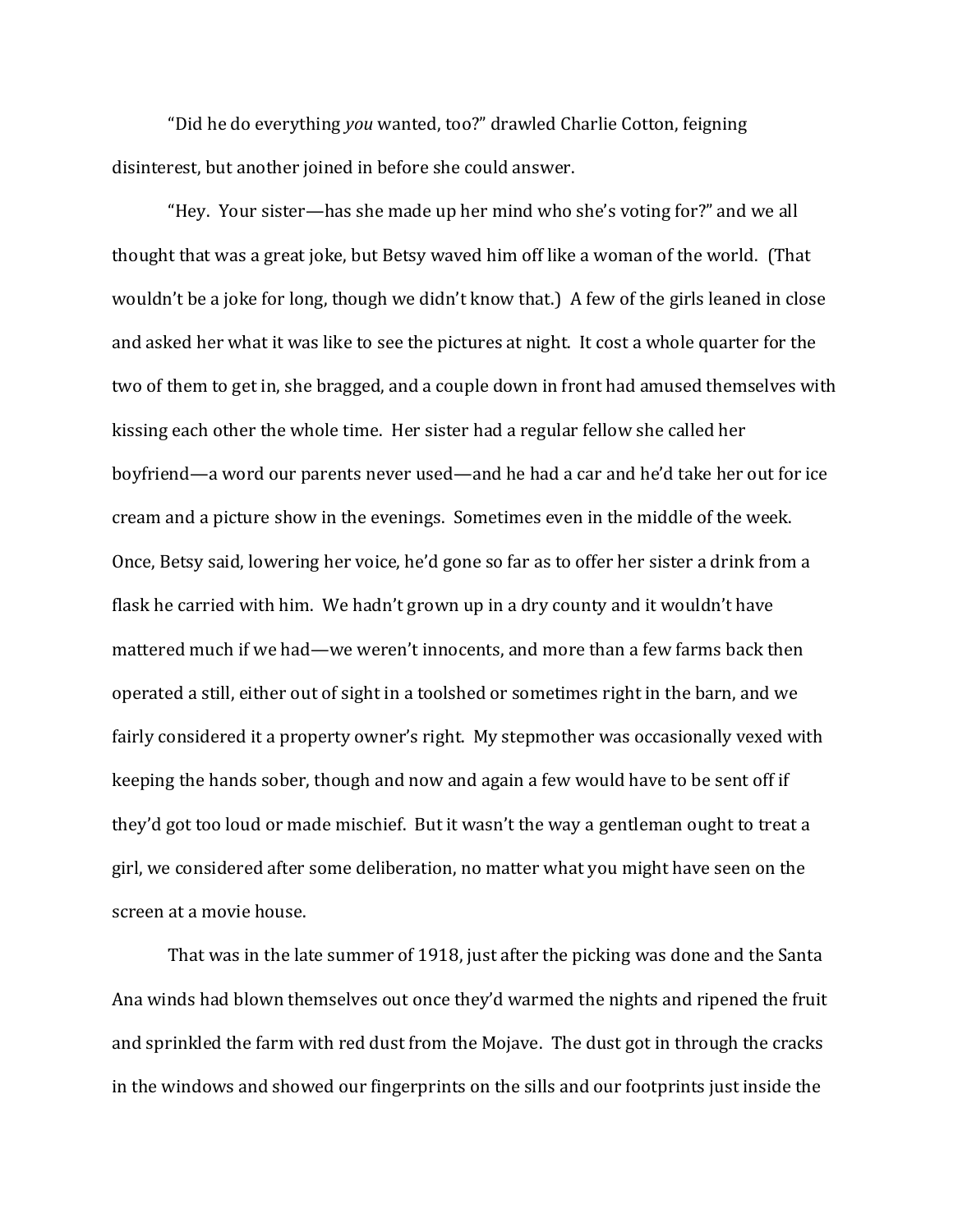thresholds. It rattled the windows and sighed through the pent-up air in the room, making a plate of hot food at supper a sweaty chore with a napkin in hand to dab at your face while you ate, and it worked on a man's nerves so that Harlan took his meals for a week in his room in the bunkhouse. The barn lost the sweet smell of the new-baled hay we'd loaded into the lofts, and the animals chafed at their confinement through the night as currents of wind threaded through the walls. You had to watch yourself if you crossed too close behind the horses, since they startled more easily and sometimes took to kicking. One of the hands spat tobacco into a stall, and he took a full kick that left a shoe-print in the skin of his chest, and he was laid up for a week with a broken collarbone. My stepmother muttered about the expense of keeping on a worker who couldn't do much work, but my father reasoned it was our horse that had done it, so we owed him. He hung around the place for a week like a ghost as the winds blew themselves out, doing what he could but feeling useless while Harlan taunted him about the bandage around his chest and kept after him to keep busy. Then, the morning after payday, he was gone, slipping away in the night more out of shame, we considered, than anything else. I felt for him, though my stepmother said more than once that it was the easiest week's work she'd ever seen a man do outside of an office at the bank.

Throughout the winds she had all but finished the yearly canning, with half a bushel of peaches yet to go, now growing soft and spotty in a basket on the kitchen floor. The week previous my father had hauled the harvest into town at the head of a train of wagons loaned around among the neighbors all through the week before, and come back with loads of hay, and the last of the hands had moved on from the bunk house, following the growing season north and west, to places we'd never gone. Harlan even took down his gun and gave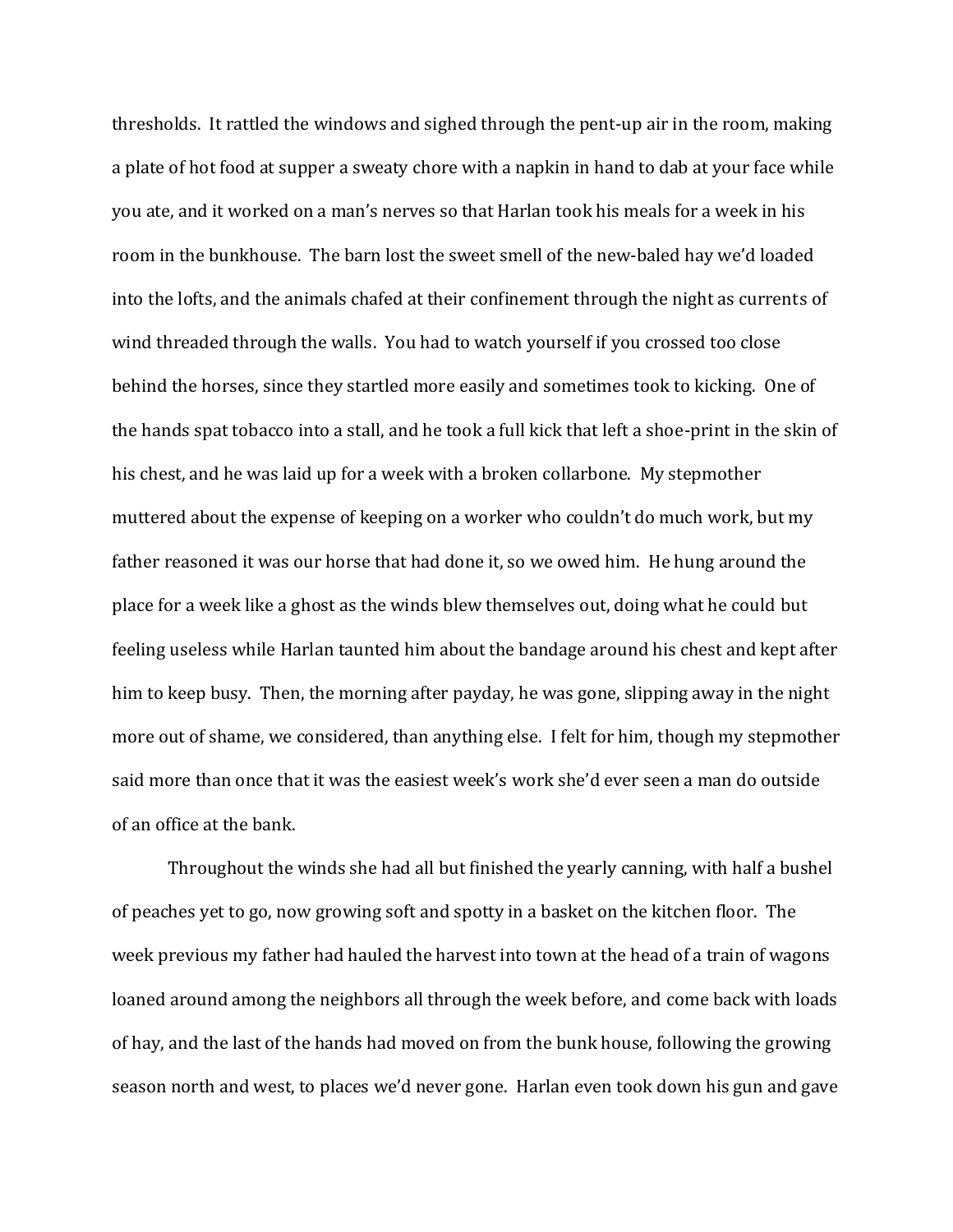it a good cleaning, as if to set it aside for a while. The County Fair had come and gone, though I don't remember it that year, and it should have been time for barn dances in the cooling evening air, or indolent potluck suppers in the churchyard after Sunday service, with the smaller children chasing each other among the headstones, or a demonstration of elocution and public speaking in the evening at the end of a school week. But I was out of school and I missed it, too. The farm had a deserted feeling to it after all the activity, and the chickens fussing in the yard were the loudest noises you could hear on a still clear morning.

Then the temperature dropped thirty degrees one night and my stepmother came home from a trip into town, sweating like she'd run the distance, and took to her bed early. The next day she had trouble catching her breath but made an effort to get the canning done, dropping a pile of peaches into hot water to peel them and mixing up a syrup to boil on the stove, but it was hot work in the kitchen with the stove and the steam, and she finally turned away and stood swaying for a moment, one hand on the edge of the sink. My father got up from the table where he'd had an account book out and was totaling figures from the harvest, and it looked as if he was about to ask her something, but she just waved the question away and stalked past him to the bedroom. Inside the doorway she looked back again and gave him a long, searching look before she shook her head and closed door behind her.

I got sent for the doctor and brought him back in the trap, and he prescribed aspirin, which he left behind in a large bottle in the kitchen. The heat rose steadily throughout the day, but the windows in the sickroom stayed closed as the patient took a chill and shivered under a quilt, gulping down aspirin every two hours. That evening a few neighbor women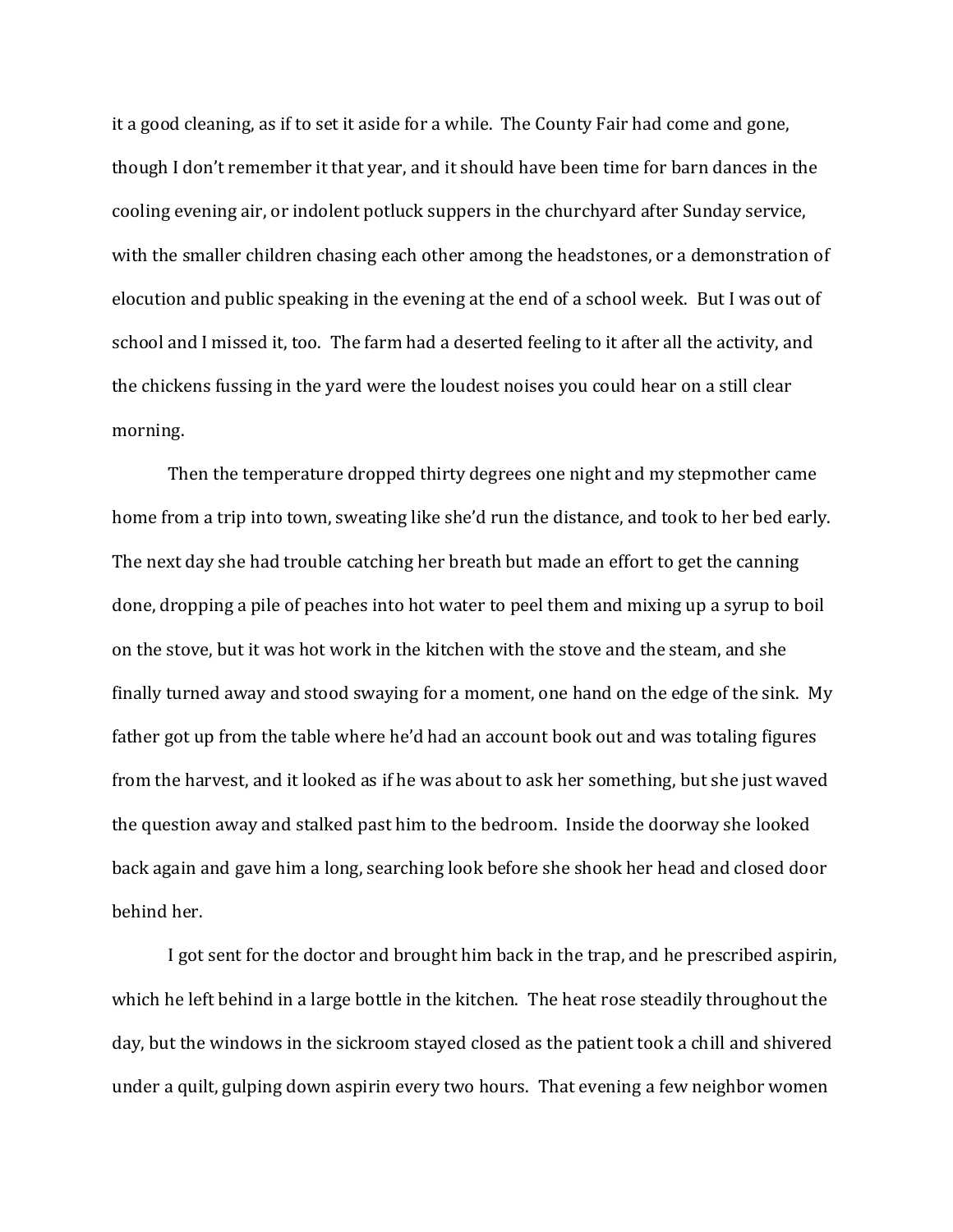caught word and set up a watch around her bed. They took turns tending to her and finishing off canning the peaches, but it was only for the one night, since the next morning her face had taken on a dark cast and her lips turned blue. We knew what was coming—a few cases of the Influenza had cropped up during the harvest, when we were too rushed to take much notice of the accounts in the papers—and we knew there wasn't much for it but to see it out. It's hard to imagine it now, but penicillin was another twenty years in the future. Marietta Potter could birth a breach calf, and do it with both heifer and young none the worse for it, but now she lay staring at the ceiling, panting under the coverlet, and before long she started whispering to herself as if we weren't there. The next afternoon my father sent me into town again for the doctor, but she was gone before we got back.

By then a few neighbor men had looked in to lend a hand where they could, and the women had doubled themselves and divided into a group that washed and laid her out with with a rubber sheet underneath her in the bed and her hands folded together on the coverlet, her hair tied up in a ribbon on her shoulder, while others killed a few chickens, plucked and dressed them, and rolled out dough for dumplings and pies they made with the very last of the years' fruit. They stuffed almonds into pitted dates and rolled them in sugar, and laid a white cloth out on the kitchen table, and sent for their husbands to haul ice for the icebox and summon the mortician who arrived with a casket that he tactfully unloaded in the barn before he came inside. This was all done with a stoic quiet and concentration that had been honed into a ritual over the years. The epidemic had been kind to us, locally, but we'd caught sight of cloth masks in town and a few people had even taken to wearing them to church or when strangers were around. That looked strange to us, since the summer had been mild, though my father read the news in the paper and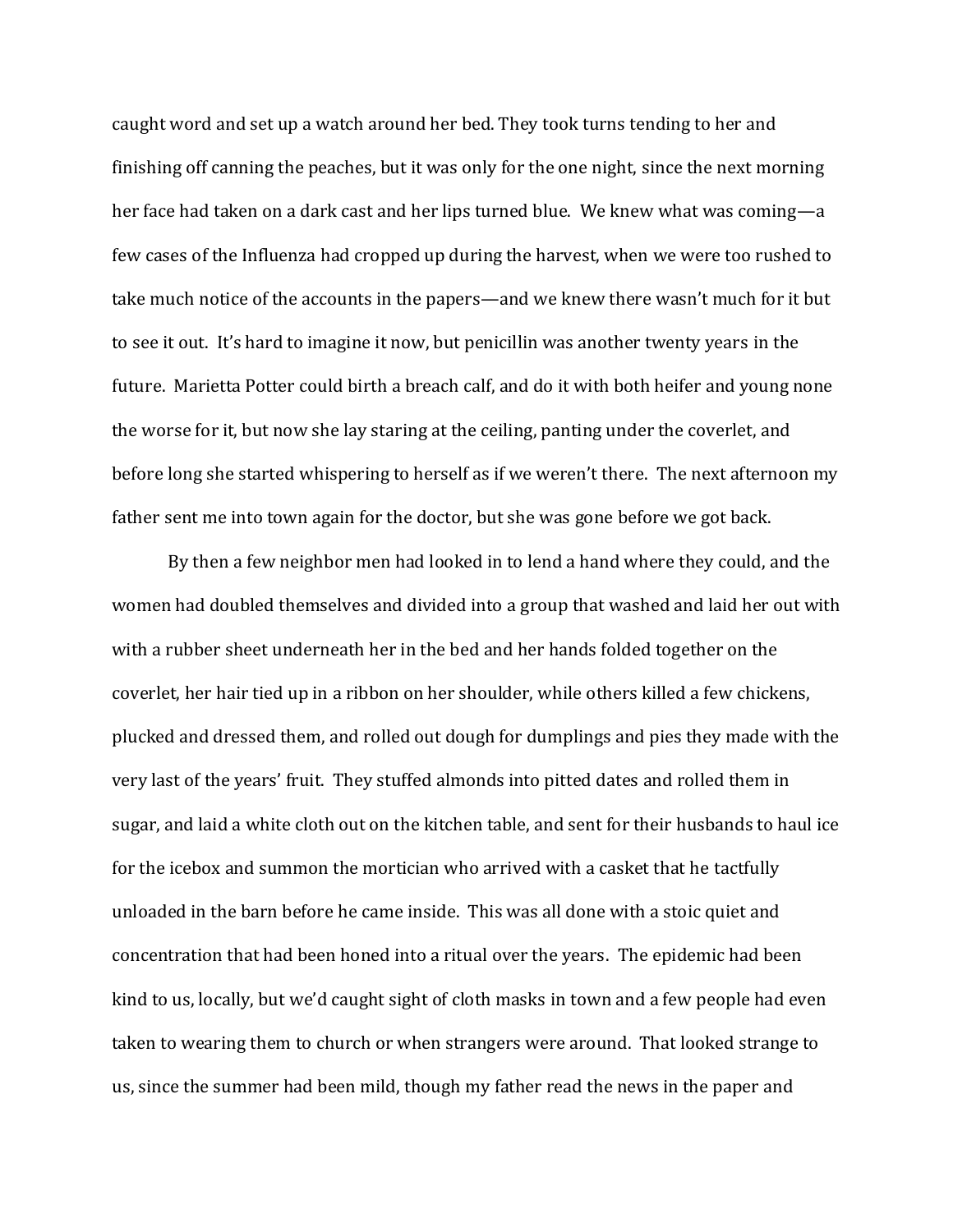ordered the hands not to leave the property in the week before the harvest, which seemed reasonable enough at the time. None of the neighbors who came by were masked, but some had already been sick in the spring, when it wasn't yet considered particularly dangerous, and we didn't feel unduly concerned as they set about preparing for the funeral.

My father sat through all of this in the parlor, answering questions when he was asked but otherwise not volunteering to say or do much, taking something to eat when it was offered and handing back the dish when he was asked, and he sat the whole night there, even after I'd gone up to bed, with somebody always near to hand but otherwise not saying much. Someone had lit a candle by the bedside, and it was the only light in the place when I got up the next morning and washed and dressed in the dark, and came down to find the hearse pulling into the yard and someone outside the kitchen window feeding the chickens near where a grave had been dug beside the others. I could hear a few hushed voices from the yard as the windows caught first light. My father roused at the sight of me, and he washed and dressed in my room upstairs as I took up the watch in the parlor. One of the women came through with the bedside candle snuffed out, trailing a plume of smoke that rose through the still air, and that was how the day began. And that was the last night for a long while that I slept in my childhood home.

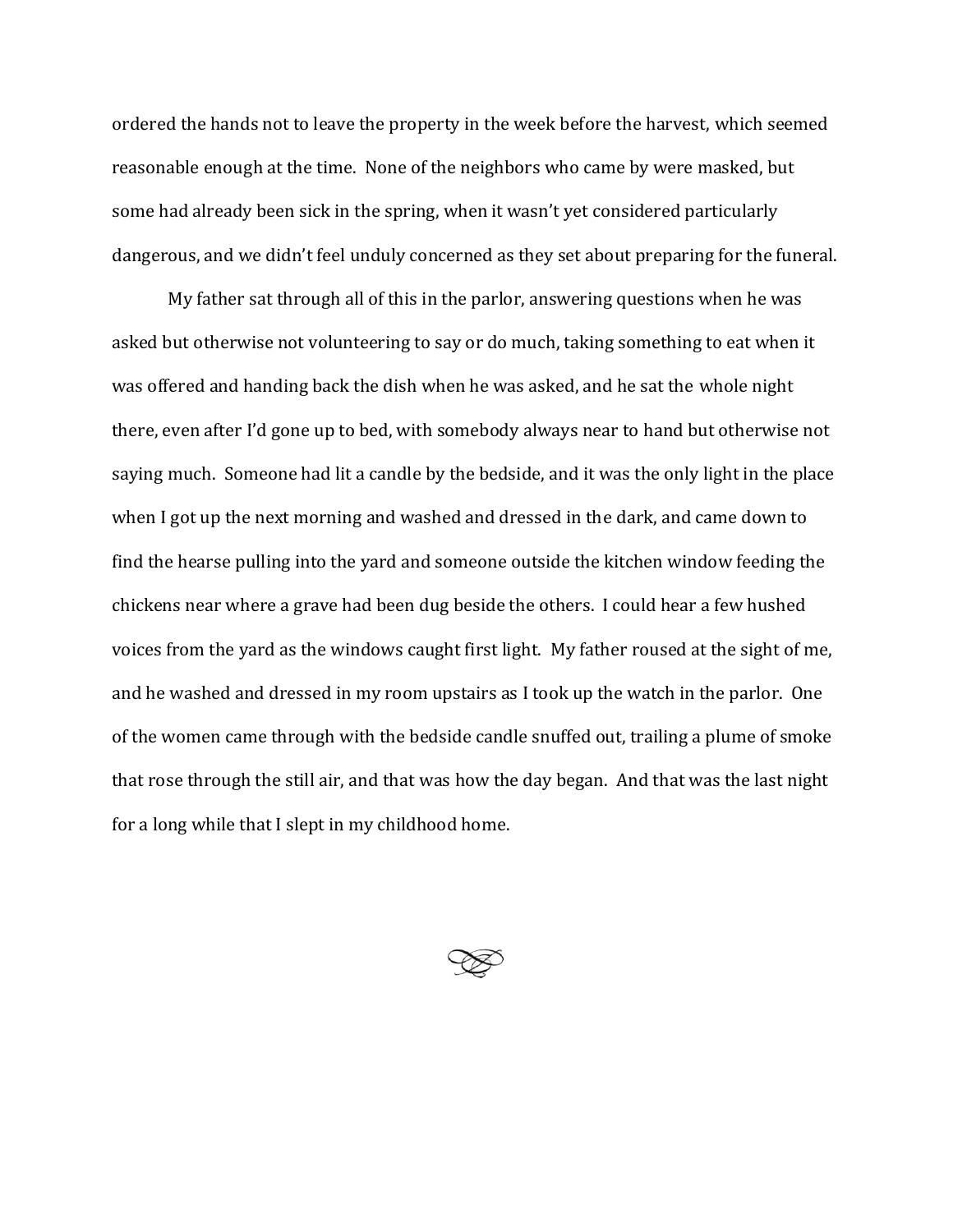One funeral is much like another. The body would have been lifted from the bed and the linens changed while the hearse was loaded, and I recall my father modestly leaving the parlor to wait outside as the coffin was brought in. He stood watching from the porch as I led out the horse and hitched it to the trap, then handed me the reins. "You drive today," he told me, and so I did. The hearse led the way to the church with my father and me following just after, and we would have arrived as the tolling started, with nearly everyone around just behind us as the bell rang once for every year of her life, which was the custom. I don't know how many times that was, since a practical-minded woman stopped counting her birthdays after marriage and only took it up again, with some degree of accuracy, if she reached a great old age. We would sing a hymn or two, hear a eulogy full of fine words and conventions from the pastor, recite the service together, sing another hymn, then follow the hearse back home. That was the order the day, though I don't remember it much, since everything after looms so large that it forces out what came before. Some families, the longest-settled in the district or those who had no one already in a plot on the property, would have finished the service in the churchyard or at the municipal cemetery, but we took my stepmother home to lie in a grave dug beside her three lost children, in the row my mother had inaugurated in the field behind the house. And that's where she is today, lowered there after a few more pastoral words, and next to my father who was to join her soon, and then there's one more after that. That completes the family plot.

When I recall my father on that day, except for the way we parted company, it was that he resumed the seat he had occupied overnight in the parlor and didn't move much from it. By the time we got back from the service, the house was full again, as the ladies who had known my stepmother least, or had no stomach for funerals as some folks just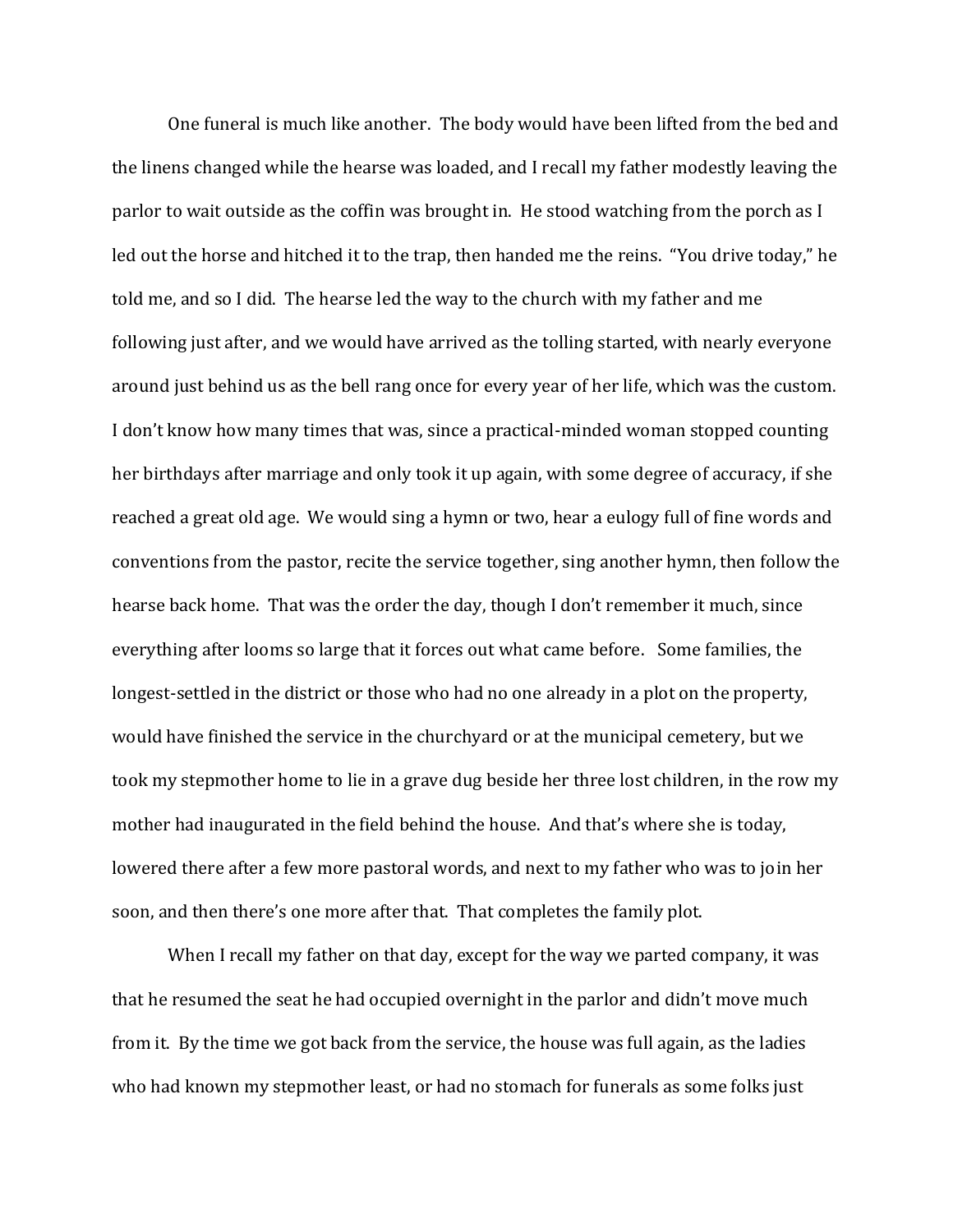don't, had skipped the service to render their attentions to the wake. They had started to arrive while we were still getting ready to leave, some wearing cloth masks against infection—this was a plague-house now, after all—and most with food they brought over, which seemed incongruous with their masks, but a wake was a wake, and they had set about boiling those chickens and dropping yesterday's dough into the broth for dumplings, and putting out the pies that had cooled overnight and the stuffed dates they'd made. Behind the house a laundry kettle was boiling with the deathbed sheets in it, and they'd be hung out to dry before nightfall. Harlan had rousted out the hands he could find nearby to turn up for a meal and a morning away from work, for a few words of sympathy about the woman who had darned their socks and sewed on buttons and once or twice maybe sent them to bed at the end of an evening's carouse to sleep it off and wake up sober and aching the next morning. They came into the parlor like timid children, said their piece and ate together out back before they dispersed into the still heat of the afternoon. I suppose that everyone we knew, and probably a few we didn't, was there. On the whole, though, there was nothing unusual about it—at least until the movie people arrived.

I'd had my back patted and my hand wrung thoroughly enough by then, so I'd left my father in the parlor, where a few younger widows seemed bent on making an impression, and stepped out onto the front porch. Betsy Meyers and her mother, who had walked over from down the road, were just coming up the drive. Victoria Meyers, her hair as bright beneath her hat as her daughter's, was a stout woman crammed into a corset, making a show of herself by keeping the sun off with a parasol. The effort of the walk, got up as she was, was starting to tell, as Betsy trailed behind hatless and sullen in full sunlight, a cloth mask in one hand. Her breath laboring and her eyes fixed ahead, Mrs. Meyers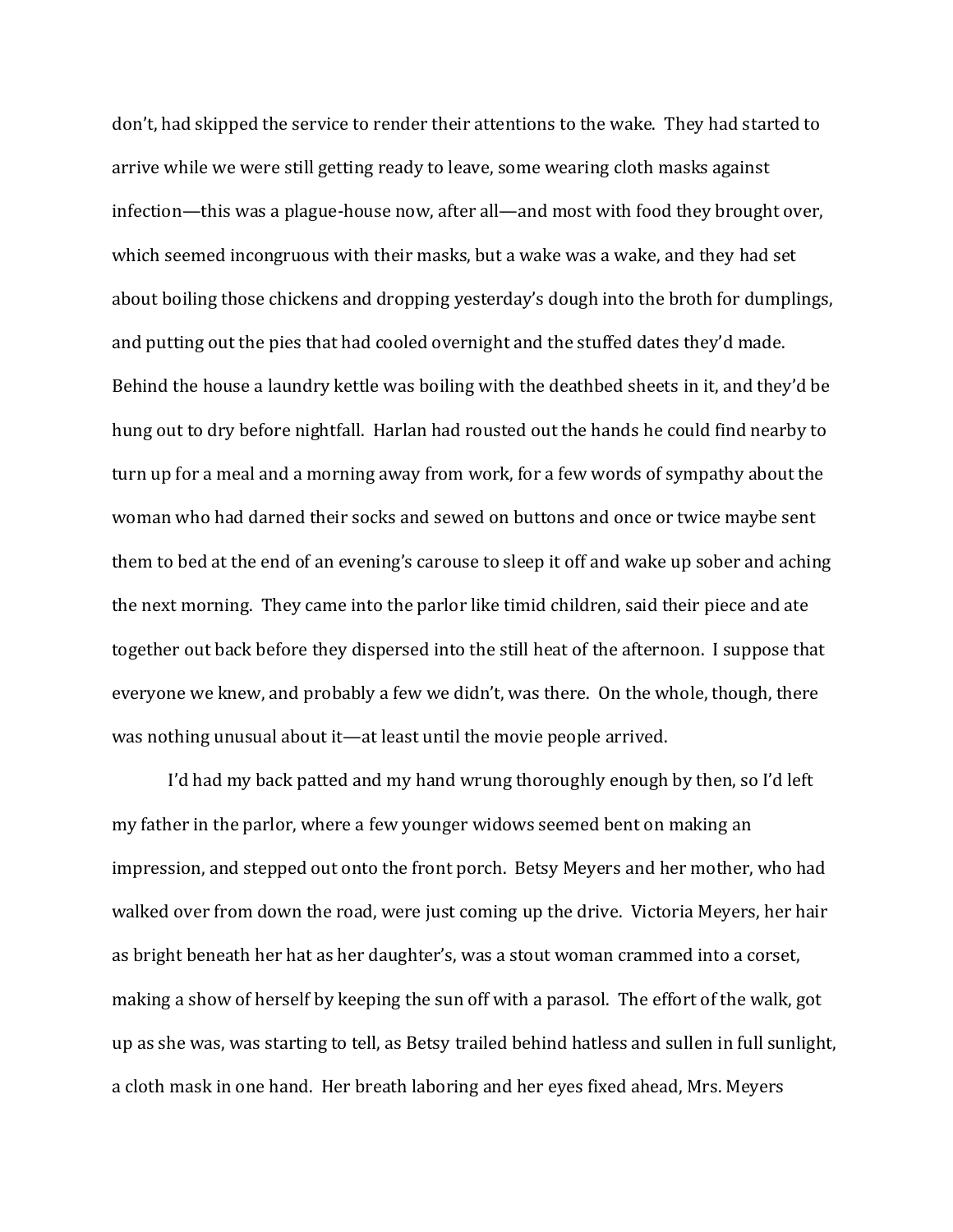stalked straight through a group of neighbors in the yard, parting them like a heifer coming through of a hayfield. She lowered the parasol as she reached the shade of the porch, the color high in her cheeks.

"You poor boy!" she said loudly, by way of announcing her arrival to the few of us outside, though I was sure she knew she'd be heard in the house as well. "Twice an orphan!" That thought was new to me, since I had never known my mother. Behind her Betsy trudged to a halt and nodded weakly, scratched herself under her bust and looked away. Her mother had got her up in a corset too, I guessed—something a farming woman at the time didn't wear but for an occasion—and I'd find out later I was right. "You poor boy!" the mother said a second time, awkwardly leveraging her constricted bulk up the step and onto the porch. She took out a lace handkerchief and dabbed at her orange hairline, and I was reminded of my stepmother spending a Sunday afternoon convincing herself that she dyed it—"Even color all over. Not a single gray hair at her age. Unnatural."

"Thank you for coming."

She tutted to herself, tucked the handkerchief away, wedged the parasol under one arm and deliberately took both of my hands in her own. She'd put on lace gloves for the occasion, of the kind the ladies used to knit up, then sew the lace together to a pattern before working designs into the backs and at the wrists. Her hands were perspiring and they felt like a damp ball of tangled string in mine. "Two mothers," she said a little inaccurately, as if she'd given it some thought, and she probably had—she was the sort of person who entered enthusiastically into the work of mourning. "Two mothers! You've lost your mother twice!"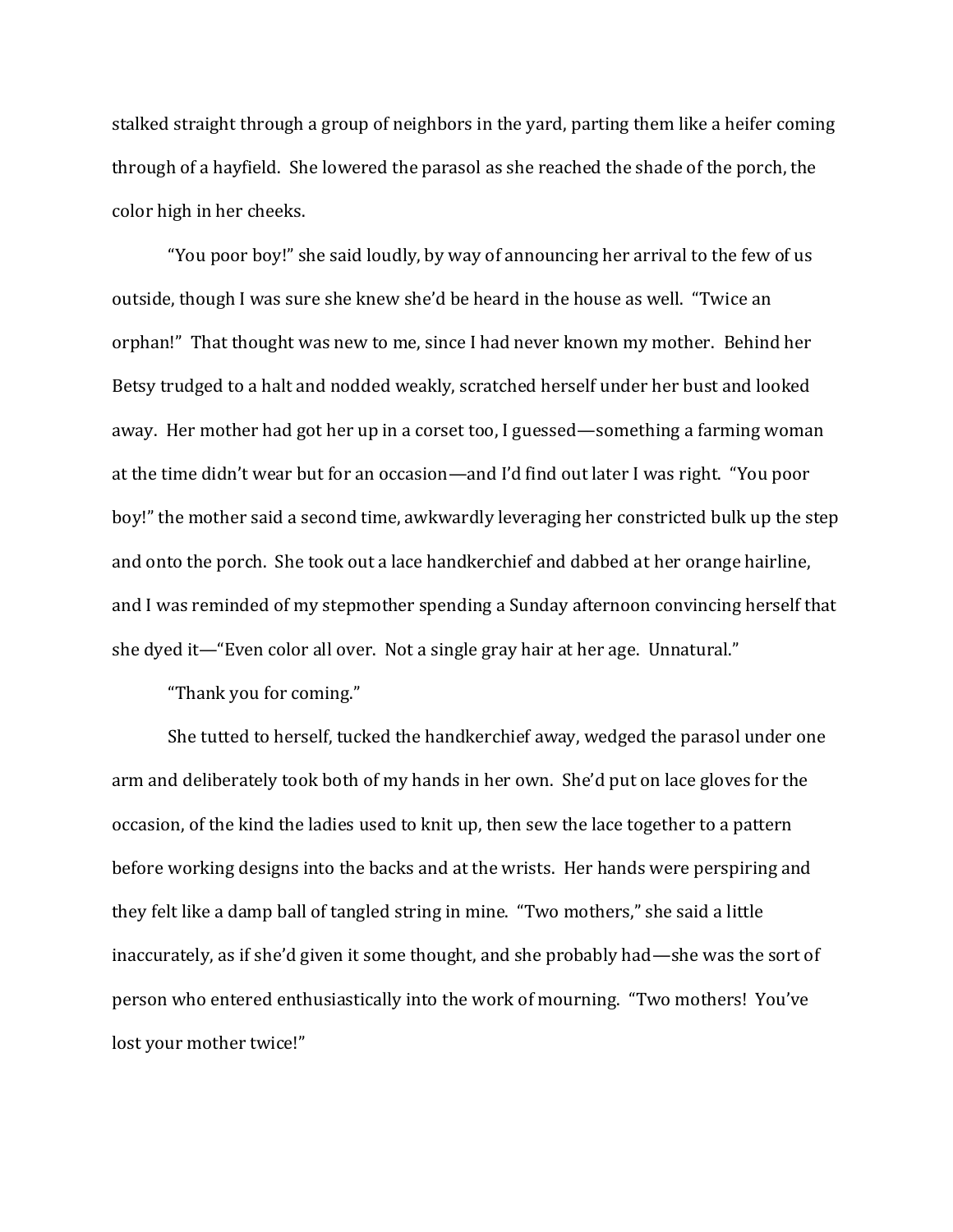She stood for an anxious moment, her eyes searching mine. "Twice!" she said again. That seemed to be her theme for the day as far as I went, but I looked back at her blankly. She wasn't really expecting conversation, and I had run out of polite ways to accept sympathy by then. My stepmother and I had always had a relationship forged more from obligation than affection, and while I would find myself missing her, and was sorry to see her go—and genuinely enough, since my father was a widower twice over now and she had been relatively young and they were well-suited to each other—neither of us had ever been given to expressions of deep emotion, but also because I realized that a demand was being made on my me, as if Mrs. Meyers expected a show of grief as a complement to her words, and I refused to play humor her. We were silent for a moment, and I heard a dog barking in the distance. Then I nodded toward the door and let her hands fall from mine.

"Father's just inside," I said, "in the parlor." I caught Betsy's eye over her mother's shoulder. She was staring at me as if she wanted to say something, then shrugged and rolled her eyes, and walked past us. She stepped back as she opened the screen door. An automobile horn sounded out on the road and Victoria, unsatisfied, turned her attention from me. She placed one high-buttoned foot on the threshold and called out to my father just a few feet away. "Leonard Potter! You dear man! Such a loss! *Such* a loss!" Betsy drifted into the house behind her, pulled into her mother's wake as her voice carried outside. "I've just spoken to Frank here and that boy is absolutely overcome with grief!" The screen door slammed and everything was hot and still for a moment. I took a deep breath. After the sudden chill of the last few days, it was now unseasonably warm, and the day had grown more taxing because of it. Then, as if nothing could be allowed to remain the same ever again, the movie people made their entrance.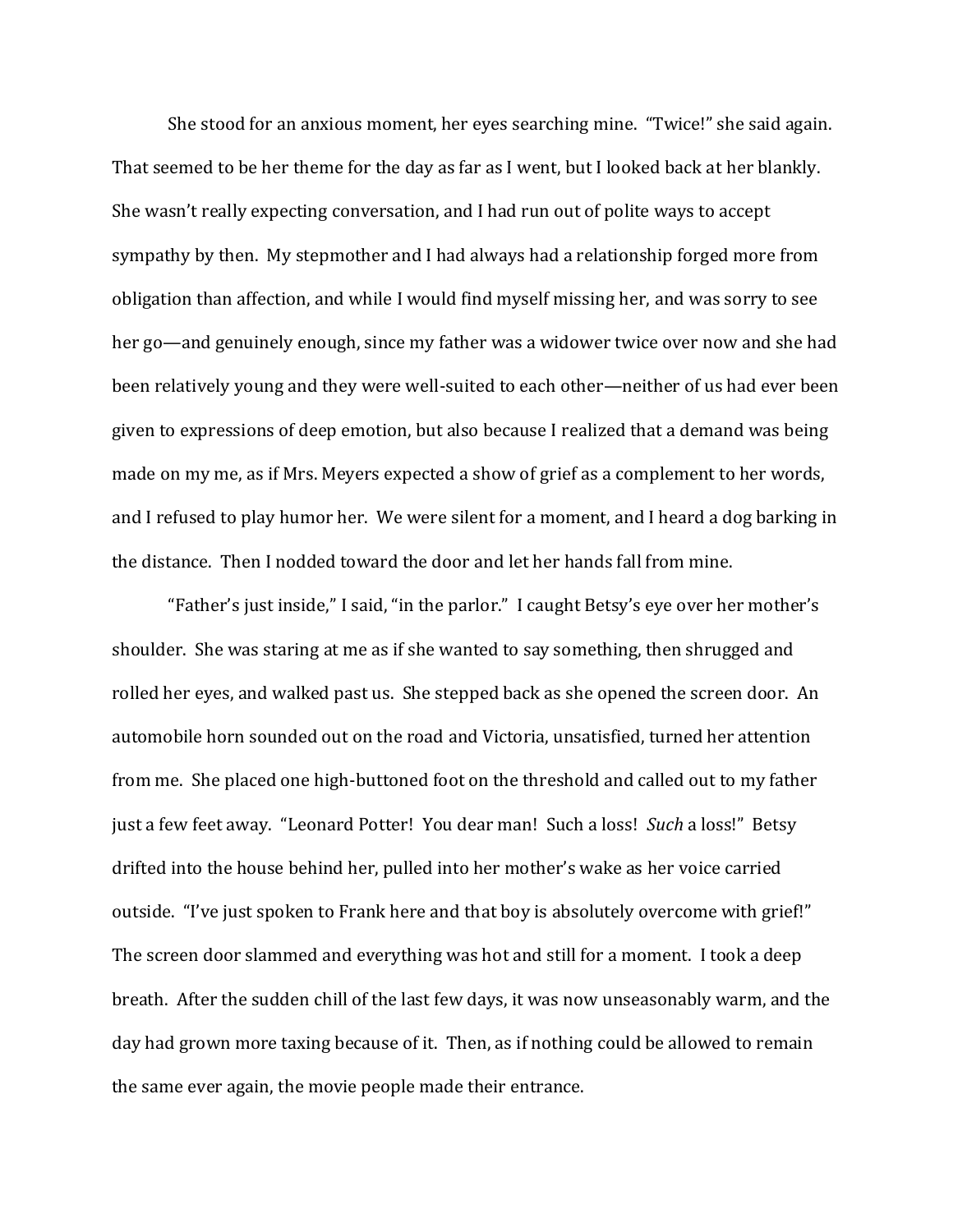Long before I was born, my grandfather had planted a row of crabapples along the road at the far end of the yard. They were just for decoration, but they kept the wider world at a distance, or at least from view of the house. They'd dropped most of their fruit with the harvest, not that we'd ever done much but wage childhood battles with them before they were raked up in the fall. Now a line of motor cars could be seen through the dark leaves, coming to a stop along the road one by one, as a single car in the lead edged down the drive. It was a car like I'd never seen, colored like cream at the top of the pail, and sparkling with chrome, long enough for three rows of seats ahead of its folded-back convertible top. It flickered and glowed like a second sun as it pulled into view in the afternoon light, and it was piled along its terraced stretch with cases and boxes and trunks. When it came to a stop, just inside the flat dirt of the yard, I could see a line of square, varnished wooden boxes secured in its loaded rumble seat, with bundles of furled wooden legs piled in beside them and tied down as well. These were cameras, but I didn't know it at the time. The car was full of people—eight, I counted at a glance—with ladies in white gloves and veils tied over picture hats in the last and highest seat, and man in a uniform like the ones on the ushers at the Fox sitting behind the wheel. He put the car into neutral as if coasted to a halt, then pulled the brake and it settled back a fraction in its tracks as a man riding in the seat beside him got out and looked around the yard uncomprehendingly, as if he'd just stepped down from the moon.

Mrs. Meyers was already back at the door, staring in disbelief. "Lord!" she exclaimed through the darkened screen.

The man took a second to size things up as the car door slammed shut. He looked decisive, but also unsettled at what he'd found. "I'm very sorry—" he began as he strode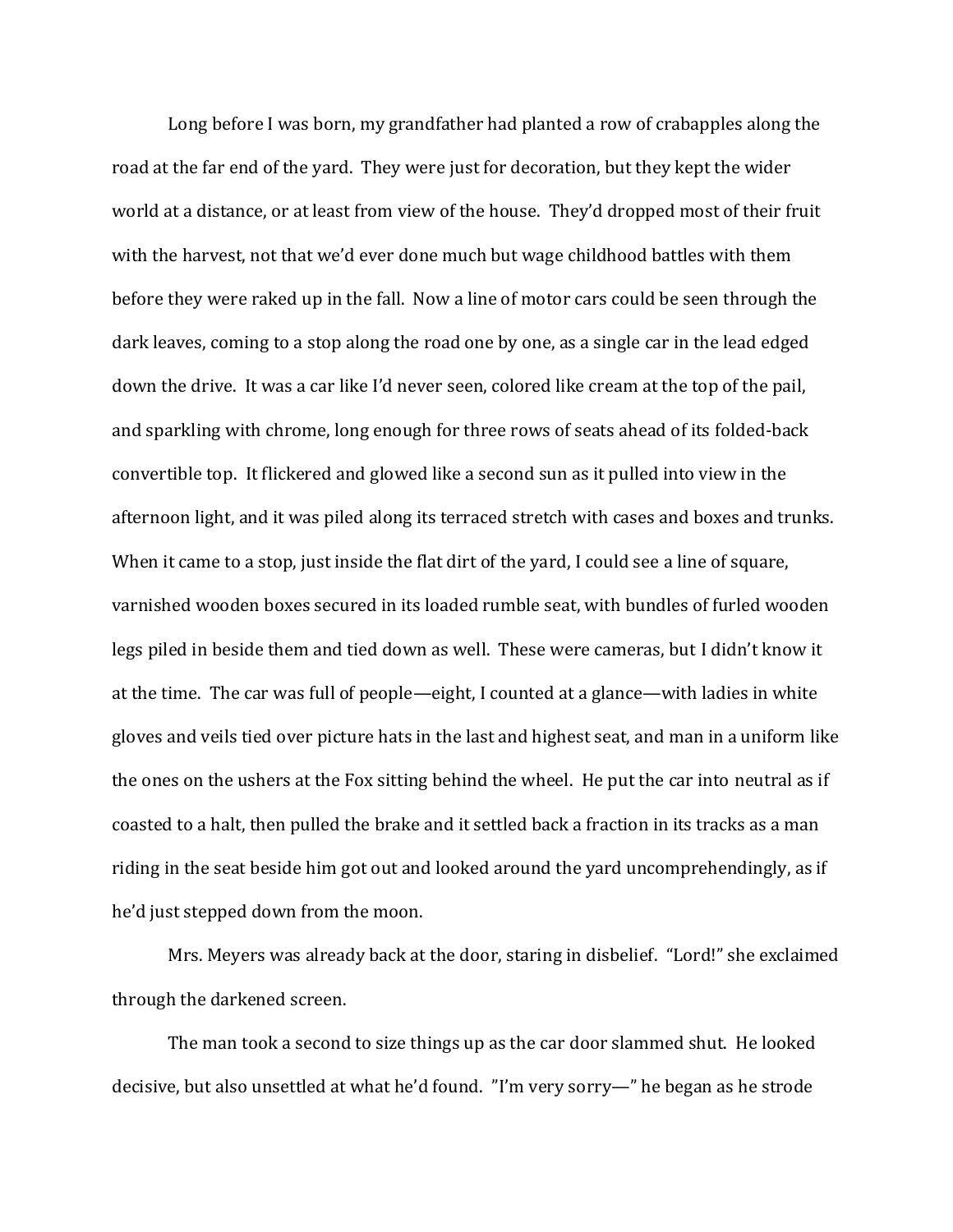toward the group between us, but they just stepped back and waved him on, toward me. "Oh, I see. Well. Very sorry." Maybe even he, a stranger, could see it was a wake, or else he supposed as much from the look of the us as he crossed the yard in a nervous bound. "Sorry to intrude," he said to me, taking off his hat earnestly. "Terribly sorry."

I took the hand he held out: his grip was firm but it wasn't unlike like my own softer even. He'd been driven in from the city, maybe from miles beyond, but certainly from somewhere he'd never had to hay a barn for the winter. Or dig a grave. He had a gold chain looped across his vest and a ring I could feel, cool and sharp-edged, on his little finger. His shoes were sharp, too—two-toned and pointed at the toes, and matched to his suit which was pale and bright like the car and pressed to a near-shine along the seams. He was about my father's age I guessed, with a hard jaw and a neat moustache, and he wore a pair of dark glasses that hid his eyes. His hair was brilliantined and he gave off a scent like lilacs. He looked like no man I had ever met before.

For a moment we just stood facing each other. Maybe it was the apparition of the car, or maybe it was his energetic confidence, but I was at a loss for words. A few people edged out of the parlor and onto the porch to take in the scene. For a crazy second, I thought the people in the car, and those stopped at the far side of the yard, had come for the wake, as if my stepmother had conducted some glamorous, hidden life far from the farm, slipping away when we hadn't noticed to meet up among these strange and elegant people near the edge of the ocean. Or as if they had arrived here to take us all away now that our lives had definitively changed, as if we were done with this existence and were somehow needed elsewhere. "Well, thank you." It was about all I could manage. "Much appreciated."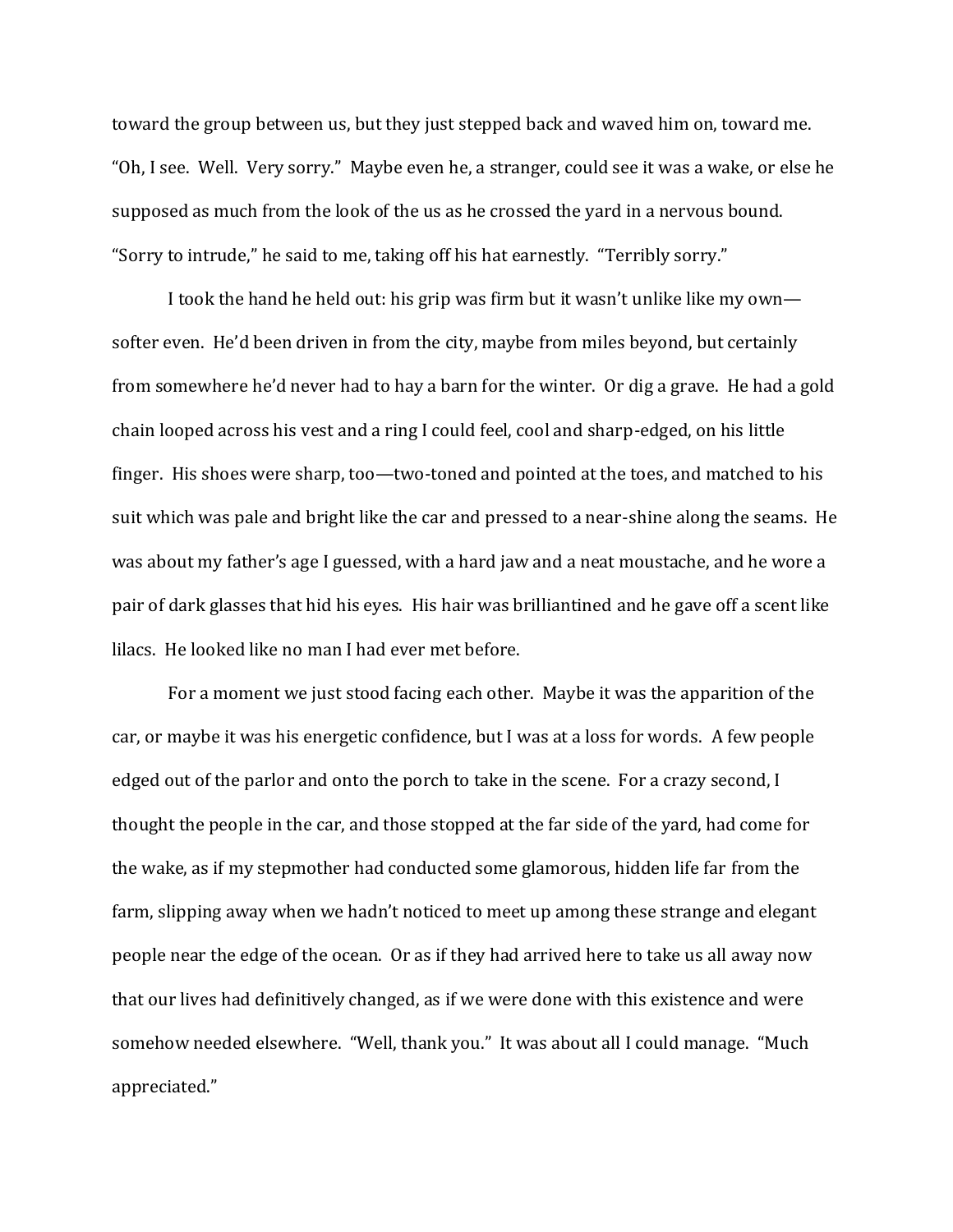A woman in the back seat opened her door and stepped down from the car, pulling her scarf away from her feathered hat and uncovering her face. Her lips and cheeks were painted a deep glowing red and her eyes, behind eyelashes I could make out from the front porch, were outlined in dark blue. Her eyelids were painted blue, too, but a lighter shade, almost iridescent. A spray of long bright feathers at the side of her head sprang free from her scarf and arched out behind her, swaying in the hot breeze as she stretched the cloth out in front of her. She looked around at us in startled wonder. Her hair, but for a few dark curls across her forehead, was covered completely by her hat, and her neck, long and powdered white, craned up from the shoulders of a duster coat that flapped open at the collar as she cast the scarf over her head and drew it up tight behind her. Her shoes were pointed as well, and she had lit gracefully in the dust of the yard on thin heels like some strange exotic bird. "Cyril!" she exclaimed to the man in amazement. "This is a funeral they're having—we've interrupted—" and here her voice fell musically, balefully, "—we've interrupted a *wake*."

My father appeared in the doorway. He tilted his head to one side as he took in the scene, then stepped out, onto the porch. He approached us as he took in the woman pinching the ends of her scarf. He smiled and nodded respectfully as he addressed the woman. "You're welcome," he said, and held out his hand. "You couldn't have known, of course."

The sharp man in the vest and chain—Cyril, she had called him—turned from me and took my father's hand in both of his own. "I'm so very, - *very* sorry to intrude—" he said emphatically.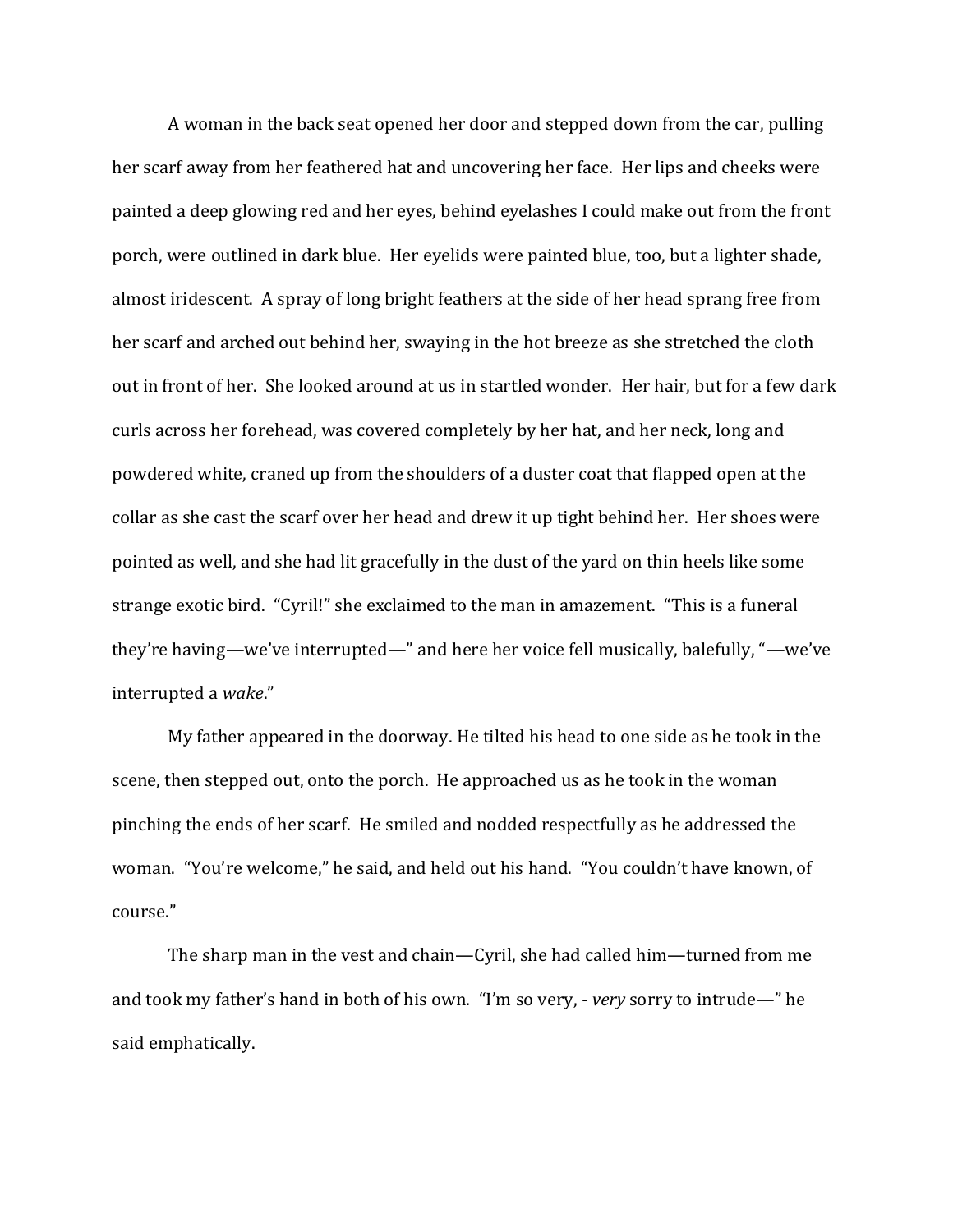"*Most* welcome," my father said, smiling at the sparkling car full of stunned onlookers. "Are you lost? We have all sorts of food inside if you're hungry." It wouldn't have been unusual, on a less eventful day, to offer hospitality to wanderers pulled in off the road—this was the country still, where people could stray for miles along some stretches and not see a house, and once in a while a salesman new to his route or a couple out for a drive would pull up in exasperation, unsure of just how close they were to the landmarks they'd passed on the way out. But I looked on in amazement. I had never seen my father in this temper, never so genial or more self-assured. "Come sit down with us, if you like. It's no trouble."

The woman stepped forward holding her hands out helplessly. She had rings on both of them and they sparkled in the sunlight. "We never imagined! We're all so sorry for—sorry for your loss. And… and—" she spread her long arms wide and shook her head forlornly as if to apologize for her presence—for all of them, there, in that moment.

"Movie people!" Victoria Meyers had pushed her way out onto the porch. We all turned back to look at her, rooted to the spot in surprise. *"Movies!"* Somewhere in the house behind her, another woman echoed softly, "Movie people. For heaven's sake."

"Well," the sharp man swallowed and recovered himself, "we're deeply sorry to have intruded. And we'll be on our way. We had only stopped off because we had hoped to ask if—" then he stopped as if he hadn't wanted to continue.

"We were going to ask if we could shoot on your property," the woman finished for him in a tone of deep disappointment. She looked back at the car and a few of its passengers nodded in sympathetic agreement, as if to say that they, too, were sorry and had meant no harm. She sounded as if that were impossible under the circumstances.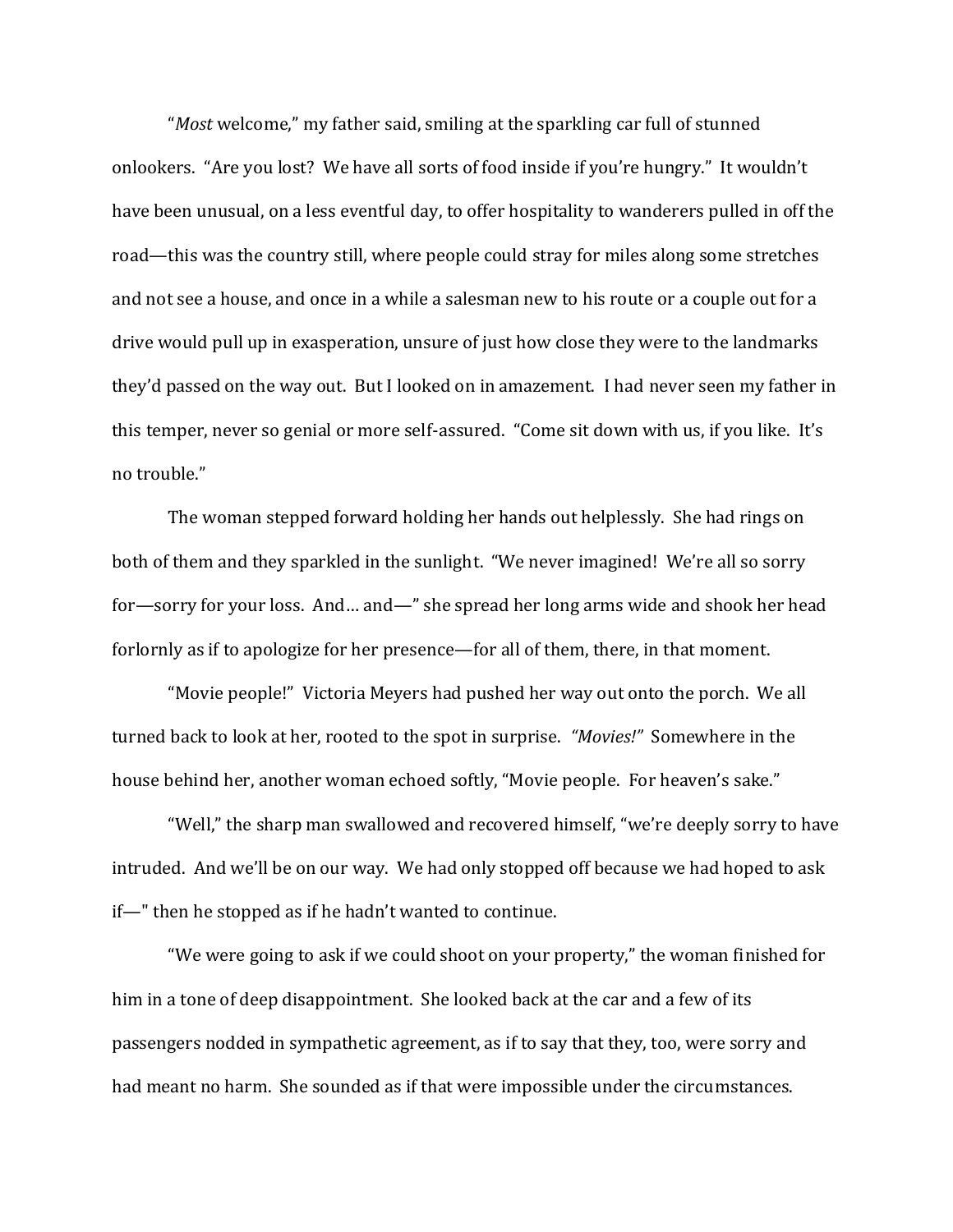There was a long pause. Victoria Meyers fixed them all with a disapproving stare and cleared her throat. Then my father spoke again, and suddenly it wasn't impossible at all.

"Not a problem," he said mildly, over a few sighs of dismay from the porch behind. "I can't see how that matters much to us here at the house." An idea struck him: "You mean out on the edge of the property, I assume?"

"Yes, well," the man hemmed, "down by the creek, we had thought, since we were told in town that you have a pond out there, and that's what we were looking for: a private place with a pond, outside—but of course this isn't the time to ask."

"We wouldn't dream of it," the woman declared. She fanned her sparkling fingers out before her, palms down, like wings about to take off. "Not now, of course—not at such a time like this."

"But you're here already," my father reasoned, and once again I was struck by his composure. "You might as well."

"Really?" she said in disbelief. "Oh, we couldn't." Her eyes strayed over to the man she'd called Cyril. "We just couldn't."

Mrs. Meyers turned to a woman beside her. "Can you believe it?"

"You've come quite a ways, haven't you?" my father said. "It won't bother us here at all. Besides, I can't imagine wasting the day," He glanced up at the sky. "It's perfect weather for it, if I understand your business rightly—not a cloud to be seen." How he could have known this was far beyond me.

"Out of the question," the man declared, "We'll be on our way. We're very sorry simply can't impose like this."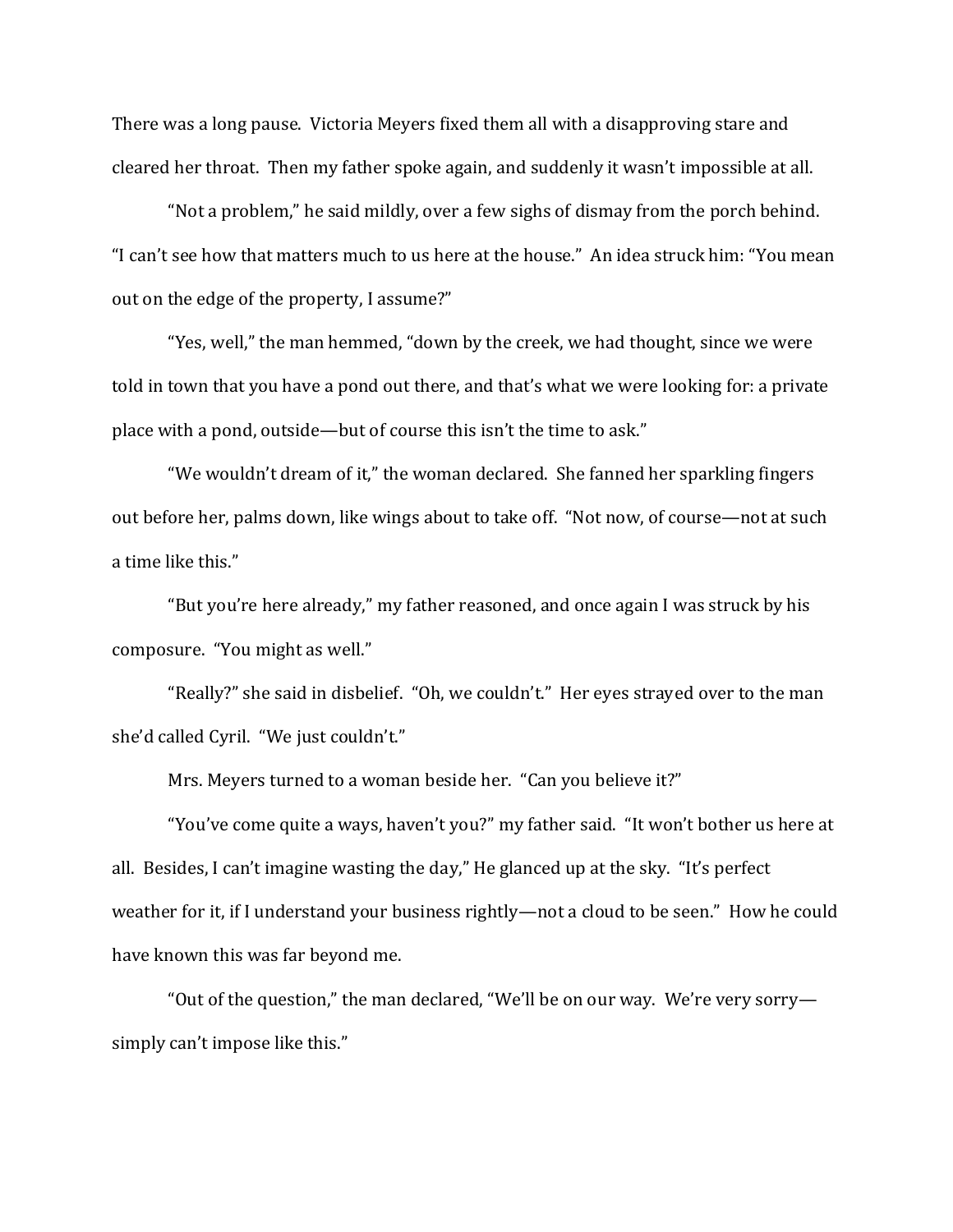"*Not* an imposition. We won't even know you're here." My father lifted his chin and took a long look down to the road, where we could make out the other cars beyond the trees. "Not at all. And you've gone to all this trouble—brought along quite a crowd. You have a day's work ahead of you." Somehow I'd never thought of it as work, what the movie people did—not like the work I knew—but he was right, of course, and the word had a generosity to it that impressed me.

"Well," the man said, looking down, "we had wanted to set up for twilight—it's our best light for some scenes—and camp overnight and get a few shots in during the morning—we have a scene to film, you see, one that's set at sunrise. By a pond. But—"

"Then set up camp and get your scene. It'd be a shame otherwise—a waste of time and effort." He said it with a finality: the door was open.

"Are you sure?" asked the bird lady. "Only if you're *sure* it's all right."

"Never surer," my father said, and turned back to the porch. "Make a day of it." He looked at the group around the door. "We'll be just fine here," he said as if giving an order. "I hope everyone's getting enough to eat." They took the hint and filed back, quietly and reluctantly, into the house ahead of him. "My boy Frank here can give you directions, get you situated, if you need." He nodded definitively, and then he was gone, and I was alone with these strange and glittering people.

There are times, as a child—and I was still, then, a child in most ways—when the adults around us command a sort of magic, as mysterious as it is wonderful. I had just seen my father, on what I had every reason to consider was the saddest day of his life, rise to circumstances no one could have foreseen, and his elevation had been so graceful and selfless that it left me without words. And this is how I best remember him still, and not in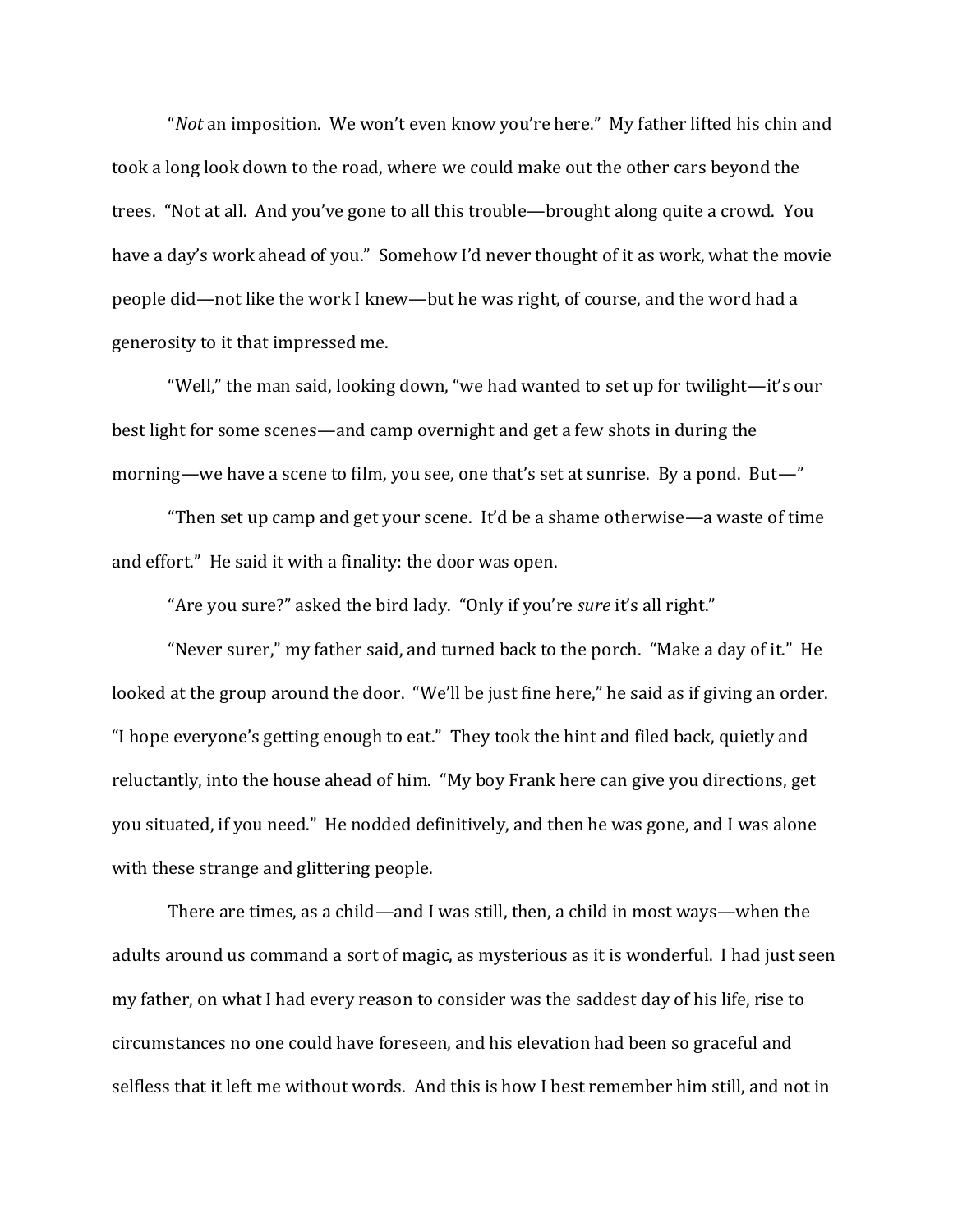the shame and confusion of later events. So the screen door closed, a group still crowded behind it to watch from the shadows of the parlor. When I looked back, the man and woman, and the whole carload of those who had ridden in with them, were staring intently at me.

"I—I can show you…." I offered.

"No need," the man declared. "We know the way. The edge of the hill country's at the end of the road a ways up, isn't it?'

"Yes—yes, it is. Yes, sir. Turn right just after the stream—it's all flatland for a stretch, once you're past the ridge—follow along the stream and you'll come to the pond."

He nodded and started back to the car, but the woman remained behind, looking at me from the blue shadows of her dark-painted eyes.

"Pardon me," she said, taking a half-step forward. "Tell me something—I just have to ask."

"Yes, ma'am?"

"So. This is this your house—your farm, here?"

"Yes, ma'am, it is. My father's—that's him you just spoke to—his and mine." I had never thought of it that way, never actually assumed possession of it as a citizen of the territory, but it was a day of great changes, and there it was. She had just conferred upon me the freedom of the neighborhood.

"And the wake, your wake here—who is it for?" She looked terribly sad—as sad as anyone had looked at the service or in the house.

"My stepmother," I said. "She passed of the influenza just yesterday."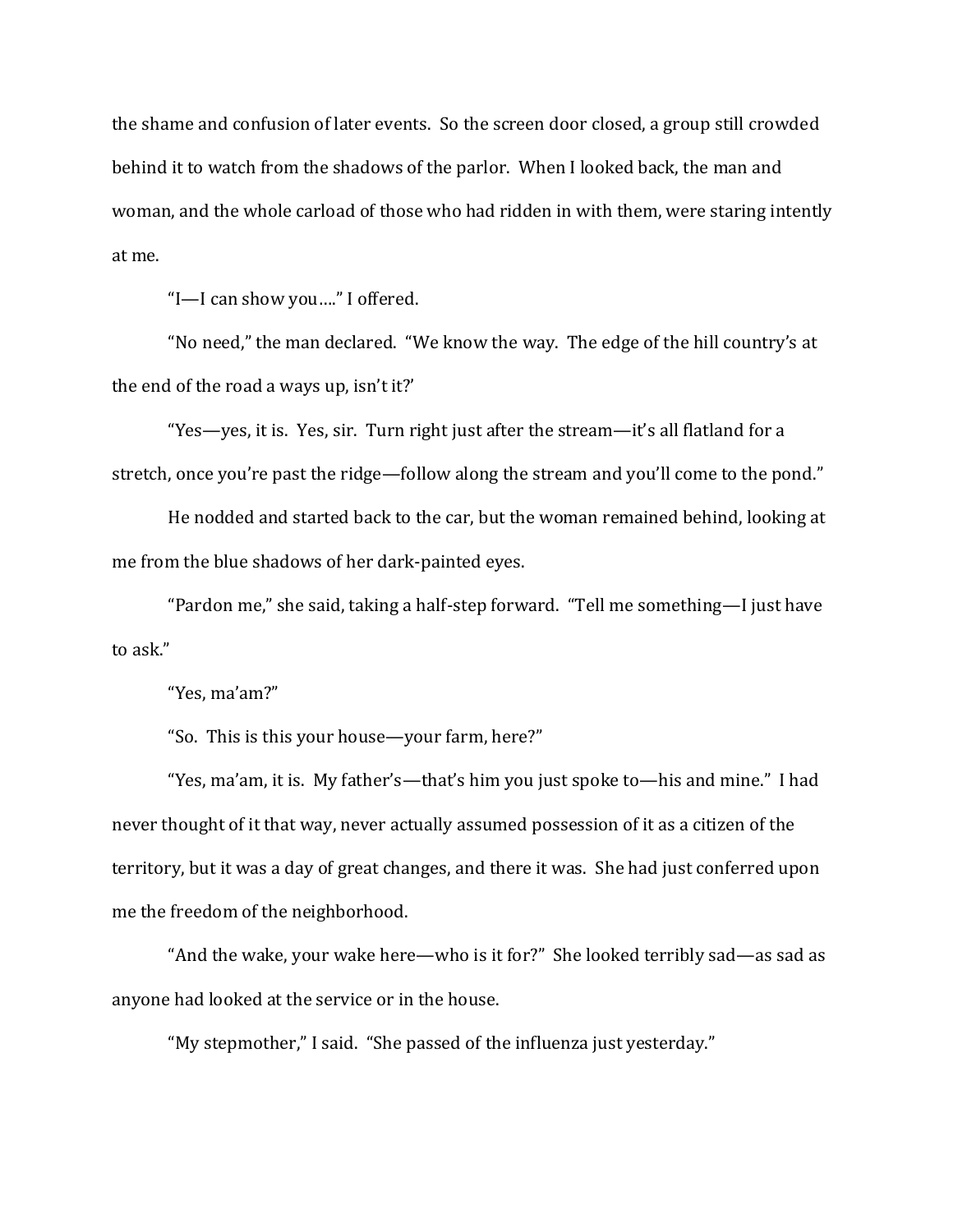"Oh!" Her hand touched the side of her face before reaching out toward mine. "So terrible!" She looked at me for a moment, and for the first time that day I could feel tears rising, caught up as I was in the sadness of her eyes. It was as if she had a power, in her poise and articulation, of conducting emotion, like a wire through which a current flowed. "So awful!" she moaned. Her hand coolly held my cheek for a moment, then dropped helplessly to her side. "You have our deepest sympathy!" she declared, and held my eyes for a moment in the depth of her gaze.

Then she turned and wordlessly got into the car, making her exit as she retrieved her veil and pulled it back across her hat. It was a performance, but I didn't know that and it wouldn't much matter even after I had made that discovery, quite some time later. The driver turned the key in the ignition and shifted into gear, and the car reversed in a near-silent circle, back around the yard. Then he shifted again and they were gone, flickering up the drive behind a puff of exhaust like sparks burning out on the hearth. I stood watching them, my hand to my face where the woman's hand had touched me, as if I could feel some sort of mark she had left, then the whole line of cars beyond the crabapples pulled away one by one and vanished from the shadowy branches and the spell was broken. I stared after them a moment, then went back into the house.

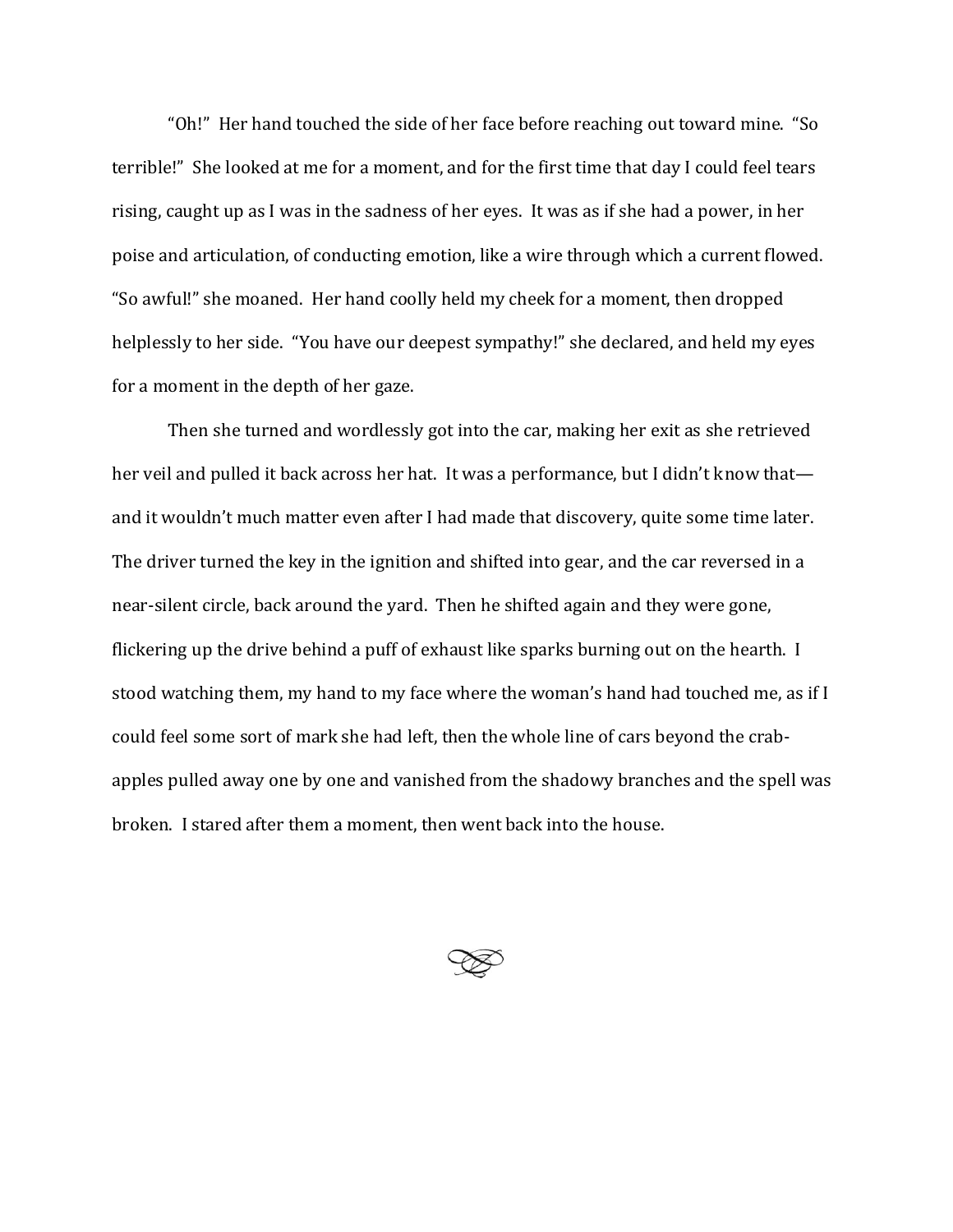It didn't take me long to get out of the house. The place was close and hushed, and I'd had a few hours of the older folks telling me who I was, what I was about, and how they knew all about me. Mrs. Meyers had set herself up as Chief Mourner in the parlor, a group of women around her, and was loudly finding an improving example in every memory of my stepmother. You'd never have guessed they hadn't much cared for each other. My father, his face lined with sweat, had retreated to the opposite end of the parlor, where he took off his jacket as a few local men had set about distracting him with small talk about the harvest. By then the place was less crowded. Most of the neighbors had paid their respects and, with evening chores ahead of them, pulled the masks from their faces with relief as they stepped off the porch. The last motor car was gone from the yard.

I took refuge in the kitchen, watching a few of the ladies working at rearranging leftover food, first heaping it onto separate areas of wiped-off platters for the late arrivals, then pulling dishes from the table and discarding the remainders or packaging them up. The icebox was piled full of covered bowls and anonymous bundles in waxed brown paper and the pump could be heard throughout the house as plates and glasses were washed and stacked away again. Every few minutes the screen door slammed in front as someone left, or in back as someone carried out the bucket. Betsy wandered in, looked around at the activity and gave me another purposeful look above her mask before disappearing through the back door. The top of her head, copper-bright in the late afternoon sunlight, shone at the bottom edge of the kitchen window. She paused as she pulled the mask from her face in the still heat, then disappeared from sight.

Since school ended that spring nearly everyone my age, and nearly all of the ones like me who had hung on to the end, had considered their situation, summed themselves up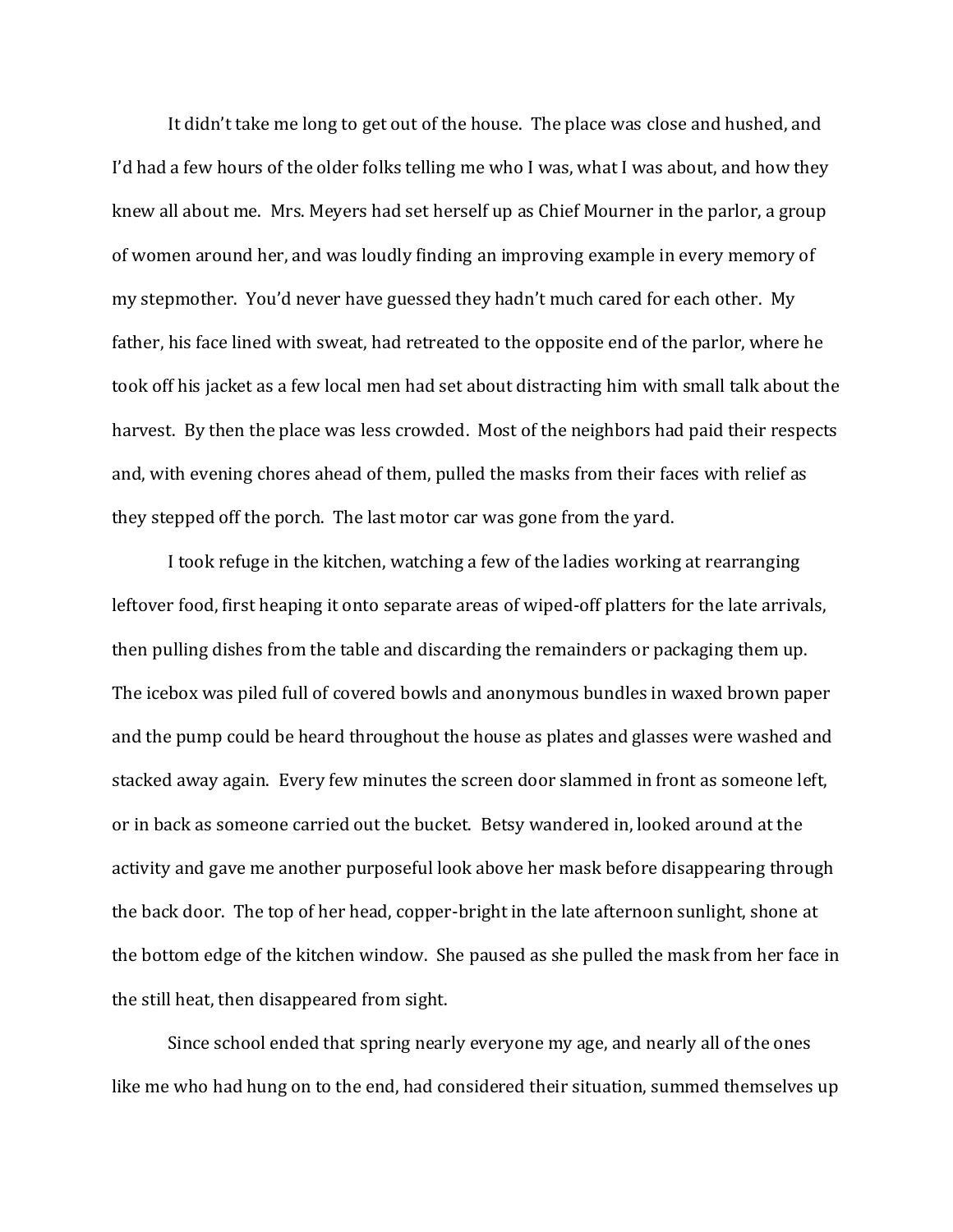and made their choices, one after another. I'd been to a few weddings before the harvest, where Betsy and I always seemed to end up thrown together, and a few nights out in the hills where the roads turned to rubble, or wandering pathlessly through the orchard-rows, with a jug of moonshine among a group of boys—nights meant to see someone off to the army or a city job over in San Bernardino, or a wedding the following morning—but those were rare enough. For myself, I hadn't come to a final decision, which is to say that I could feel a decision needing to be made, but no serious prospects had presented themselves. I'd been fretting through the summer and into the fall like a stall-bound horse in windy weather—at the farm and the harvest and the blank screen of the future ahead of me in the dark, and all funeral day I'd been reminded, with every polite inquiry, that my father was on his own without me. I'd been ready to quit the place for a while by the time I'd stepped out onto the porch

Then I'd experienced incarnate something I'd only dimly known, if I'd thought about it at all. I'd been to the flickers as much as anyone my age, I suppose, and I'd seen the pictures in the movie magazines, and even watched the movie people—the *movies* as some called them—from a distance as they went about dressing up and doing their play-acting, as my stepmother judged it. But I had never spoken to one of them, and certainly never had one walk right up and bend herself to me in grace and sympathy. If anything, I'd thought of them only in black and white—flickering beings, temporary apparitions in the beam of the projector above us in the darkened hall of the Fox, not real people but figures evaporating in a silvery mist when the lights came on again. They were images in a series of dreams we shared, worth only what I understood of them, and not the solid sort of characters who could motor down the drive and politely require permission for their presence in the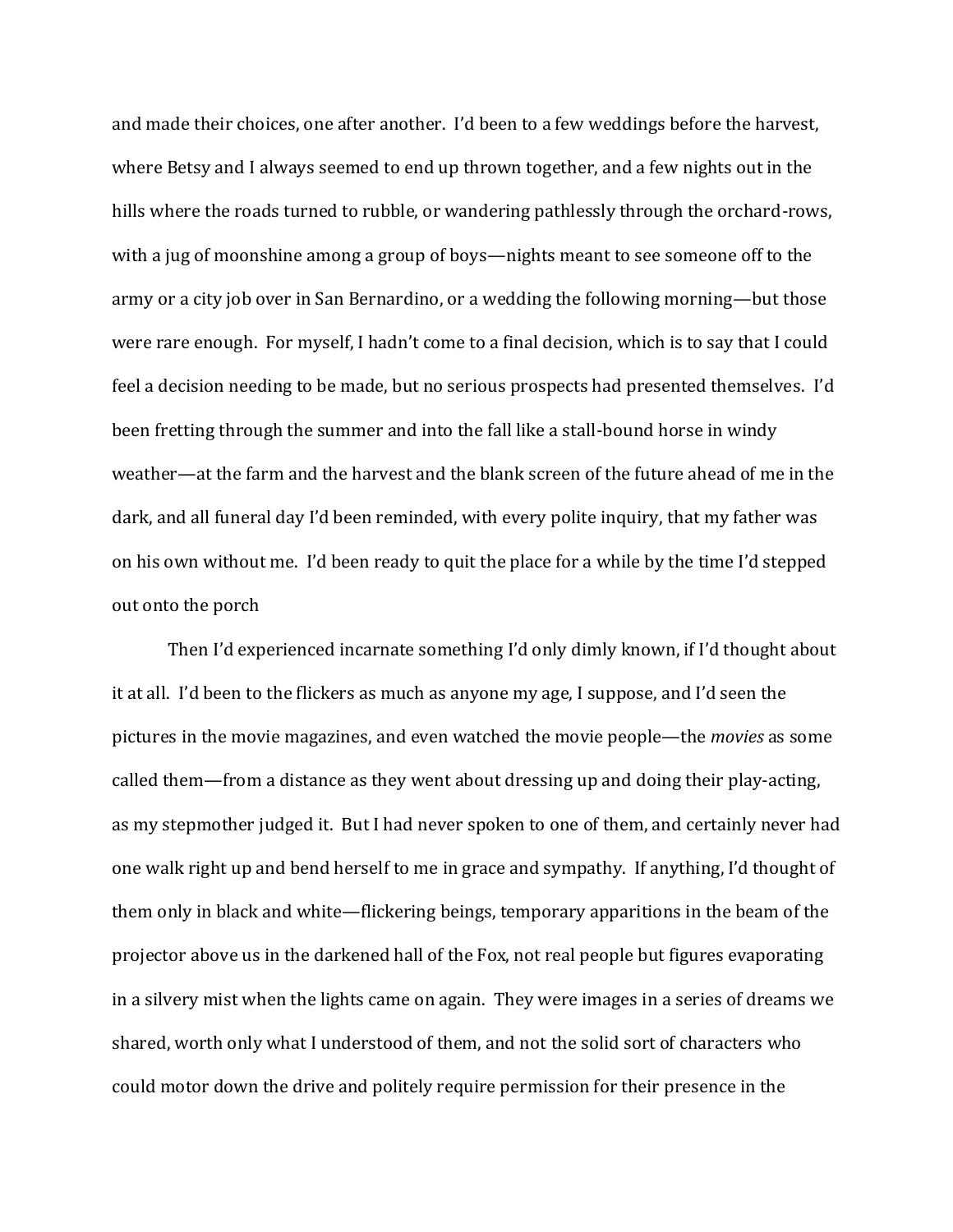landscape around us. And it had never quite struck me so forcibly before that they were here only temporarily, at the edge of our realm, and they were soon to leave again.

"Frank, honey, pour out the water from the ice, if you don't mind. I don't want it to run over and leave a mark on the table." Mrs. Cotton was a thin, dark-blonde woman with heavy eyebrows that stood out over the white cotton of her mask. With half her face covered and her hair pinned back, she could have passed at a glance for Charlie.

"Yes, ma'am." I did as I was asked, fishing out an ice pick and draining into the bucket the liquid from around a shattered block of ice shrinking in the center of a low bowl. Then I replaced it on a towel on the table.

"You want to get out, don't you." It wasn't a question and she didn't raise her eyes from the platter she was drying. "Charlie and the others took off to take a walk in the trees just now. You could catch up to them." She turned her back to me to set the platter up on the shelf and then fished a plate out of the basin of soapy water in the sink. "You've certainly done your duty for the day. No one would say different."

I was grateful for the reprieve and ducked out through the doorway. The yard was deserted, but a line of prints in the dust led from the new grave beyond the fence out to the front of the house. People had been in the habit, I realized, of stopping by the settling mound as they left, to say a last goodbye. Between my mother's grave and my stepmother's, a cluster of three boulders we'd hauled in from the edge of the property were piled over the three children she'd lost: they'd been buried in the same plot, one above another, the way we did at the time. A shovel had been left leaning on the fence. I grabbed it and started around the house to the barn. I didn't feel much like joining up with the others and I hadn't yet figured out where my feet were heading once I returned the shovel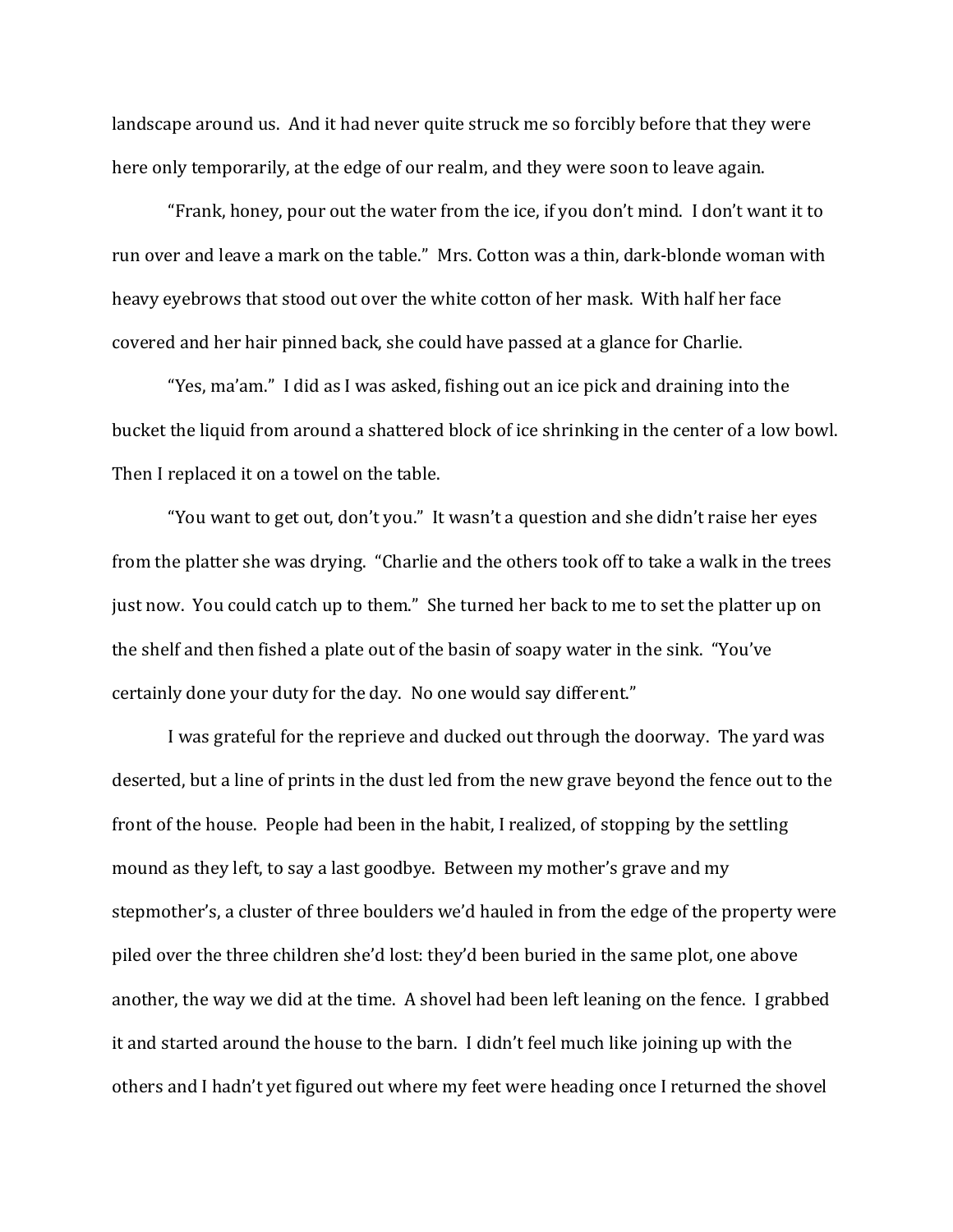to the barn, but I was ready to put some distance between myself and that smothering house, and glad to be out in the late afternoon air. I got as far as the barn door before I heard a voice inside.

"Frank? Frank! In here." I pulled off the mask I'd put on and stared into the dark. It was Betsy. Her hand flickered in and out of the daylight from the shadow. "Here," she said. I couldn't see much, and had paused just inside the door as my eyes adjusted. I could make her out dimly, standing in the middle of the flagstone floor like a ghost in a dream. She put her hands on her hips. "I've been wanting to talk to you."

"What?" She sounded decisive, as if she were calling me out, though she could have spoken up any time since she'd arrived—I'd been well within reach all afternoon—but I followed her into the shadow and looked around us. The barn was empty. "What are you doing out here?"

"It's awful in there, isn't it—all the old people and all the fuss." She took a step back into the darkness, toward a bale of hay someone had dragged into the middle of the floor. "Put down that shovel. I wanted to talk to you. Just you—*alone.*"

"What for?"

For a moment she looked at me disbelievingly, as if she'd told a joke I hadn't got, then shrugged. "Here. Help me with something."

She turned her back and, reaching around, unbuttoned the top of her dress, then pulled her arms awkwardly out of the sleeves. "If I don't get out of this corset, I swear I'm going to die." Then she turned back to me and let the top of her dress fall away. She smiled. "You're a gentleman, aren't you? Do a lady a favor."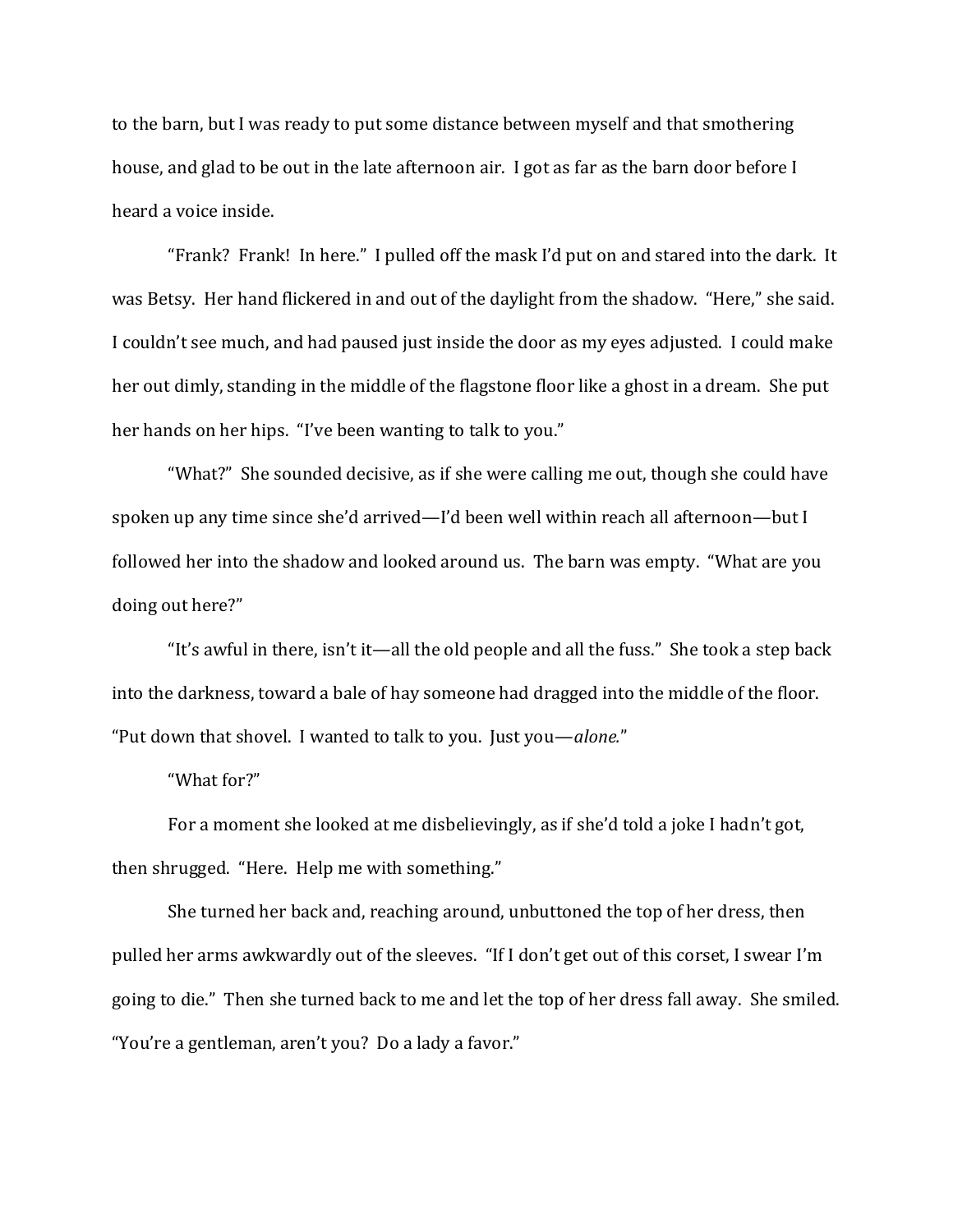I blinked uncomprehendingly. She stood there and stared for a moment, then turned away again and spoke distinctly, as if I were a dullard. "It laces up the back."

I knew how a corset worked. I set the shovel aside and obliged her. She made a show of looking down modestly, her hands folded in front of her, as I undid the bow at the top between her shoulder-blades and pulled the ribbon tie out, eye by eye, down to her waist where it doubled back upward. "There," she said. "That's a gentleman."

"I'll step outside," I offered.

"No, don't." She pulled the corset away and dropped it beside her, then turned around to face me. "I *want* you here—don't be bashful." She looked up at me, her eyebrows raised, then glanced away and quickly unbuttoned the thin shift she was wearing beneath it. She worked her arms free of that and let it fall around her like the top of her dress. Then she looked back at me and turned her hands up at her sides. She managed a smile. "So?"

It's true enough that I had never seen a woman close up and naked to the waist before, but The Seduction In The Barn was, even back then, a scene as old as creation—and Betsy knew that, too, I supposed. Maybe this was the way she had heard confided, in the sorority of our local girls, how this particular passage might be crossed. All I had to do was reach out and touch her and I would find myself embarked upon the same voyage into the same uncharted territory nearly everyone we knew had navigated, one way or another, that summer. We were modern, after all, and the thing to do was get the business done, then make a decent proposal a day or so after. She had obviously thought it all out carefully: this was a gambit that had, in the custom of the time, only one honorable consequence., and we both knew that if I responded as she expected, there was only one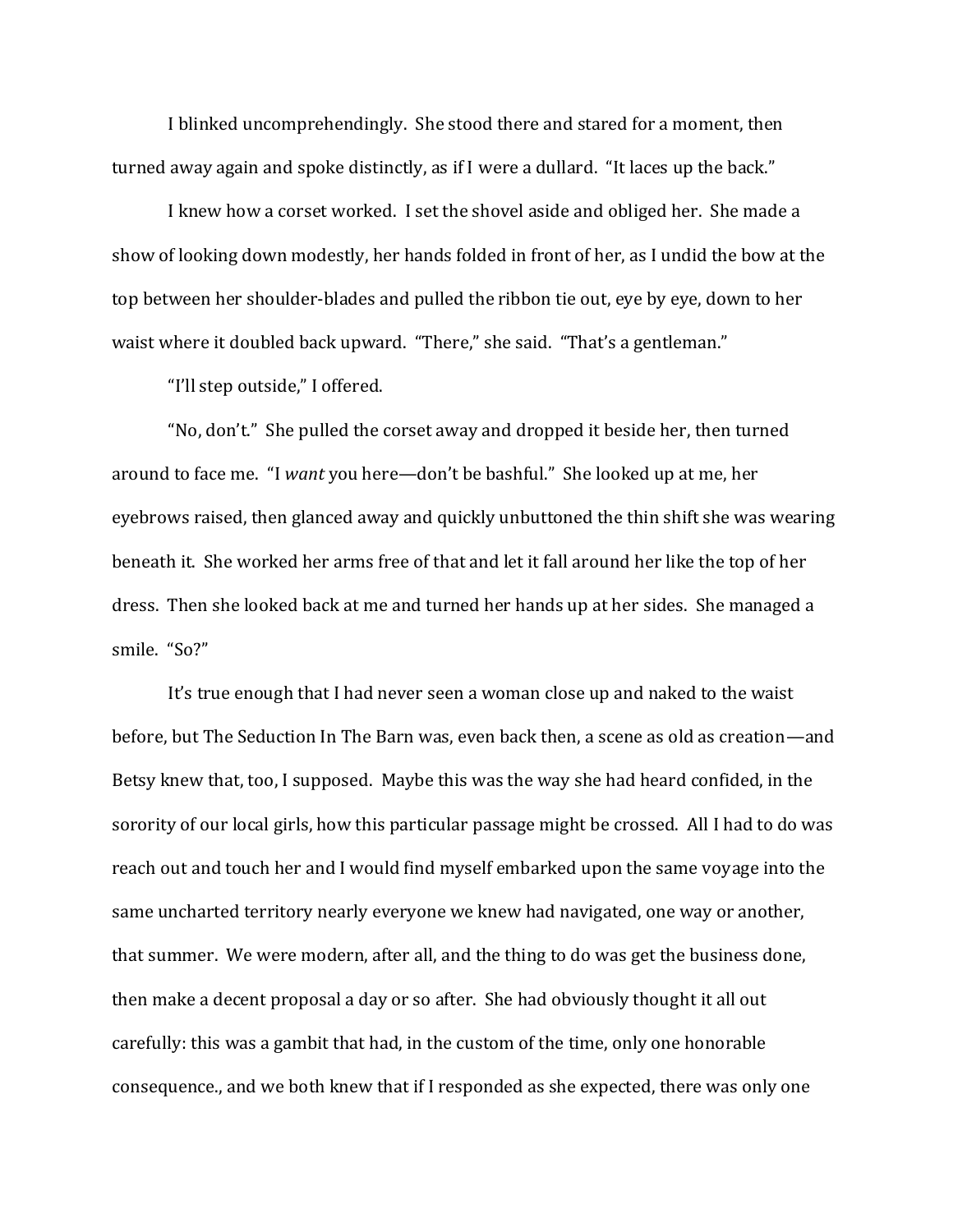outcome. But she looked pale and factual to me in the dull light, and I was unmoved. No doubt other boys my age had recently found themselves in the same circumstances, whether with Betsy or another, and it was the contrivance of the gesture, as if I was required to act out to a scene she had scripted in advance, that I found distasteful—and I balked at that.

"Glad to be of help." I took a step back.

"Frank!" Her face lost its composure and her arms reached up to cover her breasts. "Frank Potter!" She smiled, flustered. This wasn't how she'd planned it out, and that was an embarrassment. She glanced down for a second, sighed, then determined on a different approach. She settled herself on one end of the bale of hay behind her and, keeping her eyes on mine, patted the place beside her. "Don't be like that. Come over and sit down."

I sat beside her but looked away. Her free hand found my knee and rested there, plump and inert.

"I've had my eye on you for a while, Frank," she said in a whisper, her mouth at my ear. "You're not like the other boys, out in the trees getting drunk and all at night." I had been, and I wanted to correct her impression, but I kept my peace. "And just look at this place—you have a future ahead of you, right here." And here she leaned in close and dropped her other hand away, so that her chest pressed up against my arm. "A fine future. And I'm right next door, just sitting here same as you. Isn't that something?"

No doubt clumsier attempts had succeeded before—maybe even for Betsy, for all I knew—and I could even then, I suppose, have recovered myself and gone along with what she expected of me, and that would have changed everything. It could all have happened differently—and probably would have, with any other male of our age and acquaintance.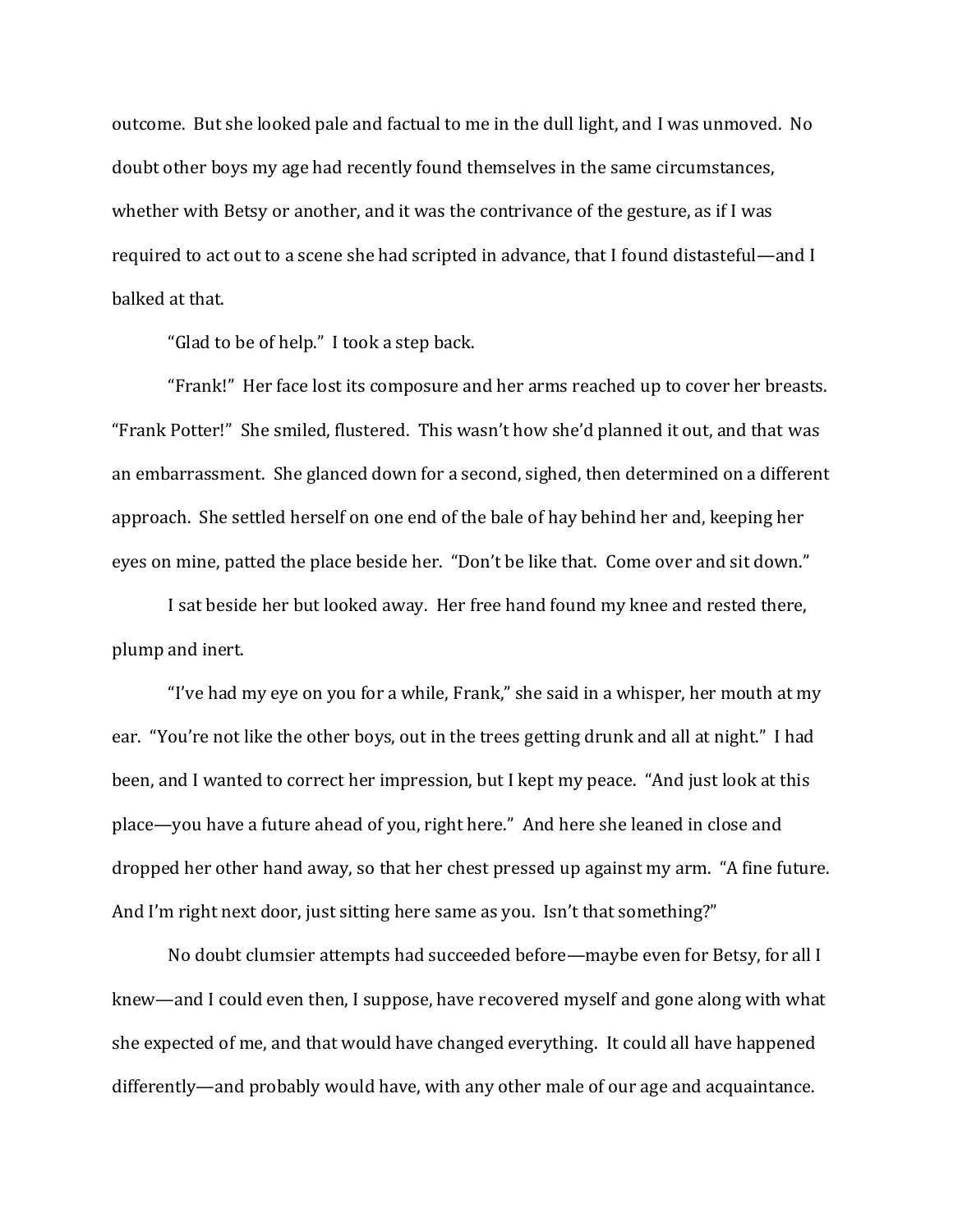Had I been gifted with foresight, as I think about it now, I might have saved us both a world of trouble—but at what cost? I stood up. There was a long pause as motes danced in the dim light around us, but I just stood there, hands at my sides. staring out the door like an idiot.

"No." I glanced back at her, keeping my eyes up, then quickly looked away again.

"No?" She was startled. Her pride had suffered a blow. I had noticed her eyes were welling up, and I felt sorry for her, I suppose, but also imposed on.

Was there any comment, at such a time, that wouldn't have failed me? "Well, what do you want?"

She dropped the act, and her voice rose. "I want *you*. Don't you want me?" Maybe anger was as useful as anything else to save her dignity after the scene she had conjured in her mind had met up with this unexpected digression. "I thought I was making myself *perfectly* clear."

I found myself getting angry, too. "I bet you thought you were."

And that was the end of it—or at least the end of how she might have imagined it. There were other girls I would have rather had the chance with, ones I hadn't the courage to approach, who had slipped away one by one in the past few years, but that wasn't the point. I had made my decision about the prospect at hand, and Betsy was not in my future as I would determine it. For every reason imaginable I would remain an innocent—and an idiot.

"Well." Betsy stood and retrieved the corset, her breasts hanging slack as she bent down and snapped it out to shake loose a few bits of straw. She was all business now. "The least you could do is help me. I can't go back inside—"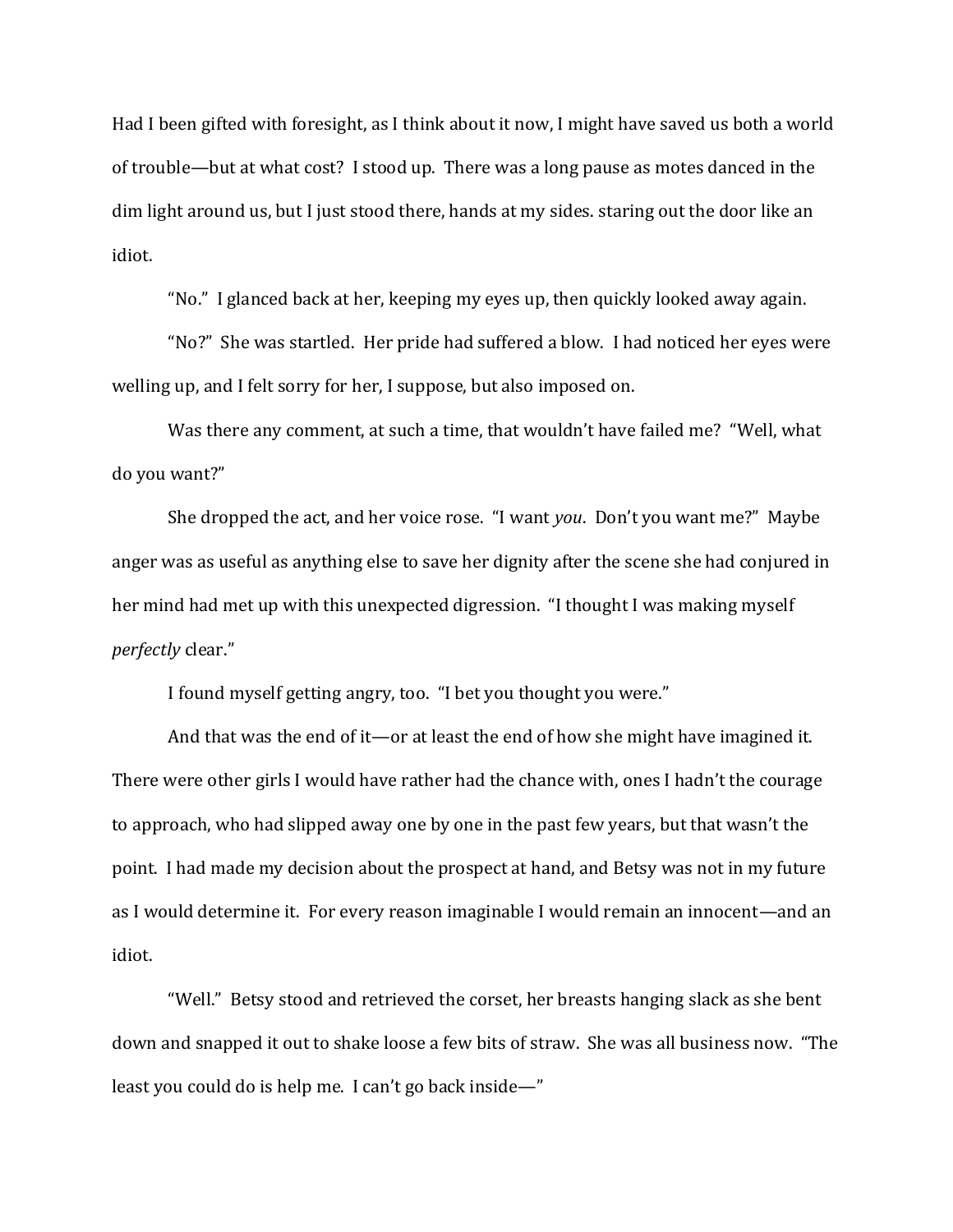"You can help yourself," I said, disgusted. It occurred to me that the day had been crammed with expectations, and here was one more—one more thing determined without my say that would have ruled the way ahead. So I shook the dust from my Sunday shoes and walked out of the barn. I nodded to Harlan, who was coming out of the bunkhouse, having changed out of his best. It didnt occur to me, in the heat of the moment and the glare of the late sunlight, that he'd be heading into the barn.

But a thought struck me, about what she'd said about our farms. I turned around and shouted back, into the dark. "You didn't want me, particularly, and you know it." It was deliberate, and no doubt it was right, and I wanted her to feel the same sort of affront she had offered to my dignity and pride.

I haven't often been deliberately unkind—and not like Betsy would prove herself, soon enough—and I've considered with regret my actions of that afternoon, or at least that part of it, since Betsy knew more than her prayers, of course, but that was about all she knew. She had left school a few years before and must have imagined her prospects dwindling. If she had watched more than a few of her friends cross the threshold of married life before her, perhaps she was just as troubled as I was by the sense that, in that place and time, the future was already outrunning her, and that now was the moment even perhaps the final moment—for decisive action. Maybe, when we had found ourselves together a few times, easily paired off as neighbors and former schoolmates still unmarried, she had considered her options and laid in her stores in advance. I might even have been flattered, I suppose, but it was more likely a question of opportunity. There were other boys with brighter prospects than mine—Charlie Cotton had even talked about going off to Riverside Polytechnic in town—another stone building with a mission front, one that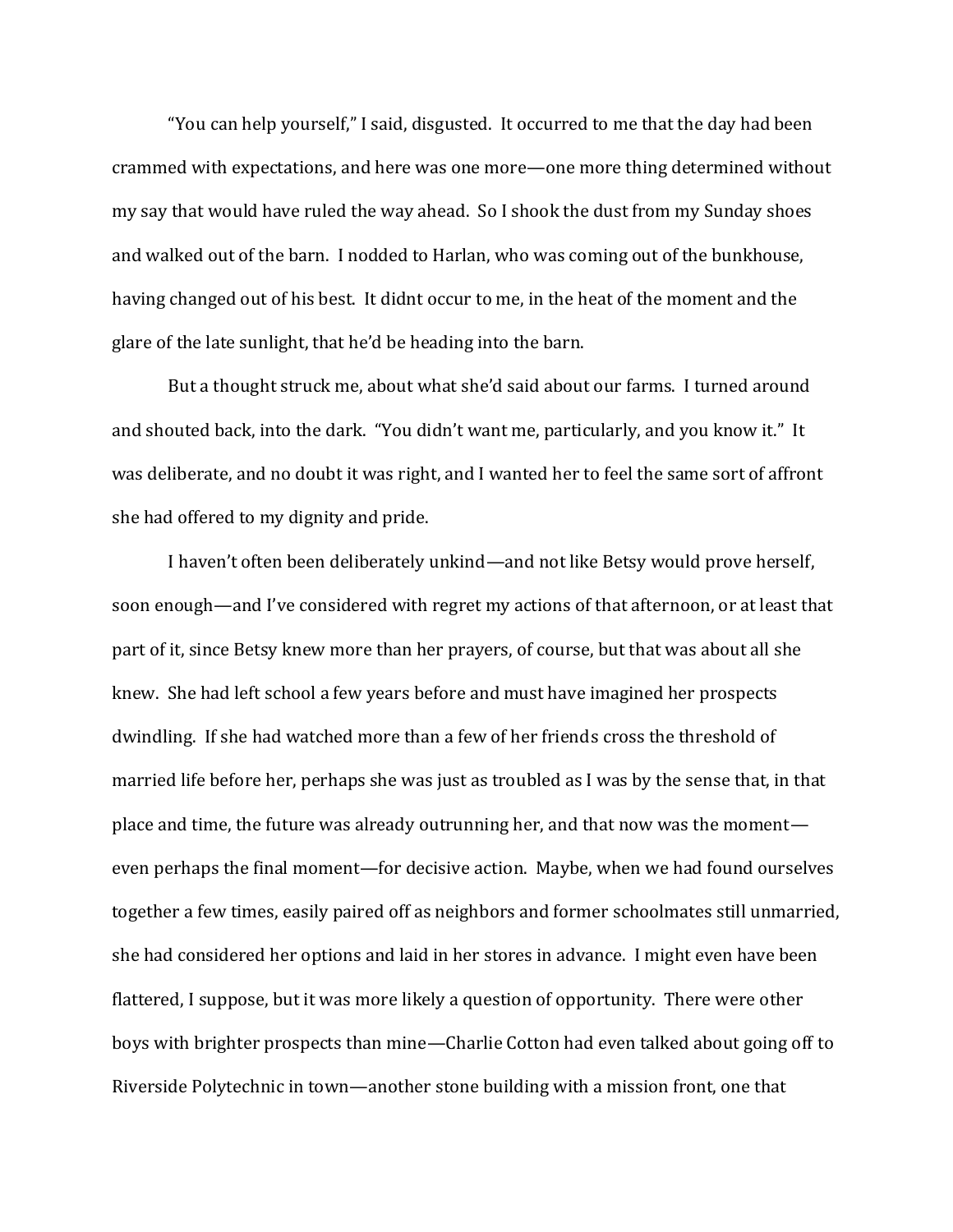taught agriculture as a science, something none of us considered otherwise, and a matter of some awe when he had written for information and the school sent back to him a stack of serious-looking forms, with booklets and brochures with pictures of orchards and hayfields unlike even the most promising examples of the best-run farms we knew, and a typed letter addressed to him formally as *Mr.* Cotton—an experience the rest of us had also, up to then, never had. His father had even deeded over to him a parcel of land on which to start grapes as new rotation, and that seemed like an inspired idea. But Betsy's intentions, whatever they might have been beyond that afternoon, had landed on me as their object. Or on our farm. That was a sign, ultimately, of her innocence, too, and I suppose that says all I need to say about the subject—about her, and about myself.

So I left her behind and struck out, across the orchards, heading to the far end of the property. I judged that was as far as I could honorably go, that afternoon, and at that moment I wanted to be far away. The scene in the barn had upset me, sure enough—I had upset myself, I could as easily say—but there was more to it than that. I sorted out my thoughts as I ducked branches and dodged among the trees. All that afternoon I'd contended with the dim realization that I'd been touched by something, come close to something—and it wasn't just the feel of that strange woman's hand on my cheek. But there was a sort of urgency to the memory of it, and my mind had circled back, all through the nods and sighs of the wake, like a bird in slow descent, to the sight of her in her feathered hat. I could picture her eyes sunk in those two pools of dark blue shadow, and I wondered if she had by now got herself up in something even stranger. Had she been transformed, with her painted face, into an agent of assured and mortal peril, a vamp with her costumed arms spread wide like the wings of a turkey vulture wheeling south along the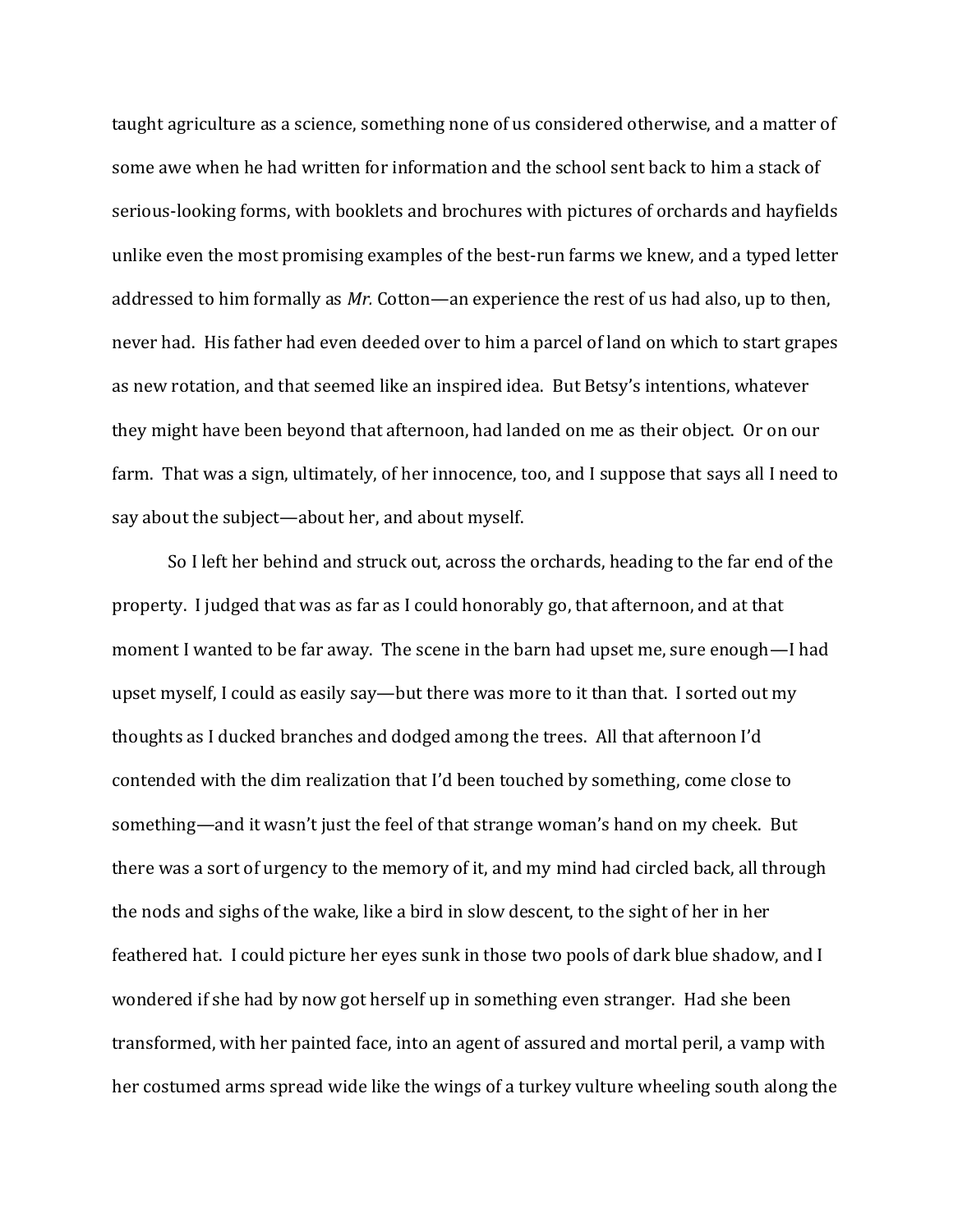edge of the hills, or like Isabella of Castile in my mother's copy of *American Tales* sending her own Columbus down our creek and off to discover another whole new world?

I was sure the bird-woman was an actress, though I had never met one, or even seen a real play on stage aside from school pageants at the holidays and, once, a production of *Metamora*, a musty melodrama about Pilgrims and Indians my stepmother recalled seeing in her youth with Edwin Booth on tour playing minister-father to a son who'd rescued a native maiden from her heathen ways by marrying her. She'd talked about the great actor whose brother had murdered Lincoln, and my parents had brought me along to see it with them, out of sentimental interest, when a touring company had strayed close enough. I remembered the Chief, the maiden's father, bare-chested but for a string of *wampum*, with a blanket over his shoulders like a cloak, making a fine speech of approval at the impending match. And so the East was won. I snapped a last shriveled peach from a branch and threw it back, over my shoulder. I had been shaken awake, I realized, suddenly made aware of the gulf between the commonplaces of the life I'd led and those of others only as far away as the hills to the west. Or over the ridge. Was some bright-eyed suitor in black knee-britches even now taking fair Oceana's hand and promising her a fruitful future as his wife, with a dowry of Puritan salvation beyond that on the other side? And what about the rest of them—the others in the car and those out among the crabapple branches on the road across the yard? By now the company must have unpacked their belongings—all those canvas-bound bundles and rumble-seats full of boxes—and pitched their camp and set their cameras up. And they must also have made what use they could of the daylight, which was already well past its peak, so they'd been practicing all this while their mysterious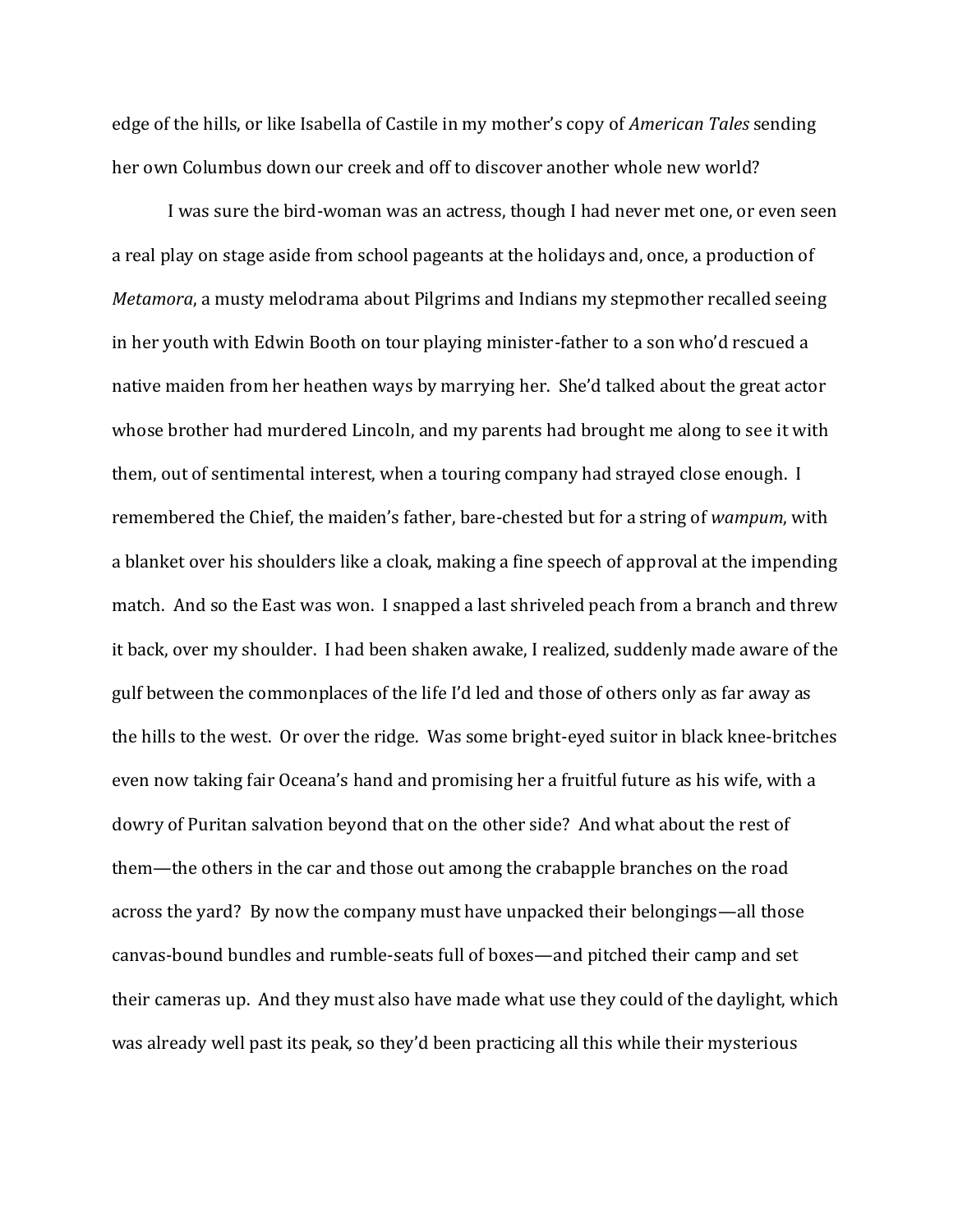trade. What new wonder for a Saturday afternoon had been unfolding, stop and start, as they went about their labors among the rocks and scrub at the rough edge of the property?

I walked deliberately through the trees, keeping my head down until I was sure I was well out of sight, then climbed the ridge at the edge of the orchard. When I reached the crest I let my heels slide down a few sandy feet, so I couldn't be seen from behind, and sat down on a rock cropping out of the slope. I'd come to the right location, and the scene before me was much as I'd imagined it—the movies loved to show the movies being made, I realized—so it was no surprise that I recognized a line of small tents pitched in the flat grassy space across the stream. I could see white canvas peaks among the low trees and scrub. A ways apart, a flock of cameras stood on wooden tripods, all aimed out toward the Santa Anas which were already tipped with the gold light of the sun behind us. A few young men—no older than myself, I realized—were standing to one side of them, and if filming had temporarily paused, one still kept his post, turning the head of the arrangement—the actual camera itself, I surmised—back and forth across the scene before him. He stood with his legs spread wide and swiveled his torso from the waist up, shoulders squared with the mechanism, two rounded disks flaring out of the top of the thing. Just to his left—my left—was the last mature tree at the edge of the scrub that crept into the hills, a weeping willow that spread its roots near a spot where the stream widened into a shallow, rocky pool. That was where I'd caught frogs as a boy, but now there was a conference in progress beneath it, just inside the grassy patch that sprouted up in its shade.

A few men in shirt sleeves—one was the man who'd spoken to my father, the one called Cyril—were speaking, across a few paces between them, to a young woman in a white linen shift and a man in a suit and tie. He had hair in loose waves down to his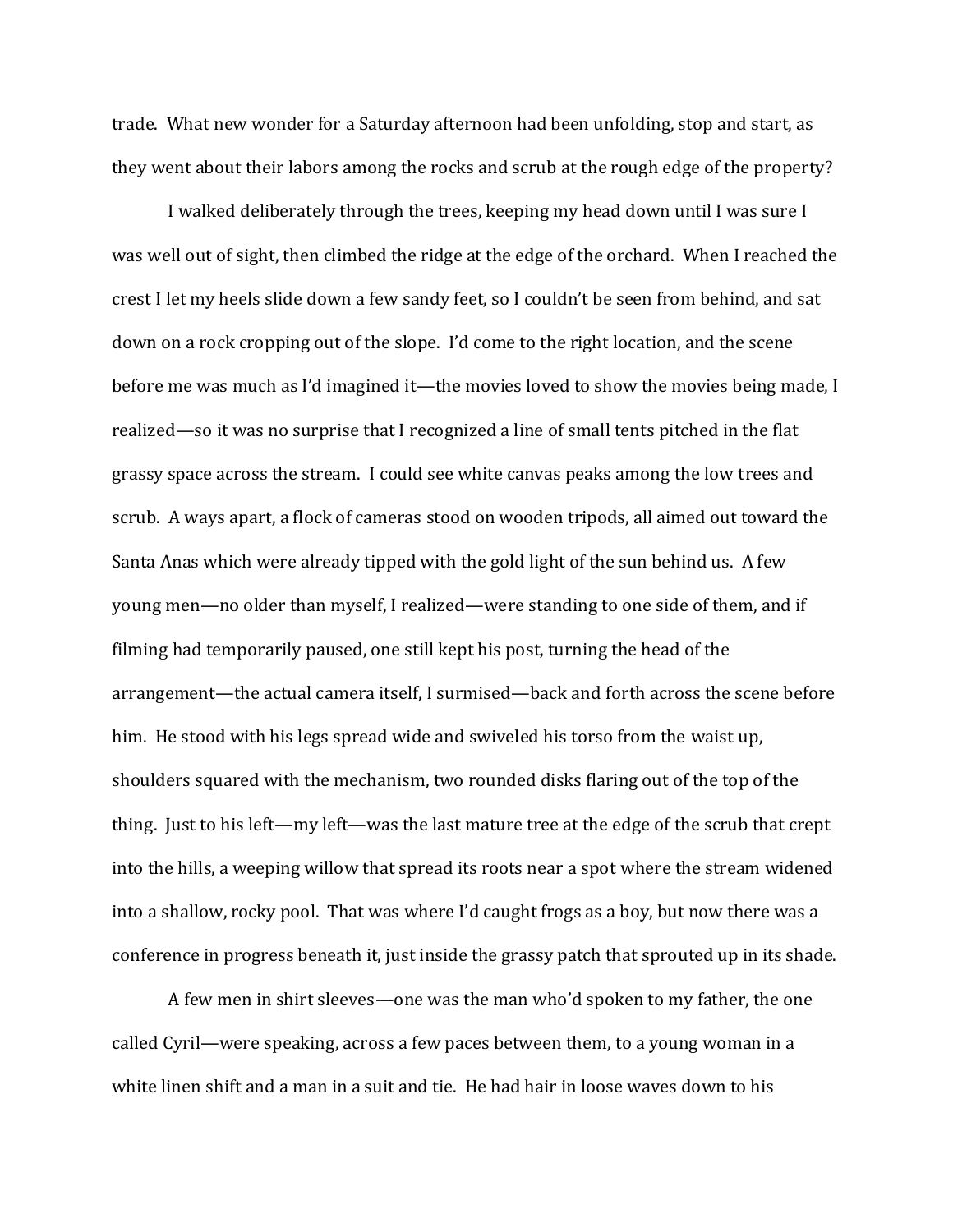shoulders and from behind I could see that he'd sweated through his shirt and jacket. I considered that he'd spent much of the afternoon in the sun. Now he walked off toward me, to a spot in the shadow of the tree but behind the other men as the girl in the shift, her head down, took a few thoughtful steps toward the tree trunk and sat down among its roots. One of the men in shirtsleeves turned back and I saw him notice me before he turned back to his work. He waved to the boys with the cameras, and one lifted his strange machine off its wooden legs and brought it to him, closer to the tree, as another turned my way. This one looked back once more, nodded to the man, then picked his way over the rocks across the stream and started up the slope toward me. He was carrying a clipboard and wearing a snap-brim cap, but he'd gotten the sun his cheeks—I could see that from a few yards away—and he shielded his eyes with the clipboard as his head caught the light over the shadow of the ridge.

"Hey there." He smiled at me. I nodded back. "This is your place, isn't it?"

"Yes, sir." He wasn't much older than me—maybe none of them were, now that I think of it—but it seemed the right thing to say. "I just walked over."

That seemed to strike him funny, since he smiled again, and I wondered if I'd said something ridiculous.

"That's great. We've been looking for a place like this. It's a beautiful farm."

"Thanks."

"Cyril—that's the director, down there—" he pointed back to the group, where the camera man was setting up again, this time aiming himself at the woman under the tree. "He wanted to ask if you could stay where you are, so you don't wander into the frame."

"Frame?" It wasn't a concept I knew at the time, though I'd learn it soon enough.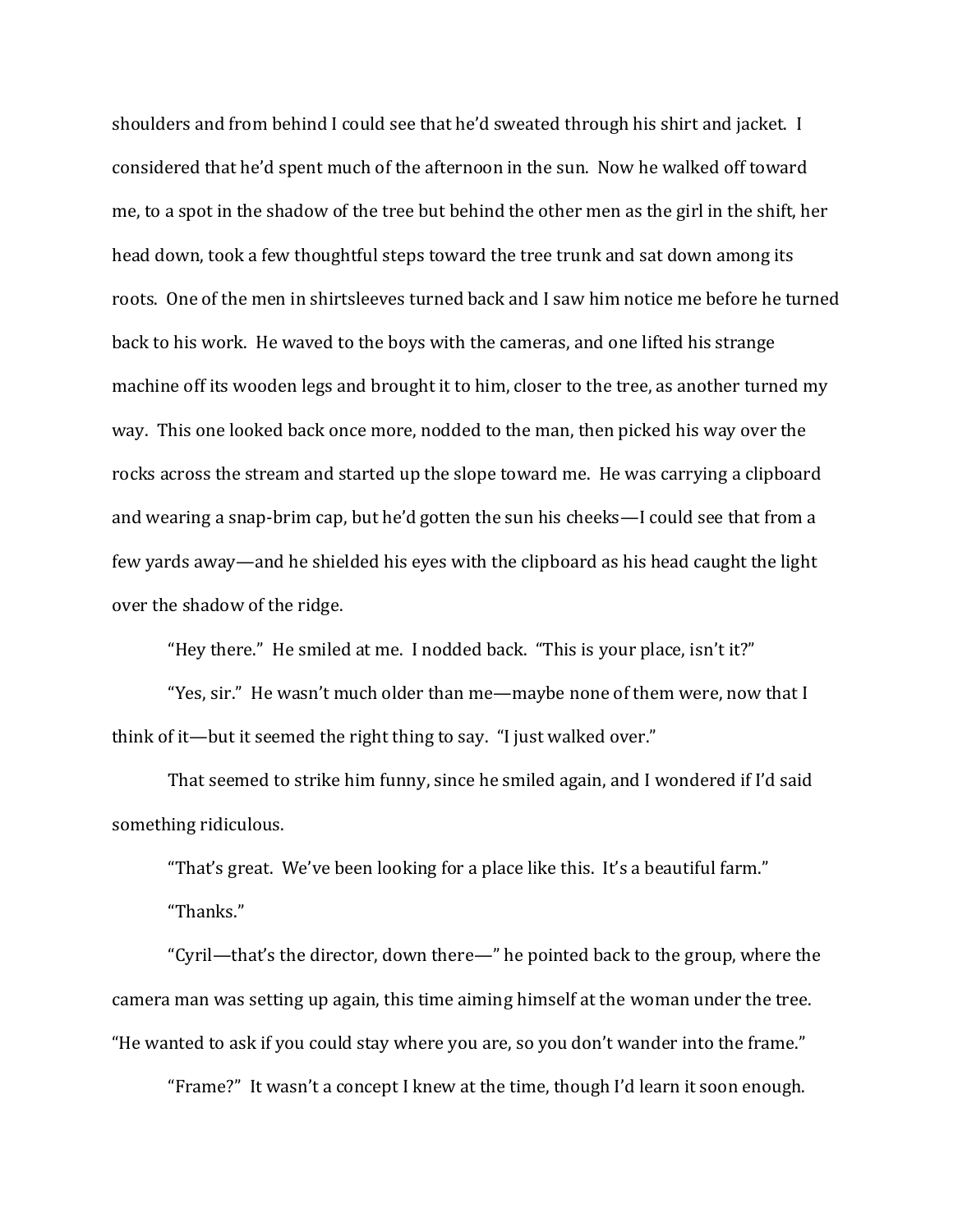"The frame of the camera. The area it can see through it. It's what gets into the picture. If you're here, you should be fine." He paused and held out his hand. "Carl, by the way—Director's Assistant: a fine title. Pleased to meet you."

I stood up and took his hand. "You don't mind if I watch?"

He laughed to himself. "Mind? Hell, it's your place, right? We're grateful to have the use of it."

I thought back to the afternoon, to my father's comment to Cyril. "You won't have much light left, you ought to know."

"That's certainly true enough—and that's why we wanted to ask: we have just one more shot to get in, if it goes all right." He looked behind him, toward the tops of the mountains in the distance. They were already starting to glow, and I glanced down at the willow and the people under it, who were collecting shadows in the dark around them. Carl followed my gaze. "No time to lose, matter of fact. Say, I didn't catch your name."

"Frank. Frank Potter."

He nodded. "Well, Frank Potter, you came just in time, I guess." He smiled, as if there was something funny about the situation. "You're about to get an eye-full. But stay right here, right?" And he turned and started back down the slope.

I watched him pick his way back across the stream and part the tall grasss he'd come through, then walk back to the group near the base of the tree where the camera was now planted and the boy behind it had resumed his stance, bringing his eyes level with the mechanism he was looking through. The girl under the tree arranged her hair for a moment, then Carl, who had traded his clipboard for a chalk slate, held it up close in front of the camera, gave it a shake for definition, and let it swing away below, out of sight. I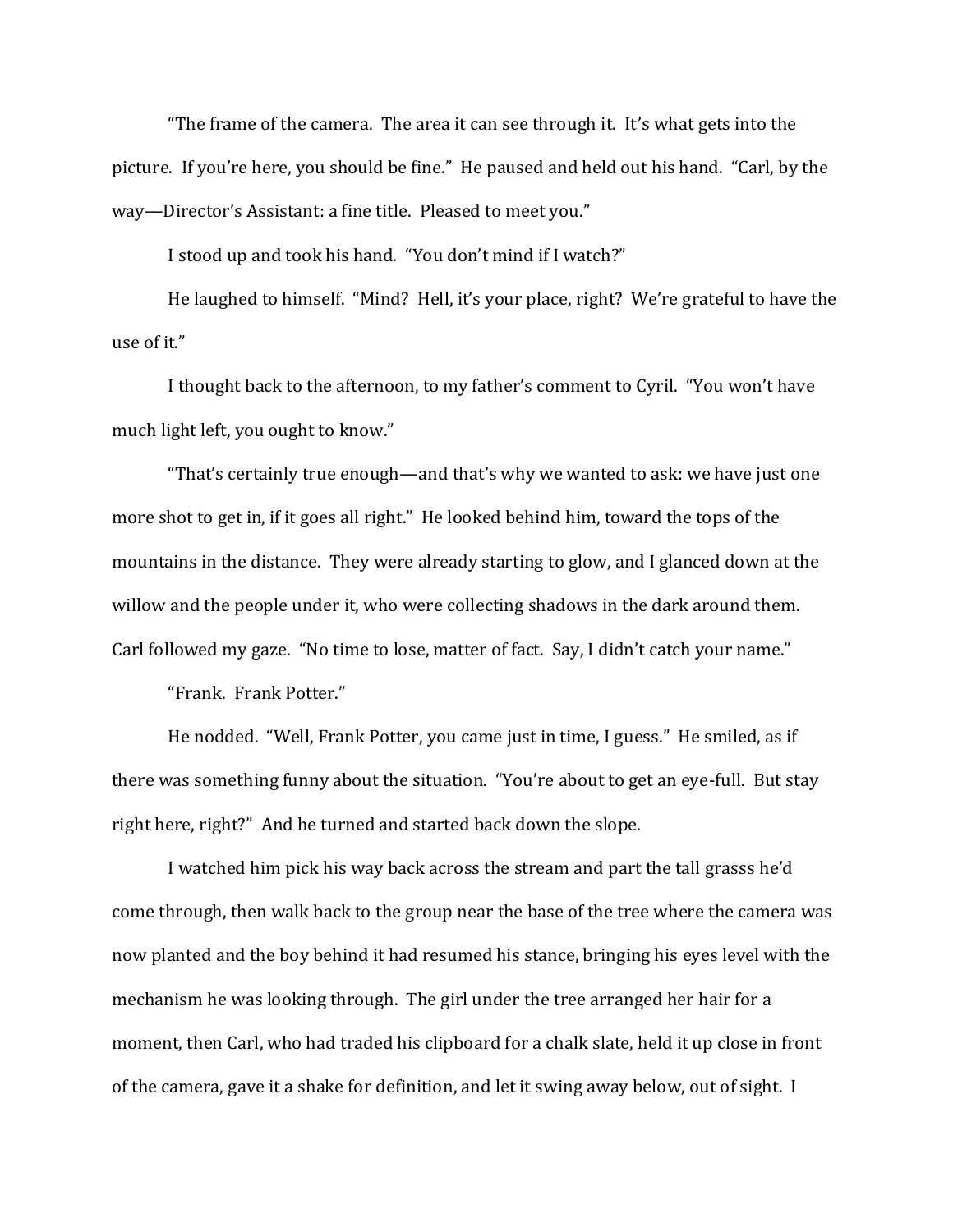heard a command issued, and the scene started as the cameraman began to rotate a handle on the far side of his device, his elbow held out from to his side and his wrist moving in tight steady circles between his chest and the tripod as he stood anchored to the spot.

No one spoke. The girl in the shift looked at the ground around her, up at the tree and back at the stream behind, then stood and, without a second's thought—or so it appeared to me at the time—crossed her hands low before her and lifted the white shift by its hem, up and over her head in one smooth movement. She held it up to her body and assumed a pose like a statue in a book about art, then dropped it gracefully aside, her left arm covering her bust and her right hand below, then turned and, without so much as a glance at the camera, walked proudly out between the low-hanging branches of the willow and, step by delicate step, into the pool where she waded to the middle, then plunged herself in at the deepest part, lifting her long hair out to one side and coiling it up into a loose knot at the top of her head as she sunk herself in slowly, all the way to her shoulders. She paused for a moment and, turning back to show the side of her face—and the side of her face alone—to the camera, she glided gently across the pool to the other side, and waded back toward the tree and the edge of the pond, covering herself again with her white arms, until she reached the curtain of the willow branches and parted them, slowly, to either side. She looked up at the camera and smiled shyly—she was facing away from me, but I could imagine that much—as if she saw it for the first time, and took one final step, and drew one ultimate degree toward the men clustered on the other side of the tree as the branches swayed shut behind her. For a moment her body hung there, a light glowing in the shade, suspended above the earth like a lamp hanging among the branches, and paused again. Then Cyril shouted a single word, a barked-out command that I couldn't hear clearly,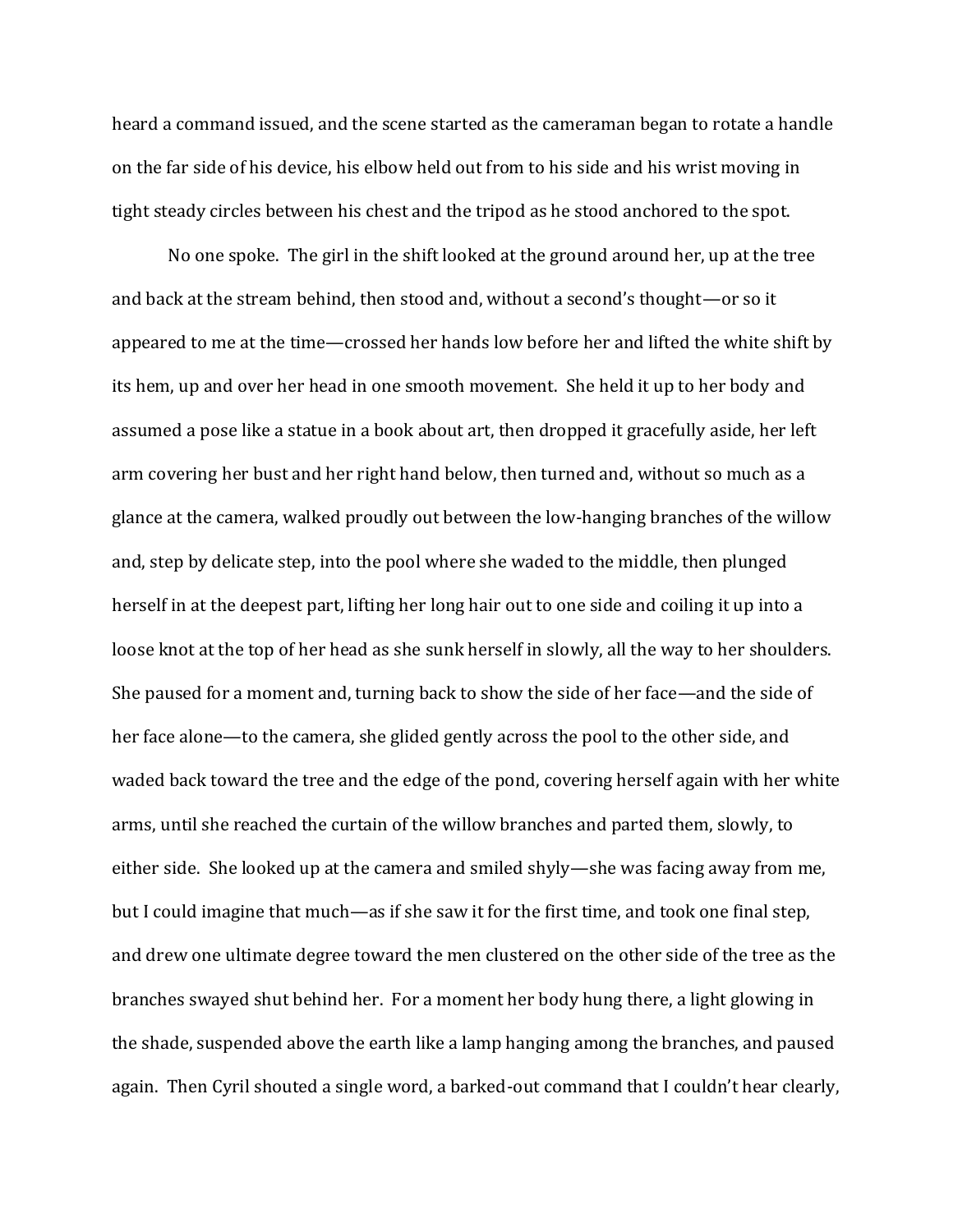and the whole vision collapsed: the girl surrendered her sleek advance and slumped into a plain walk, as if she were crossing a sidewalk, and picked up her shift again and fitted it back over herself, pulling at the places it clung to her wet flesh as the men around the camera relaxed into casual activity and the boy with the black box left off turning his contraption. I realized, as I sat there on my rock, that I had held my breath the whole time.

She had walked toward me, at some distance, through the willow branches and into the pond at first, and I had seen the whole length of her as her hands had fallen away and she had waded naked into the same pond I had splashed through, grabbing at tadpoles, as a child. The water was hardly above her waist as she had lifted her arms to raise her hair and tie it back, and while this was the second time in half an hour that I had been favored with such a sight, I had completely forgotten about Betsy and the image of her sitting, roundshouldered and slumped, on the bale in the barn. She had been nowhere in my thoughts as the girl had glided silently across the surface of the water, only her head visible for a few seconds before she rose again and, with a single shake of sparkling droplets from her outstretched hands, had presented herself for my inspection from a whole new angle as she waded back, out of the pond and into the willow branches, where time had seemed to stop and the earth paused in its nightly rotation before I'd heard her director snap out his command—and then the earth had lurched further from the sun once more and time had nicked itself back into its usual path. The shot was over.

I was on my feet again without knowing it, half enthralled to the scene and half ashamed at myself for having sat out in the open and watched it, for letting myself get so caught up in what I saw, and half again scared to death that Carl, or Cyril, or even the girl herself—any of them at all—might look my way or even wave to acknowledge my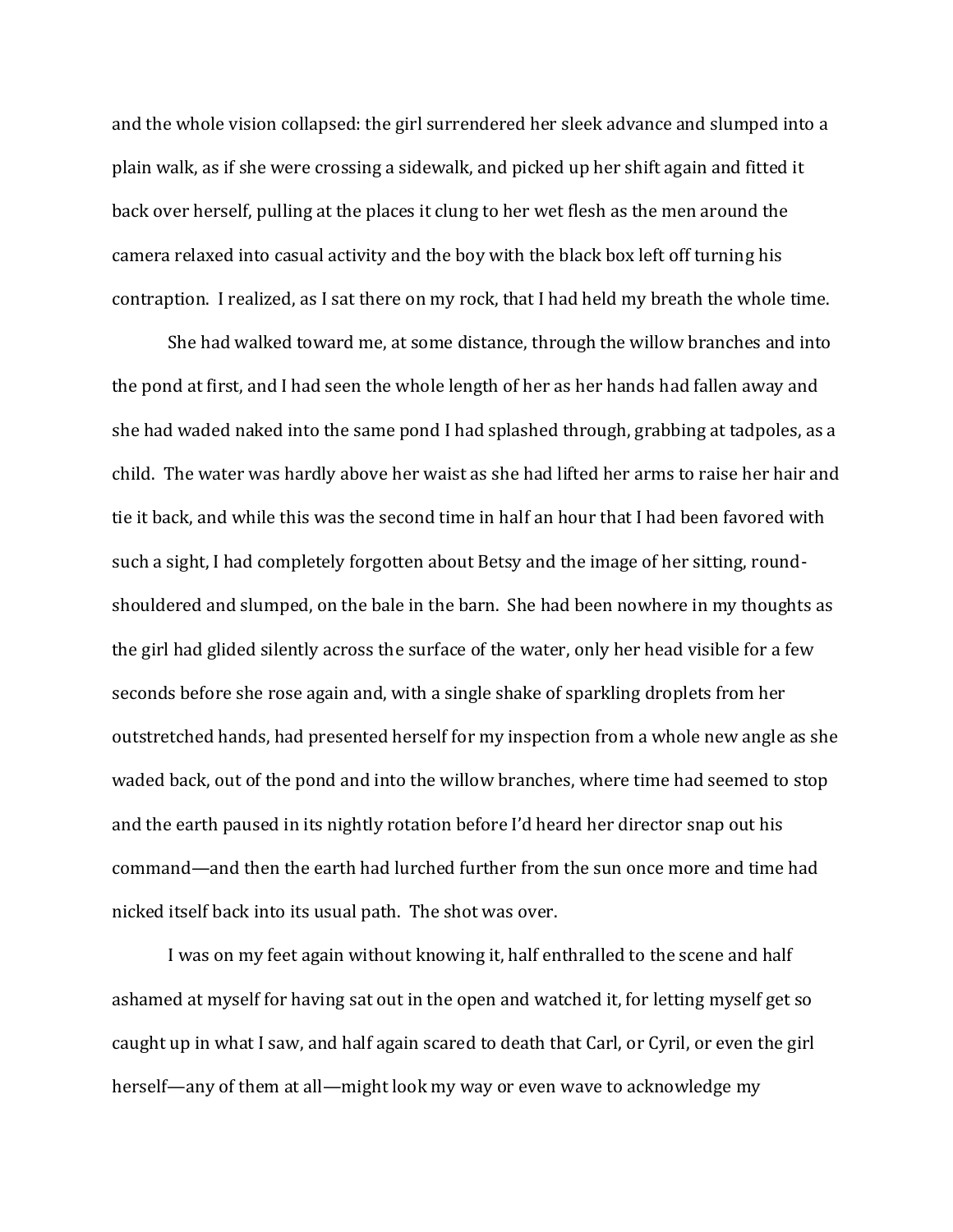presence. That's how naïve I was—how much we all were, at the time—with such things. I was a boy on a farm in the fall of 1918, the Great War just over. And despite the recent attempts of a local girl—and one without much mystery to her, it had to be said—I had just beheld in the open, golden light of the sun the sight of a mature woman in all her naked glory. Nothing I had seen could compare to it.

I had wanted to avert my eyes, to hide myself and watch as the cameraman had done, from the vantage of a place within the operation which would have given me cover and, better, an excuse—and how often had that young man, that boy no older than myself, it crossed my mind—how often had he cranked away at his camera and seen much the same? How could they all have stood there, cool as the evening breeze, and stared as she emerged, glowing light around her, through the curtain of the willow branches, and then simply turned their attention to other things?—and their glances elsewhere—as she pulled the shift back on? It hadn't seemed decent, now, to have sat and watched, though Carl, in his way, had hinted at the scene to come. And he had said it as if there was nothing—or nothing in his estimation—out of the ordinary about it. I had been entranced at what I'd seen—in the naked flesh and not on a movie screen, where I could already imagine myself seeing it again, through the unblinking eye of the camera and graced with its perspective. And I turned and fled. Once more, I crested the ridge and stalked down in the spilling, sandy soil, and reached the edge of the orchard with a sense of urgency. I plunged back into the trees and ducked low among the hanging branches. Had they seen me leave? I wondered. I glanced back once, as if I expected to find the whole group of them in silhouette at the top of the ridge, staring after me in my shame, in mute wonder at my trespass and my flight through the orchard, but no one was there. I had been observed, I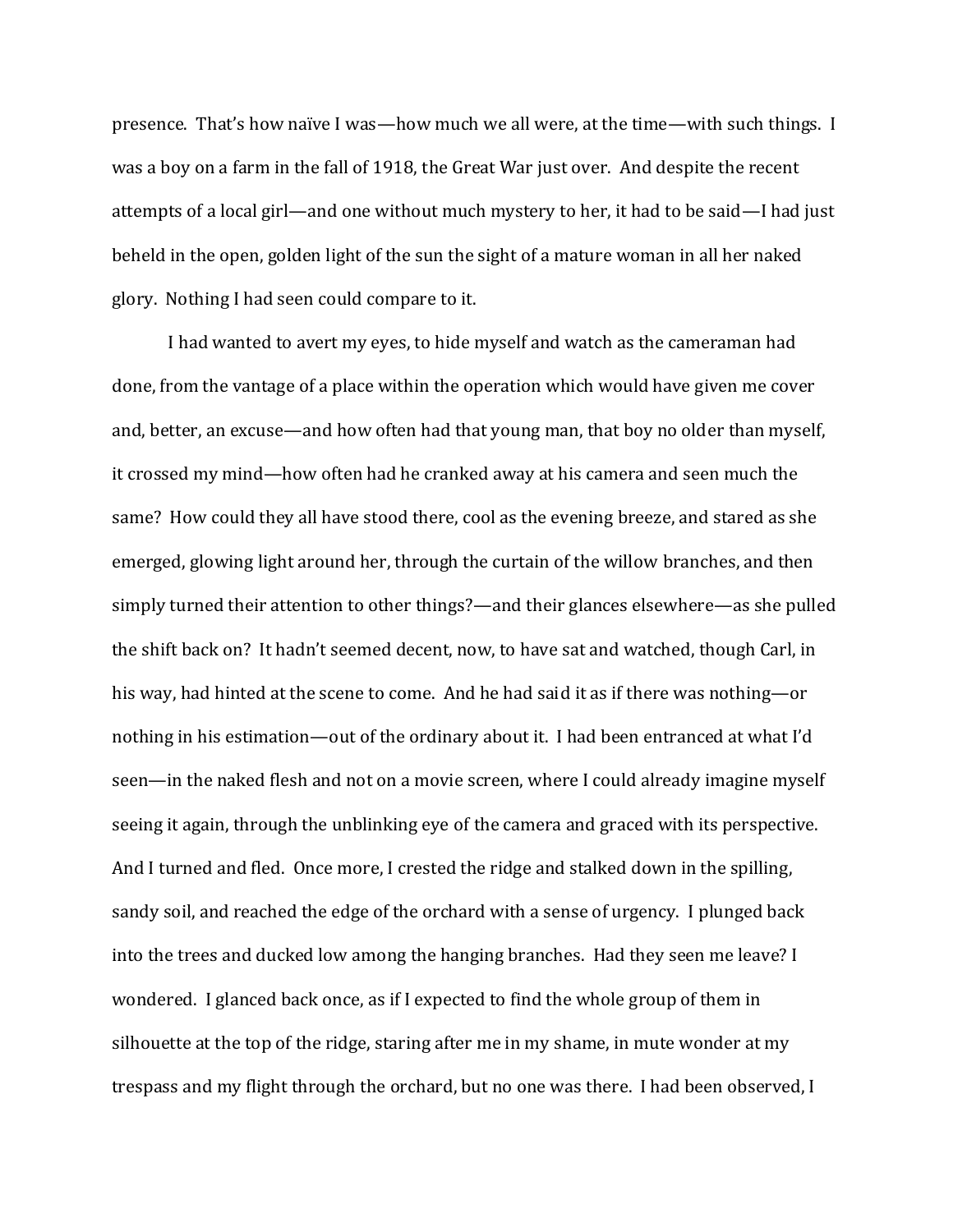knew; and all of it had played itself out before me with their implicit approval, but I was of no consequence to the group, absorbed as they had been in capturing the sweep of the images before them. I looked down and noticed what I had already felt, the dark stain seeping across the front of my trousers, and I plunged forward, glad of the gathering shadows beneath the silent, knowing trees around me.



I made it back home in the gathering dark and I was glad of it. My face was flushed and I'd worked up a sweat in my run through the trees. I pulled up short, just inside the edge of the orchard, and looked around, unpinning the celluloid collar that had been chafing my neck all day. The house was quiet. The yard was deserted and the last of the traps were gone and a single light shone through the window over the kitchen sink. I'd hoped to walk straight across the yard unnoticed, enter through the back door and slip up the stairs and into my room, changing into work clothes for evening chores. I could blot out the stain on my trousers later. I left the cover of the trees and crossed the paddock, jumping the fence to make a beeline for the house. But the barn doors were open—another part of a long and disordered day—and I pulled them shut on one side, then stopped.

Once or twice I'd been awakened by the sound of a cat in heat, since we kept a few mousers on hand to do their part and they sometimes set up a racket in the night. My stepmother tolerated them enough to put out scraps in a dish on the back porch now and again, and they had their run of the place, so it wasn't all that unusual to hear a squall, unlike the noises livestock make, coming from a corner of the barn. But there was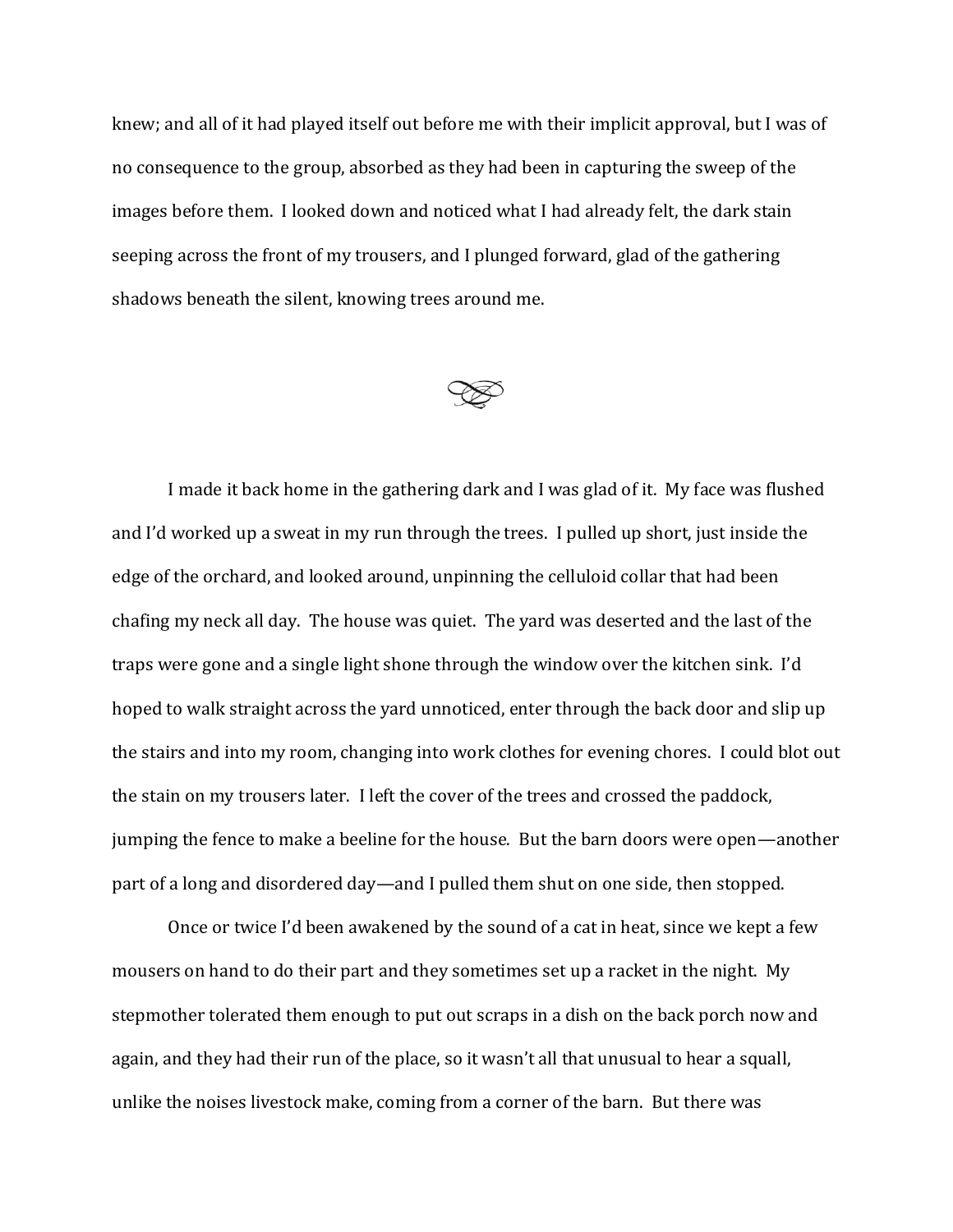something more there now—a rasping, sort of heaving or scraping that struck me funny. It came from near the hay elevator beside the mow, where we broke apart bales to shovel in for bedding in the stalls. I paused in the doorway and stared into the shadows for the second time that day. We'd never kept much stock—a cow and a pair of horses, one for the trap and an old draft we'd retired when the tractor arrived—so the elevator was empty, but someone had dragged a bale onto the platform of the mow and broken it open.

I didn't know how to make out what I was seeing: there was some kind of struggle in the dark, as if a man had fallen over onto something and was now grappling with it, having a hard time getting back to his feet. He was grunting with the effort. It sprawled under him, and for a moment as my eyesight cleared it looked like he was trying to pick up a calf or a pig, though the animal seemed to be putting up a fight. Then I saw a plump hand reach up from underneath him and grip the wooden rail of the mow, and the picture in front of me snapped into place.

Betsy, her dress and her shift bunched up around her waist, was sprawled across the broken bale of hay—I assumed it was the one I'd last seen her sitting on—lying back with one hand gripping the railing and the other clenched into a fist behind the neck of the man hunched over her. Her arms shone ivory-pink in the gloom. Her garters had slipped off and her stockings were bunched around her ankles, They flopped over her shoes like two black hooves. Her underpants were on the floor beside the mow. She was gasping and mewling, pinned underneath a dark figure that was moving over her and doing the grunting. She must have noticed the change in the light from the doorway and looked up over his shoulder, and in that moment her eyes met mine and she wailed like a hurt pig. "Frank!"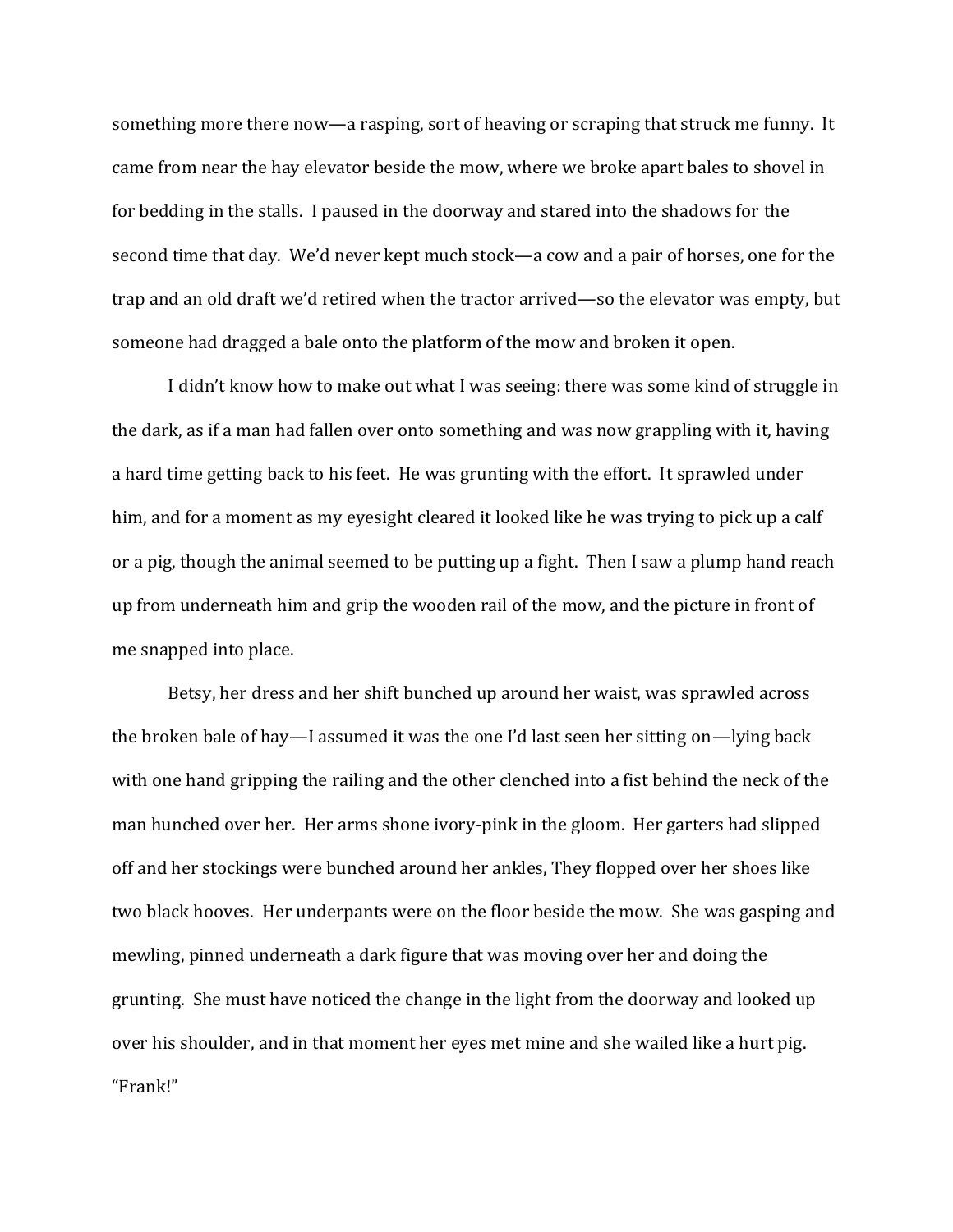I didn't think twice. The shovel I'd brought back from the gravesite was in easy reach and I swung it by the handle as I strode into the dark and brought it down flat on the back of the man's head. It rang like a muffled bell and he bucked and went limp on top of her with a groan of pent-up breath.

For a moment I just stared, a little awed at what I'd done. Her knees were up on either side of him, and as she struggled to one side and shoved him off of her, I realized it was Harlan. I'd knocked him out. His mouth gaped open and his head lolled away from her. He had pulled down his trousers, belt and shorts and all, and the two of them lay there exposed, side by side for a moment with his arm under her neck. Betsy was panting and staring back at me, and I consciously averted my eyes as I went to help her up, but she shoved me away as I bent down and I stumbled back out of the mow. She got herself up in a flurry of hay and rumpled skirts, pushing her arms through her sleeves and shrugging her shoulders back into the top of her dress. Her face was flushed and screwed up as if she'd been crying, and I imagined she was relieved to be rescued but humiliated and embarrassed all at the same time. "Are you all right?" Of course she wasn't, but something demanded that I ask her. "Is your mother in the house? I can get her and bring her here, if you—"

She pulled up her skirt and settled her slip, then straightened up and stared back at me, open-mouthed in consternation. There were bits of hay all over in her hair and on her dress, and a straw poked out of her collar as she did up the last button. She took a few slow heavy breaths then swallowed, and when she spoke her voice was low and angry. "What the hell were you doing standing there?"

"I went to close the door. I heard…. Are you all right?"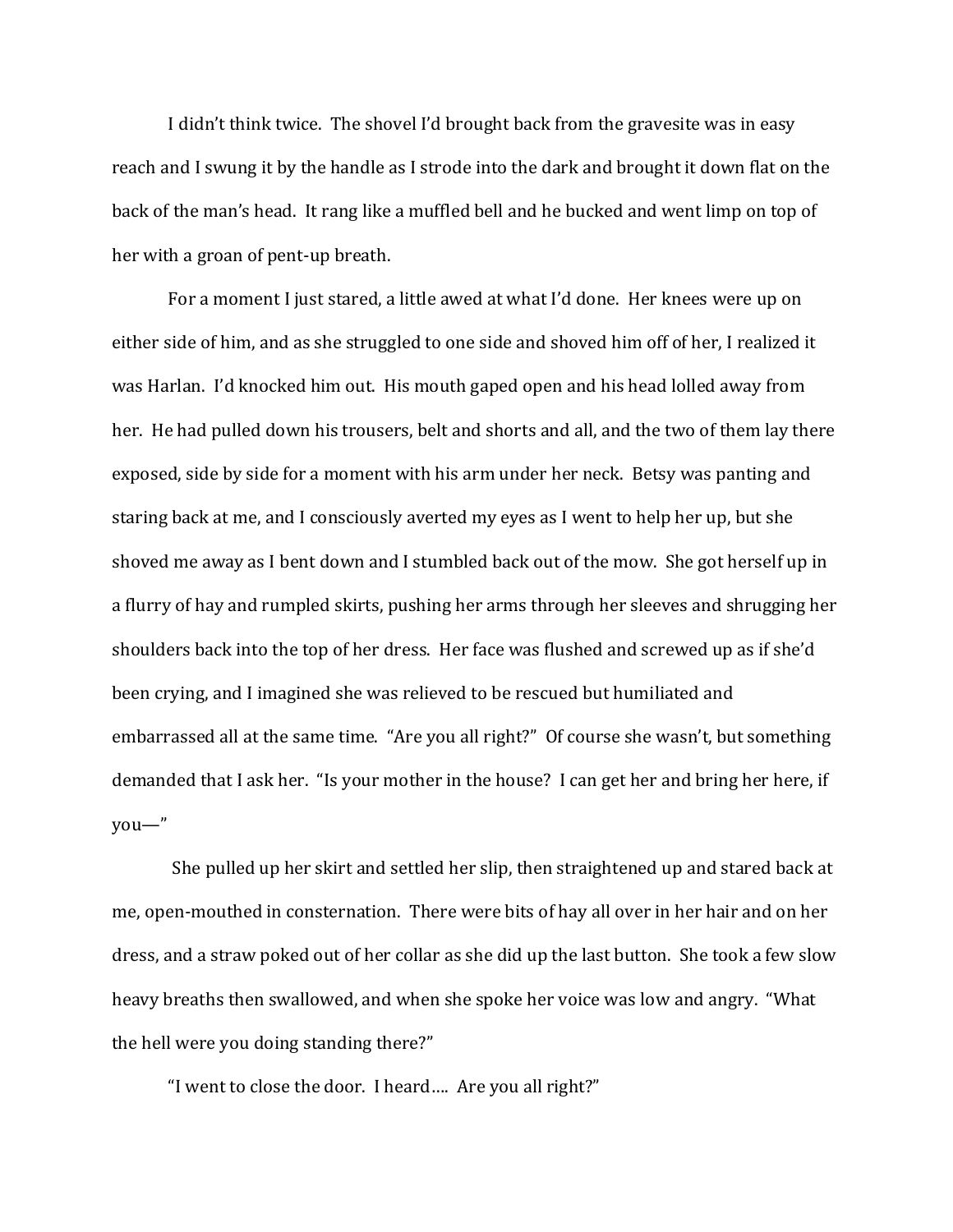'All right?" This seemed to confuse her. It took her a moment as she caught her breath. "All right?!"

Harlan moaned on the hay-pile, blinking and squinting as he opened his eyes. One hand fumbled up to the back of his head. "Jesus Christ, what..."

Betsy took a step back and drew herself up. She wasn't embarrassed, I realized she was angry. She tipped her chin up and shouted at me, letting her words ring out one by one. "All right! Well that's about the *finest* thing I've ever heard—all *right*!"

The trap horse, startled, jostled and snorted in its stall. Betsy spat on the ground and turned away. She bent down and hoisted one stocking into place, tying it up with her garter. She stood and looked around, furious, for the other one.

I was lost. "I thought that—I thought he was—"

She didn't bother looking up at me. "You sure do think a lot, Frank Potter. I bet you *think* you're some kind of hero." She gave up on the search and pulled the other stocking up over her knee, knotting it over her fingertip and then tucking in the knot with a snap of her fingers. It fell down again immediately. "You think I needed to be saved, didn't you? You *think*—*too—damn— much."* She reached down again for her stocking, but was distracted and glanced back at Harlan, who was sitting up slowly, holding his head with one hand and steadying himself with the other. It occurred to me that I could have killed him. Betsy rounded back to me. "What makes you think I need some boy to come rescue me? We were fine until you came along!" Then she stood and took a step my way and caught the side of my face with the flat of her hand, knocking me so hard that my head spun and I stumbled aside, dropping the shovel. It clattered to the edge of a stall nearby and the trap horse started again. "What makes you think *anything*?" She stopped for a moment and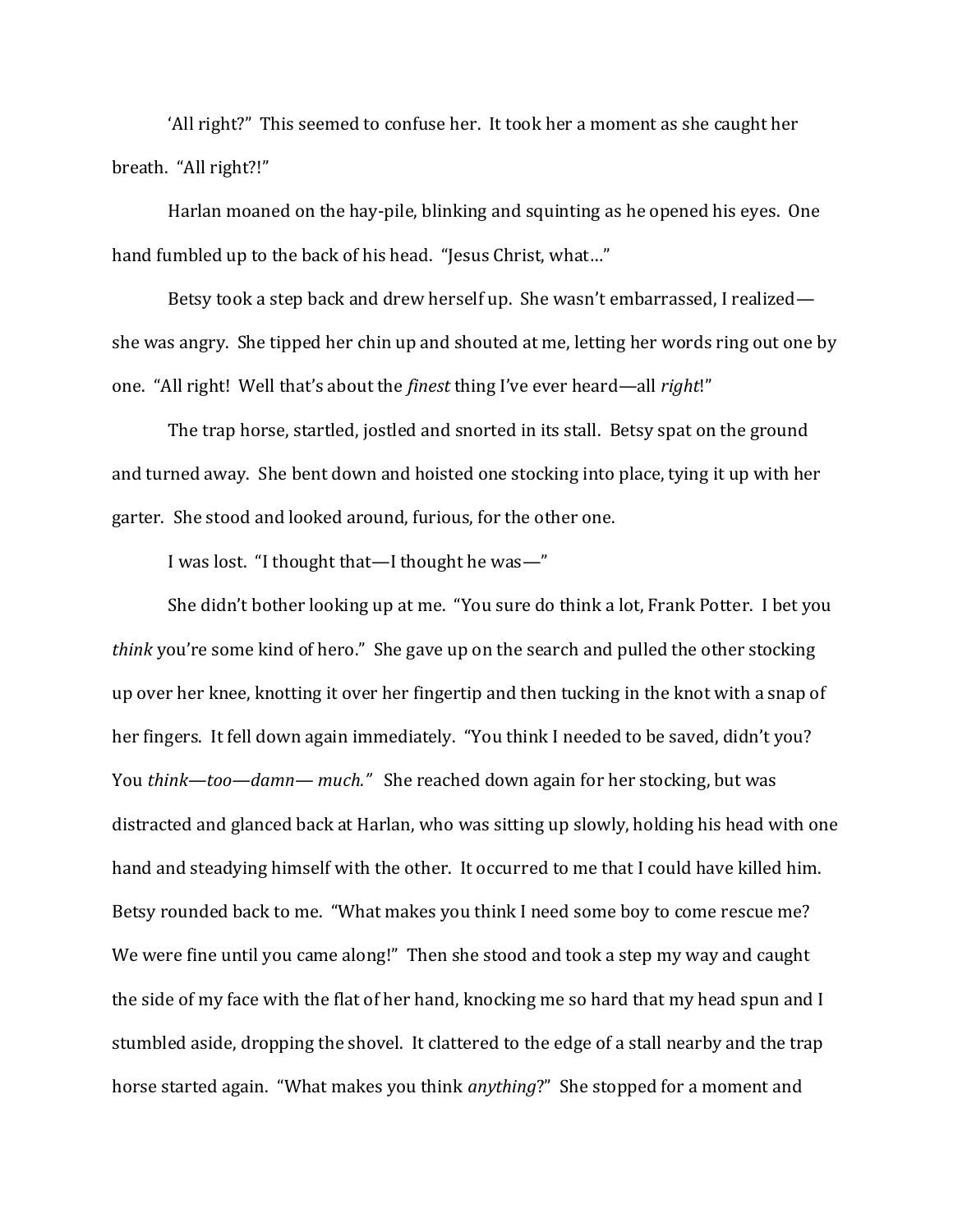drew herself up, terrible in her anger. "You had your chance. And I'm all done with boys. *Done* with you! I wanted a *man."*

"What in holy hell!" Harlan had lurched forward to all fours, then sat back on his knees. It took a minute for his eyes to focus as Betsy and I both stood there and watched him. He reached out for the end of the shovel, drew it up and braced it against the floor, then leaned on it as he got up, one foot at a time. He stood for a moment, swaying with both hands on the handle as if it were a crutch, then looked down as if he'd made a sudden discovery and bent to pull his pants up. For a long minute his struggle to dress himself again was the whole focus of interest among the three of us. He was nearly finished when a thought seemed to come to his mind and he stopped and looked up at me, blood in his eyes. "The *fuck*…."

That was the strongest word we'd any of us—or at least Betsy and I—had ever heard employed in conversation, and it was the first thing that greeted Mrs. Meyers and my father as they appeared in the half-open doorway, her stout bulk blocking out the fading light as he placed a hand on the edge of the frame behind her. They must have heard Betsy as she shouted at me and come out to see what the matter was. Mrs. Meyers took in the sight of her daughter and her hands flew to her face. "Christ have mercy!"

My father took a step forward, past her, his head cocked and eyes wide. I realized I had never seen him so completely at a loss, and then I thought I could feel—and I swear to it now—I could feel the earth shift beneath our feet. The barn seemed to tilt against the last of the sunlight, and the glow from the door lengthened to cast itself over the group of us. The three of us at the mow just stood there as Mrs. Meyers pushed my father aside and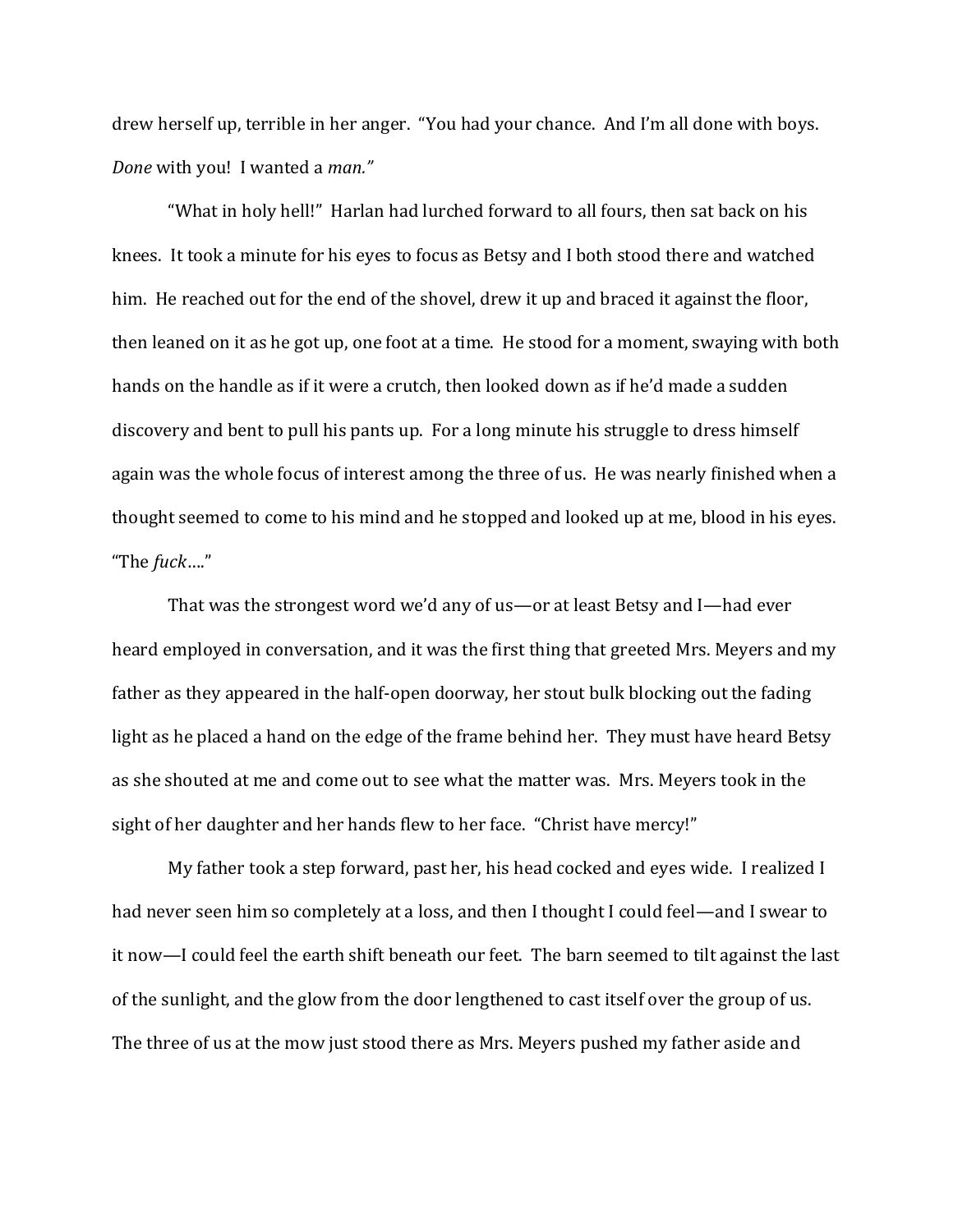advanced into the barn. "Lord all mighty!" she exclaimed as she looked back and forth between Harlan and me. "What have you done to my little girl!"

That was all the cue Betsy needed. "*Mama*!" she wailed and flew into her mother's arms. She choked out a sob and pushed her mussed hair out of her face, then raised a hand and pointed at me, "He tried—he tried to—"

"Don't say it! Don't speak such a word to your mother," Mrs. Meyers said fiercely. "You don't have to say a thing!" She stood like a rock in the middle of the barn and stared back at me, red murder in her eyes. I looked back at the two of them, dumbstruck.

Harlan lifted his face, his eyes bleary and unfocused. "He hit me—he…" he stumbled against the shovel handle and my father stepped forward to catch has arm.

Victoria Meyers hugged Betsy close, cradling her head on her shoulder. Betsy was a good head taller than her mother, but she made the most of it, crouching and clinging to Victoria as if her knees were weak. "Leonard Potter, do you see what your boy's tried to do—what he's *done*—to my daughter?"

"I can see," he said to both of them. "I can see well enough." He kept a hand on Harlan's elbow and looked at me. "Frank, did you do this?"

"I hit him, yes, but—"

"Frank hit him with the shovel 'cause Harlan pulled him off of me!" Betsy said wquickly. She swallowed again and made as if she had to gather herself up. "He… he was a *beast*!" she shrieked, pulling herself out of her mother's embrace. "He brought me here when he saw me come outside for a moment. When I came through the kitchen. I just wanted to get outside!"

"Is this true, Frank?"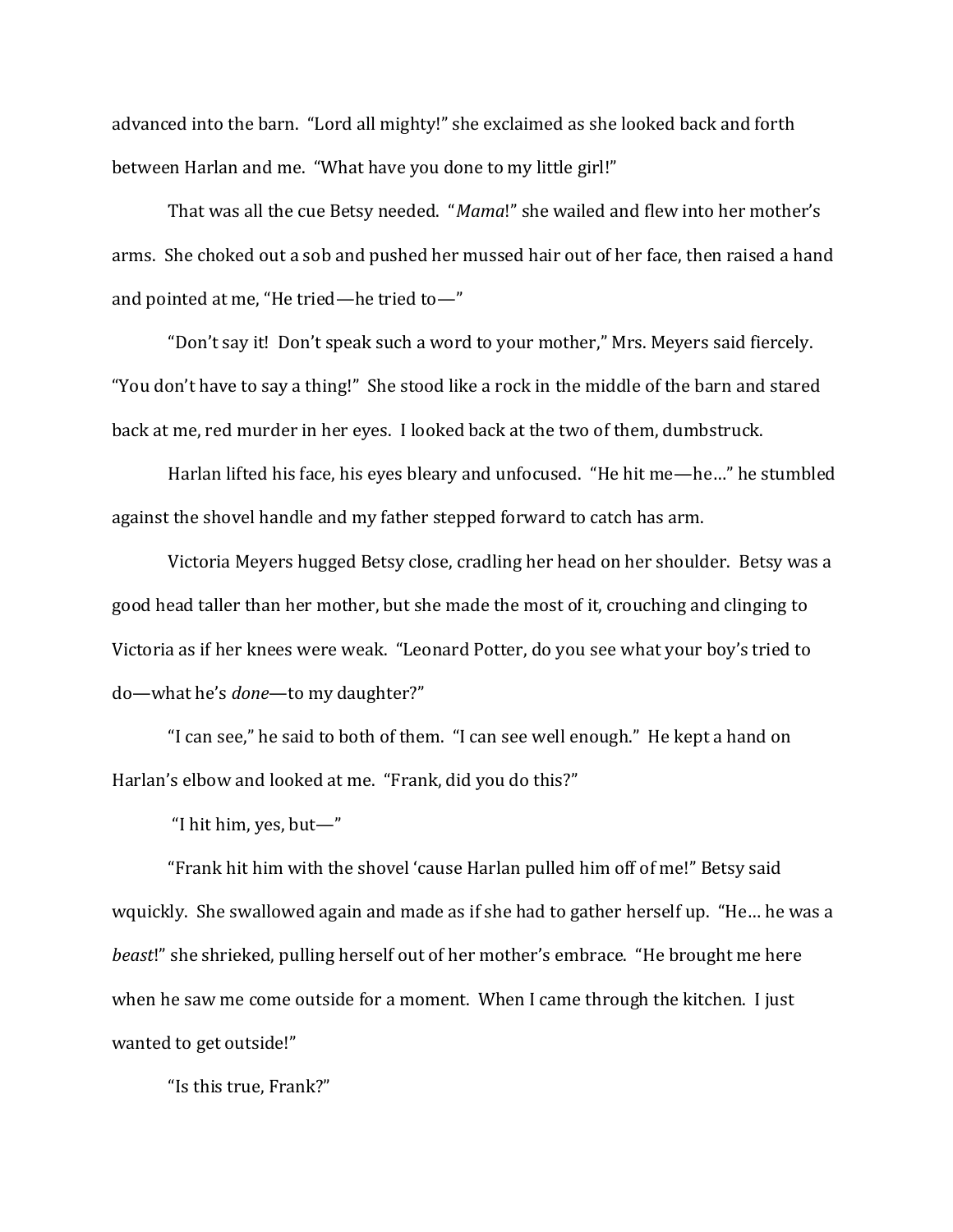"No! No, it's not! I wasn't even in here when—" Then it struck me with the full force of fact that I was cornered, and words failed me. What was I going to say—that Betsy had tried, in her clumsy and girlish way, to seduce me—and that I had refused? That I had left the scene and come back to find the two of them together? It was the truth but that was the least of it. How could that possibly square with the scene the three of us made? No one was going to believe me.

Betsy stood up to her full height. There was no cowering about her any longer. "You were here with me in the barn! You brought the shovel along from the grave and you held it up and you said you'd beat me! Don't you deny it!" She threw herself at Harlan and hugged him gratefully, then lifted her head and cried to my father, "He protected me. He heard me cry out and—and then Frank…" She moaned in horror at the memory and buried her face in Harlan's chest. Uncomprehending, he brought his hand up to the back of her head.

"He hit me." Harlan said weakly.

I found my voice again. "I just brought the shovel back. Betsy was already out here, and then I left and Harlan—"

"Lies!" Mrs. Meyers growled, her chin down and her eyebrows raised. She had the same low angry tone Betsy had used at first. "Look at the state my daughter is in! You did this!" She reached out as if to grab at my face.

My father stepped between us. He stood still for a moment, taking deep breaths. His shoulders were hunched and his head was down as if he was thinking hard, working out the scene. Then he rested a hand on Victoria Meyer's shoulder and firmly guided her back a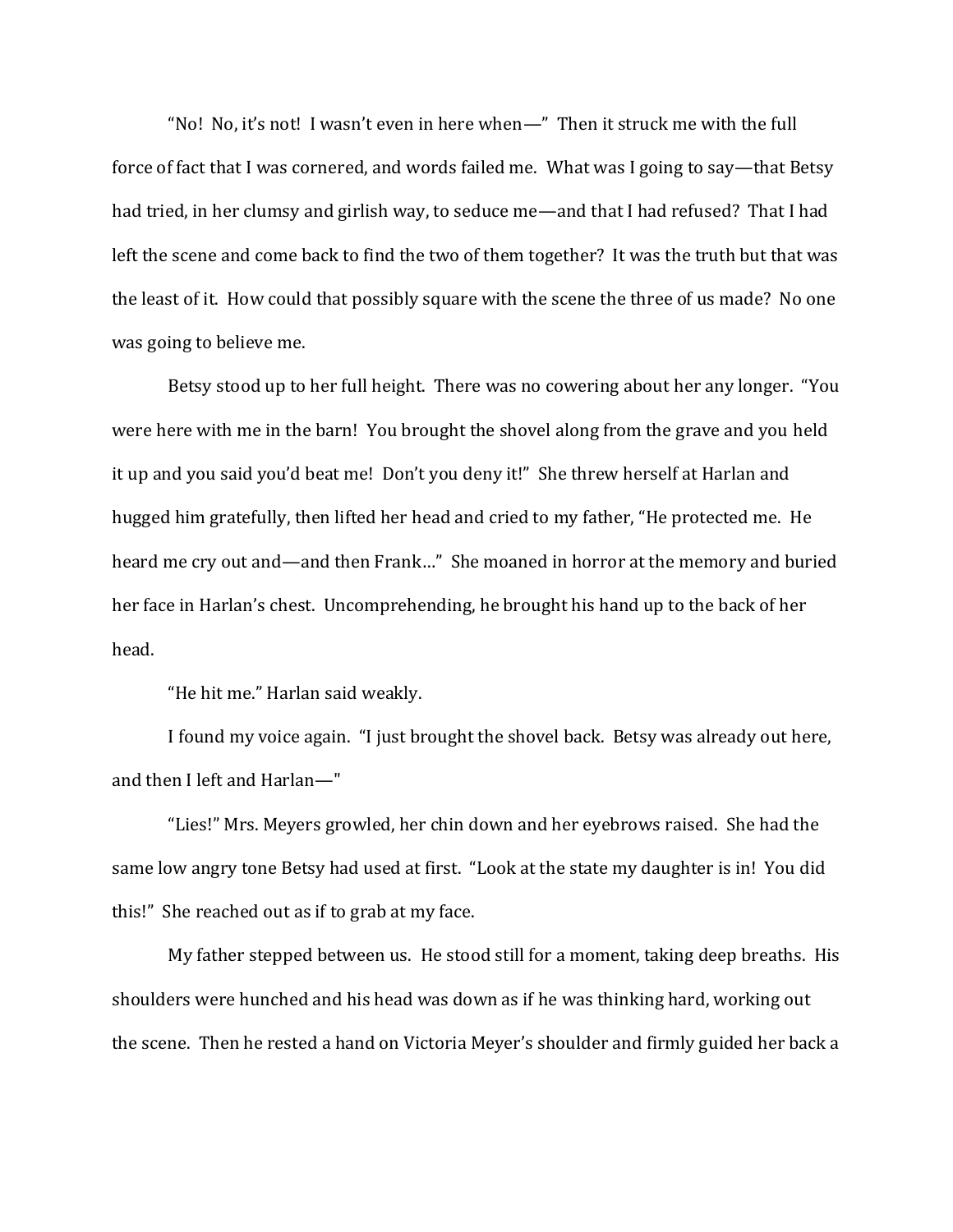step as she stood there grimacing, her eyes fixed on her daughter. He looked up at Betsy. "You came out of the house—and went into the barn? Our barn?

Betsy looked up, her cheek against Harlan's chest and barely whispered, as if she didn't have the strength to protest, "I wanted to get out of the heat—all the people inside. I sat down on that bale." She gestured weakly to the bale broken open in the mow, then she raised her eyes plaintively, for the benefit of her audience, to mine. "Then Frank came in. And he had the shovel!" She burst into tears. "I was so afraid!"

My father shook his head. "But you just said Frank brought you in here—didn't you? Which is it?" He looked back at me. "Did you bring her in her—with that shovel?"

It could all have ended there, but I didn't have time to answer. Maybe because she had guessed that the chance to rescue her daughter's virtue was now hanging in the balance, Mrs. Meyers pushed herself between Betsy and my father. She looked up, right under his face, and shouted shrilly. "Your boy Frank attacked my daughter! That's what he did! That's—*what*—he—*did*!" She waved an arm wildly at Betsy and Harlan. "Look at them! Harlan Walter protected her, Leonard Potter— protected my little girl's good name—from your son!" She struck her fat fists against my father's chest and shoved him back, away from the rest of us. It occurred to me that we'd all been creeping closer together over the last few minutes, drawing ourselves up into a clot of blame and recrimination. The trap horse whinnied again and kicked the side of its stall.

My father turned away and coughed. The sound seemed to linger for a moment and he coughed, deeply, again. He stared into space and swallowed, as if something were caught in his throat, then his eyes came to rest on Betsy's underpants lying on the floor. He bent slowly and lifted them up. "Then what's this?" He held them out, into the light. There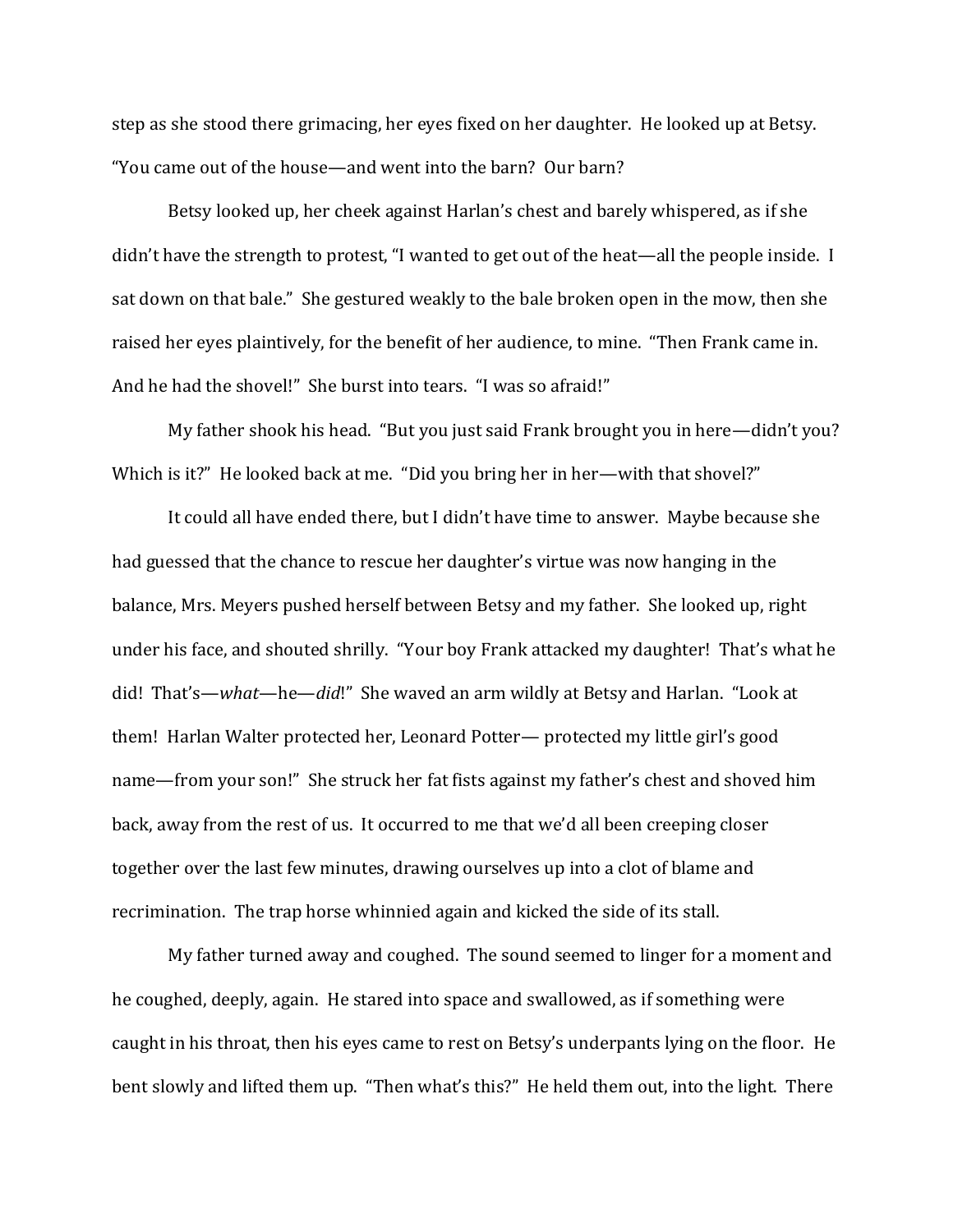was a note of skepticism in his voice. "You tell me he pulled these off of you—all the way? While you fought him? You mean that?" Betsy's pants hadn't been torn off of her. They were fine white cotton with a ruffle at the hips and were clean but for a few bits of straw they'd picked up from where they landed. They had been cast aside once she'd taken them off herself, and he could see that. He held them out at the end of his fingertips, pointing at Betsy. "He tore these off of you? Is that what you're saying?"

Mrs. Meyers snatched the underwear away, but my father turned on her and said sharply, "We're both grown up and been married, Victoria. We know some things—and you know what I mean." She looked back at him open-mouthed. It was as if he had slapped her, just as Betsy had slapped me, and I could still feel the print of her hand like a welt on my cheek. For a moment his words seemed to hang in the air between them, then he turned and fixed Harlan with a serious look. He was sweating heavily in the heat and his tongue sounded thick in his mouth. "Harlan, what's the truth here?"

By then Harlan had recovered enough to understand his predicament. Someone had attacked Betsy. Her mother would have it—could have it—no other way, and Betsy knew enough that she had to pretend that it was so. That much was clear. Harlan realized it was either him or me. His arm went up again to circle Betsy's shoulder and she turned her head and pressed her face back into his chest and sobbed—for encouragement, I suppose—and he cleared his throat and looked down. "Yes, sir. It was Frank."

"No!" I shouted. But it was at that moment that Victoria Meyers took a dramatic step backward and, pointing to my middle, brought all debate to an end. "Lord, *look*!" she said, her voice low with horror. "The *mark* of it—the stain of his lust!"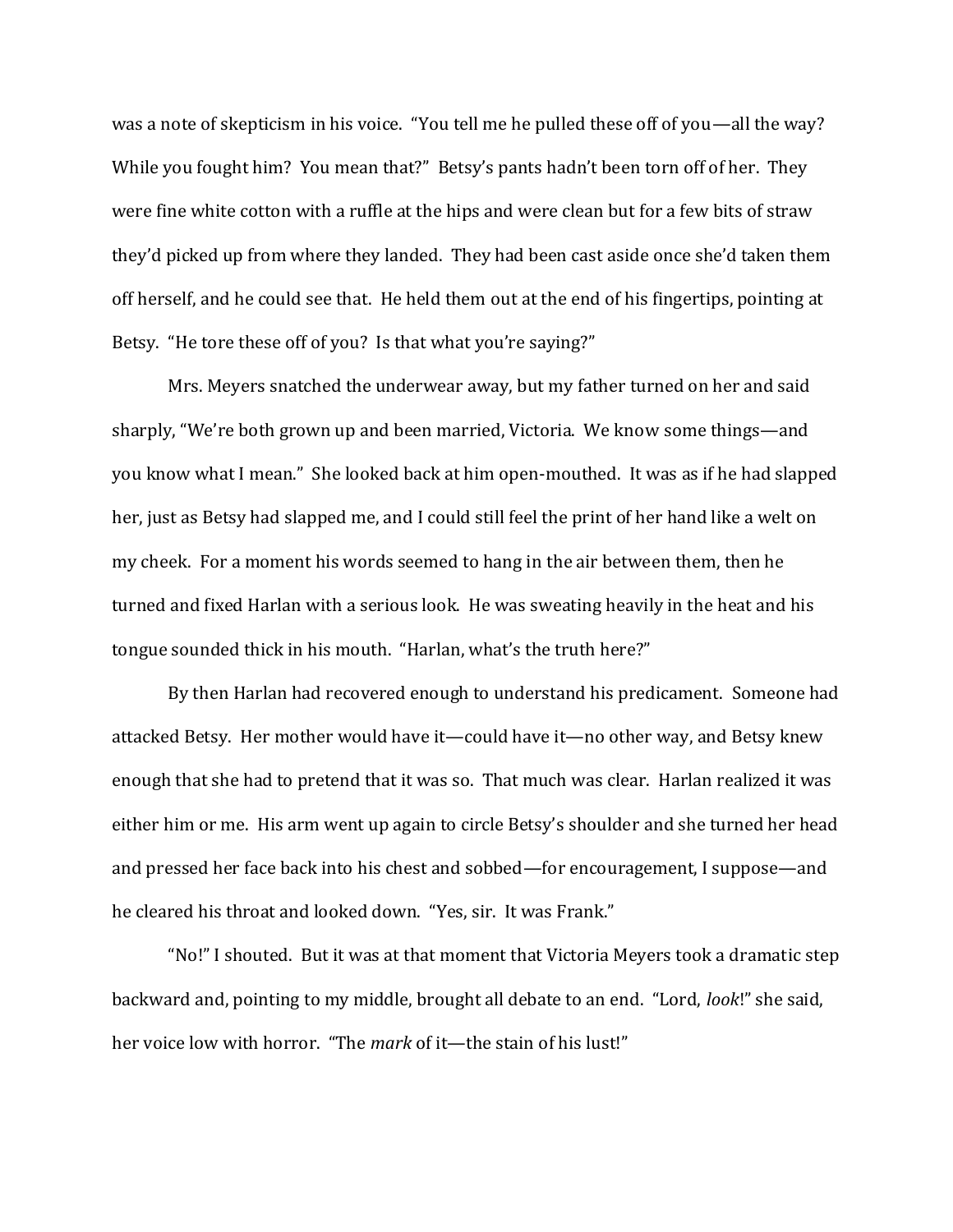And I—or, more accurately, the state of my trousers—became the focus of all attention. My father glanced down, then up at my face and I felt a wave of complete shame. Harlan looked surprised, as he had a right to, I suppose, and Betsy glanced at me with something that crossed from alarm and disgust into triumph. Harlan let the shovel go and it tipped back with a soft hiss onto the hay scattered in the mow.

My father wasted no more time. "Victoria, you take your daughter home. And Frank—" he turned to me, but I couldn't meet his gaze. "You go inside." That was the end of the matter.

We made a strange, silent parade through the yard and around the side of the house, with Betsy clinging to her mother and resting her head, straw trailing from her loosened hair, on her mother's stout shoulder. Victoria shepherded her daughter along as if she were wounded and Betsy even contrived to walk unsteadily as she sniffed and whimpered. Then came me, keeping my distance behind them. Finally, a few paces back, once he closed the barn door, came my father slowly after us. Harlan must have plodded away to the bunkhouse, but I couldn't look up. It seemed to take forever to reach the back door, and for some reason I expected Betsy and her mother to open it and go inside, or to say something as if taking their leave, but they stumbled past and I pulled the screen door open. I charged through the kitchen to the foot stairs, where I glanced back, into the parlor, and realized that no one was there. The house was empty. Victoria Meyers had sat out the wake, doing her full duty as she must have seen it, or waiting for her daughter to reappear, and the other mourners had made their condolences and spoken their goodbyes and left one or two at a time, finally—and perhaps not without some regret—leaving my father and Victoria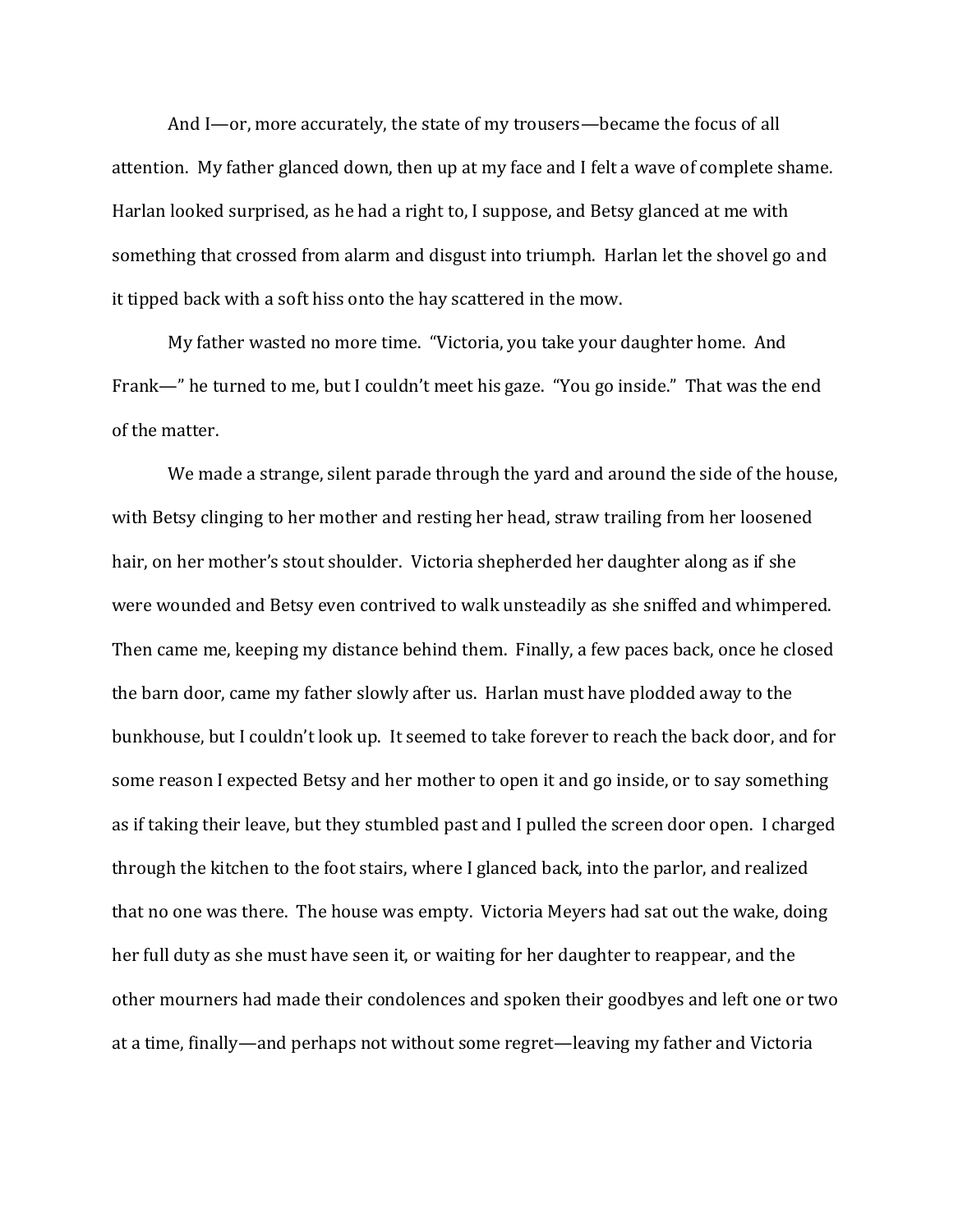alone in the parlor, where they'd been startled by the sound of a girl screaming in the barn. I bolted up the stairs.

I stopped just inside my bedroom, the only room on the second floor, across a landing above the stairs with a hatch door in the ceiling and a hinged ladder contraption above it that folded up on springs and led up into a tiny attic. I just stood there for a moment and stared at my bed, made up with an old wedding-ring quilt my mother had sewn. The door was half open behind me and the window at the side of the bed showed the last of the day's light clearing the top of the barn roof across the yard. Otherwise it was now dark. Then my father opened the screen door and it slammed shut behind him, and I could hear him at the foot of the stairs. He started up the steps slowly, his breath heavy. I turned back to the doorway. I knew I should say something, but I couldn't collect my thoughts. So much had happened in the last few hours, after a long and confusing day, and I was stirred up and off balance. My father reached the top of the stairs, and I could see that he'd brought a lantern. The light cast his shadow on the wall outside my door. For one wild second I wondered if I was in danger from him and I looked over at my gun, a childsized twenty-two in a rack above the dresser. I couldn't remember the last time I'd used it. Probably when a bunch of us boys had set up tin cans or bottles on rocks at the edge of the desert—the same place, or just about, where the movie people were camping tonight. I recalled that I had a box of bullets in my top dresser drawer, but dismissed the thought as a ridiculous exaggeration. In any event, my father didn't come through the door quite yet. He stood for a moment at the top of the stairs and set the lantern down beside him before he reached up to the handle on the attic hatch and pulled it down and unfolded the ladder into the middle of the landing. I could hear the old springs uncoil themselves and the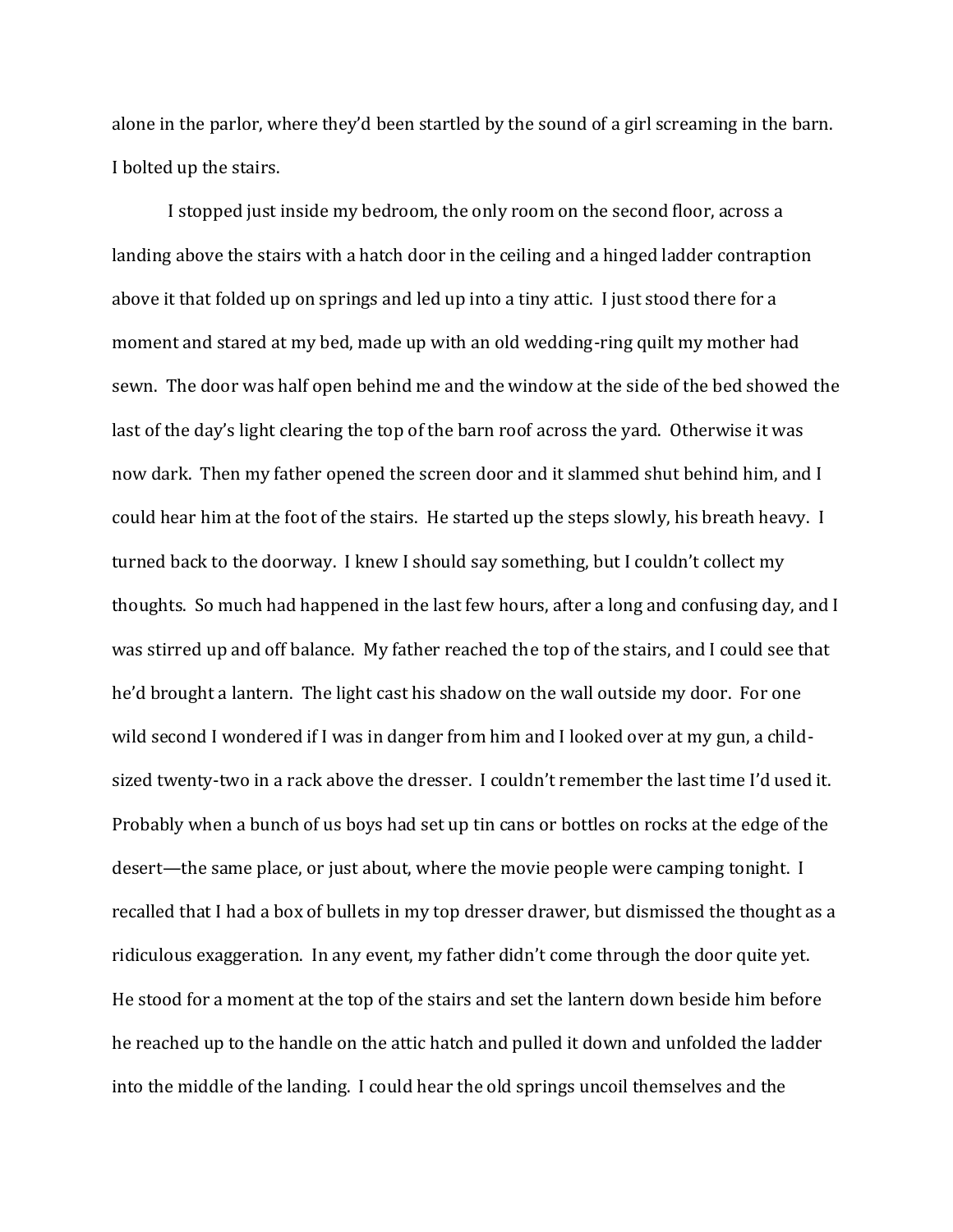wooden rails hit the floor outside my line of sight, and it occurred to me that I was trapped there in my room by the ladder. I did the only thing I could think of: I sat down on my bed and waited.

He had come to a decision, I knew, and there was little I could do to argue my case. It was all too perfect: Harlan had looked into the barn out of curiosity when he saw me leaving. He would have known from my parting comment to Betsy that someone was in there and he'd found her, maybe still undressed—but who would ever have believed that Betsy, of her own free will, had met up with two men, both Harlan and me, in the course of a few minutes in the barn? It wasn't something anyone would have suggested at the time, much less say in his defense in front of her mother. We'd been neighbors all our lives, though we'd never had much to do with each other, and my father had known Betsy's mother long before I came along. They had grown up and gone to school together just as Betsy and I had. So who would have believed, but for Harlan and Betsy and me, what had happened in the barn had been at Betsy's purpose? All three of us knew the story, but I was the one with the weakest claim. I wasn't sorry I had left her there, but Betsy had been reasonably sure that things would have gone otherwise—and why did they? I looked down at the stain on my pants and thought of the pale figure in the willow branches. What had come over me?

Something hit the floor on the landing. It took my father a while to climb back down, and as he folded the ladder up, his breath was coming in quick, deep gasps. When he released the hatch and let it spring back, the effort had seemed to wind him for a moment, even if the springs had done most of the work, and his shadow was still after he'd closed the hatch again. I listened to him breathing, and it sounded familiar, as if pulling the air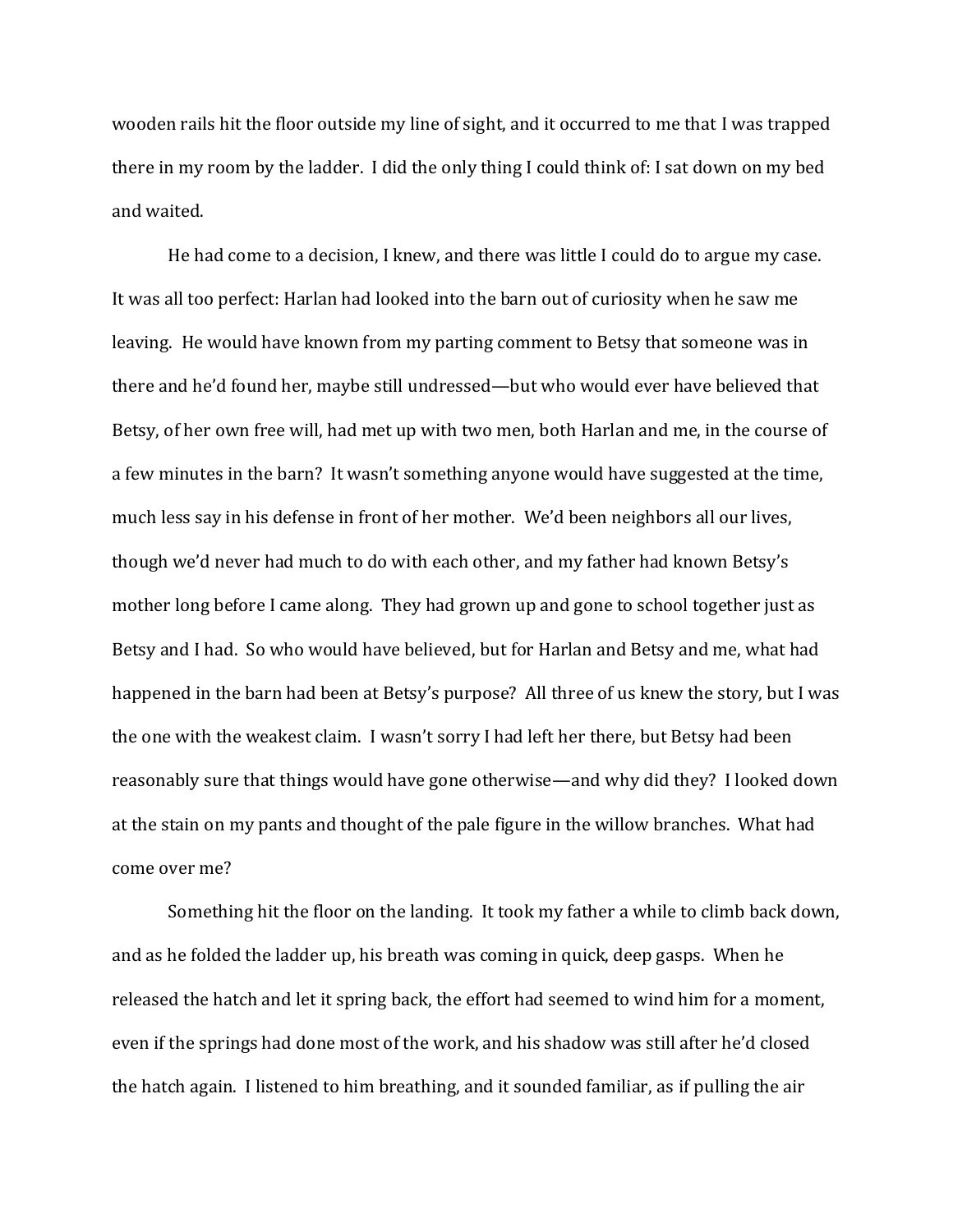into his lungs was using up more energy than it provided. All of a sudden I knew that this wasn't sadness or shock, or the strain of anger and embarrassment: my father was sick, just as my stepmother had been. He had spent the day—and maybe the night before, when he'd sat up through the dark with her body laid out in the next room—feeling the influenza coming on, growing increasingly out of sorts and then consciously ill. He'd kept that with him throughout the morning, during the funeral and all through the wake. Perhaps the seriousness of it was only just dawning on him as he greeted the movie people, but he'd covered it well. He had kept it close out of duty, I imagine, for as long as he could.

He leaned against the wall as he gathered his strength, then bent to pick up what he'd thrown down onto the floor and pushed open the door of my room. He stood there for a moment, panting and holding something big and dark in front of him. The lantern was on the landing floor and he loomed above me. Then he dropped what he'd been holding onto the floor between us. It was my mother's old carpet bag. "I could believe you, Frank," he said. "But no one else will. And Victoria—she's going to call the sheriff—she'll figure she has to—if she sees you around the place." He stared distantly at me for a moment. "Pack up your things," he said between breaths. "There'll be an envelope on the table. You can sleep here tonight—if you want—but be gone by the morning." He turned and walked out of the room, and I caught a glimpse of him in the lantern light, looking tired and shrunken and that was the last thing he ever said to me.

I sat and stared at the bag for a moment. I understood. He had weighed what he saw, weighed the best of his hopes against the evidence for my incrimination, and had come to the only honorable decision he could make. There was no room for an apology or an explanation: my situation was unarguable. And there was the fact of the land, of the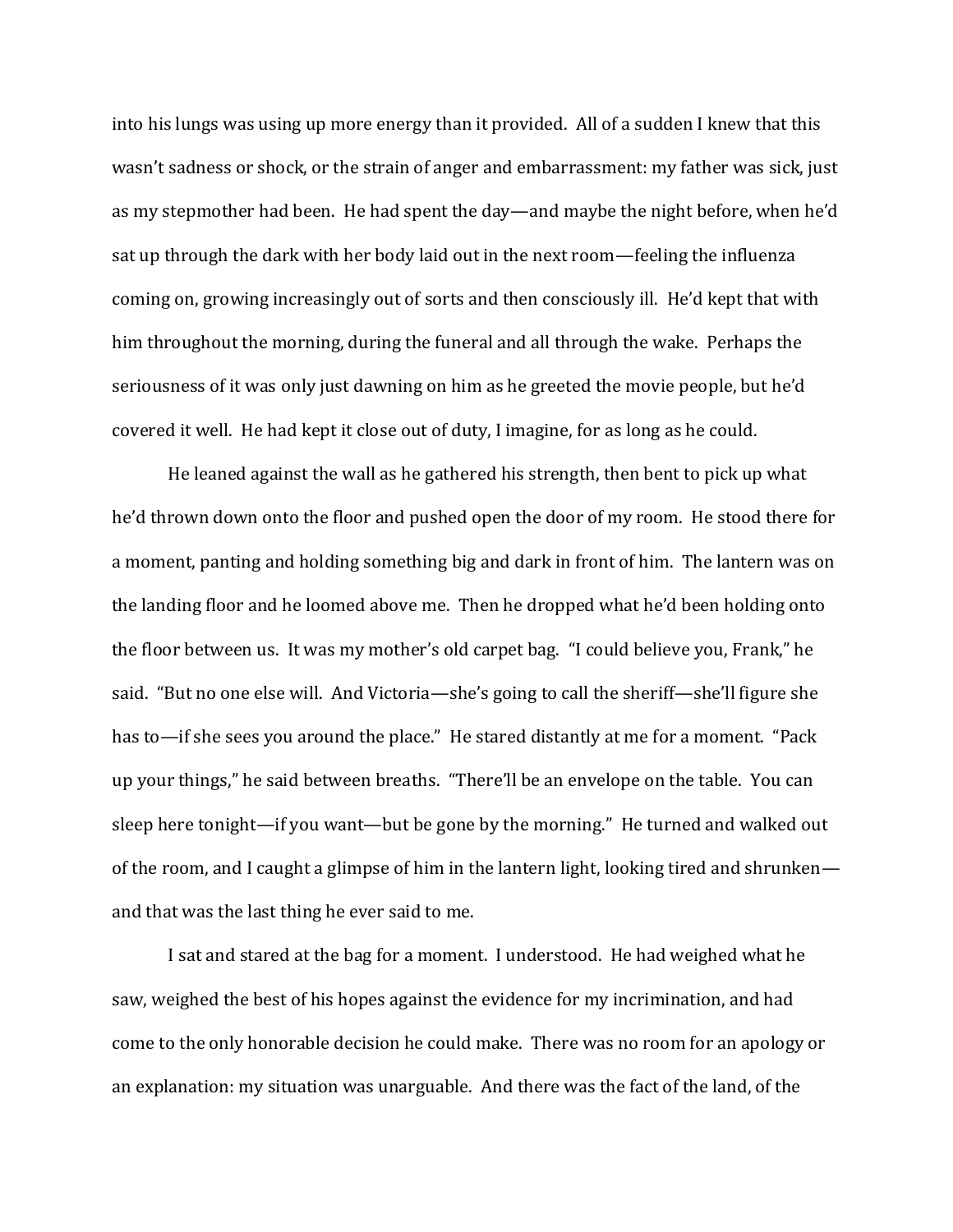border between two farms. That was also unarguable. He could fire Harlan—and I'd guessed he probably would—but that would only spread the word faster. I had to go. I picked up the bag and set it on the foot of the bed. I turned the brass hasp at the top and its mouth sighed open. I had to go.

The whole operation didn't take me long. I threw off my funeral suit and folded it carefully, soiled as it was, before rolling the pants and jacket into a smooth bundle and lodging it in the bottom of the bag. Everything I owned—a few changes of clothing in three dresser drawers and the odds and ends a child collected, or at least what I chose in the moment to take with me—wouldn't fill half of that bag. I made short work of the clothes, pulling a pair of overalls from a drawer and putting them on as I packed, Then I took a look around and considered what, among my meager possessions, would be of potential use. A map of the world, already out of date, was pinned to the wall behind a toy airplane made of balsa wood and tissue paper turning slowly in the air as it hung from a string on the ceiling. A torn print of van Gogh's almond blossoms hung to one side. Under a wooden chair in the corner was a cardboard hatbox that held my old kinetoscope. I put that in on top of my clothes, then pulled down my mother's books from the shelf above my bed. I arranged them into a neat stack, from largest to smallest, as I laid them in carefully beside the box. They were heavy and I didn't know where I was headed or what I'd do with them, but they were nearly all that I thought of as my own. When I was done, I looked around for a moment. Then I clasped the bag shut.

But the longer I had packed, for as little as I folded up and laid in the bag and as quick a work as I had made if it, the angrier I had grown. I was angry at Betsy and at her mother, of course, and at Harlan, too, for what he'd said, but also for having taken what had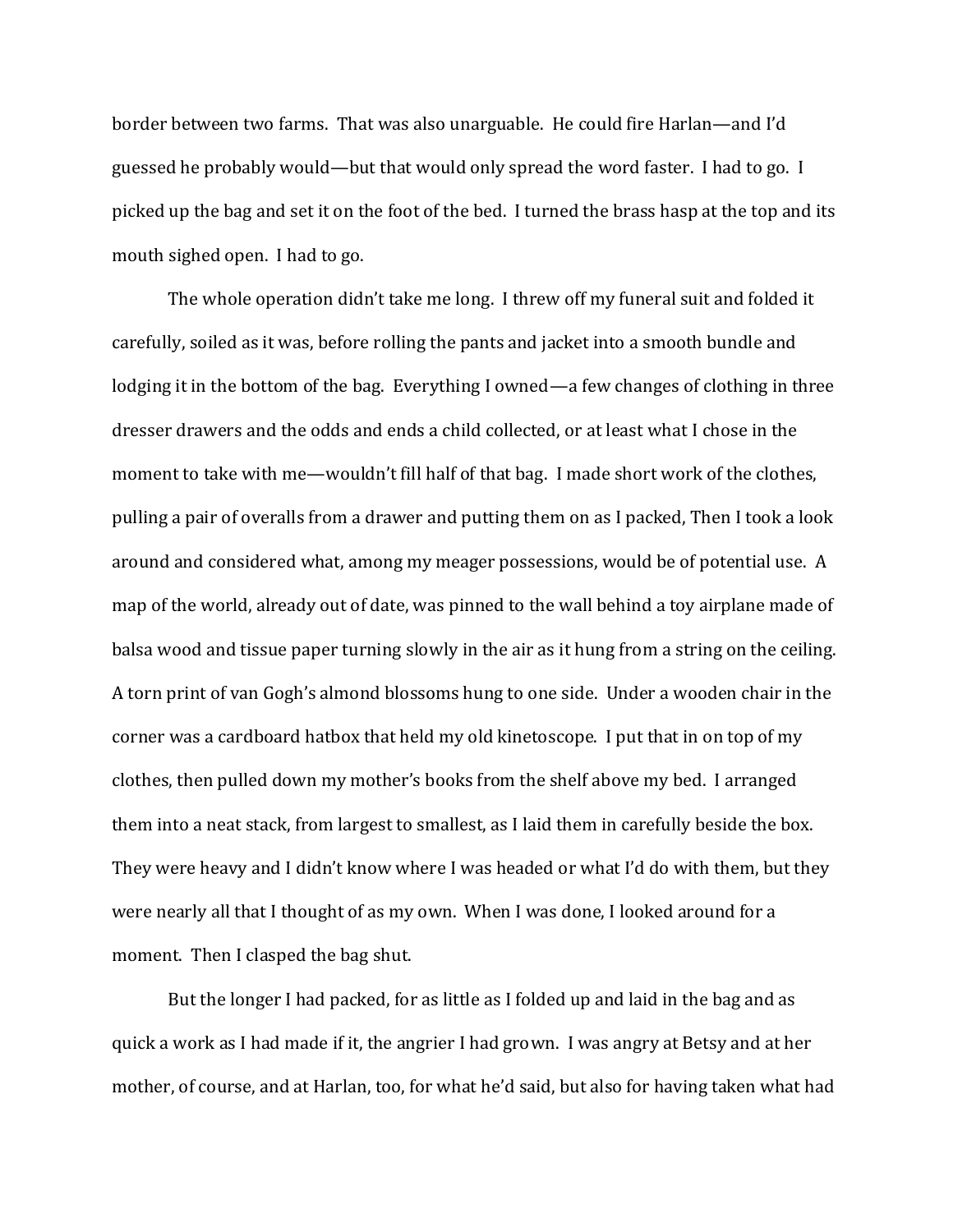been my place—as ridiculous as that might sound now—and for having taken advantage of Betsy when he shouldn't have, and for how coarse the scene in the barn had been as I now pictured it, and at myself, for that matter: maybe there was nothing I could have said and done, since Victoria Meyers was a lost cause if her daughter had to save herself (and I knew that was how we all saw the issue). But I had failed to defend myself, short of my denials, and I had let myself become a victim. Even though I now knew that he guessed different, when the time had come I had failed to stand up and reassure my father that I wasn't what I'd been accused of being. And while I was angry at him, too—for not having sat down beside me and asked for my side of the story, improbable as it might seem, and for his decision, as right as it was—I realized that he was the creature of Betsy's accusations as much as I was. None of it was fair and none of it was right—and none of that mattered the least to me now, as I thought about it, and I hoisted the bag off the bed and gave it a rough shake as if I had Harlan by the scruff of his neck and was about to march him to the end of the drive and shove him out, onto the road. I didn't know it then, but I had finally found myself, I suppose, and by the time I was done I had set my mind in order and my thoughts were clear. I knew where I was going.

At the top of the stairway I blew out the lantern and descended in darkness. It was the most familiar route I'd ever known. I could see that the house had been straightened up and set to rights—you'd have never known we'd had a full day of visitors—that the neighbor-ladies had taken care of that, as they'd take care of my father, I was sure. I walked straight through the kitchen and out the back door, ignoring the promised envelope on the table and not encountering my father, who had retreated to the bedroom of which he was the now the sole occupant. The screen door slammed shut behind me and I crossed the